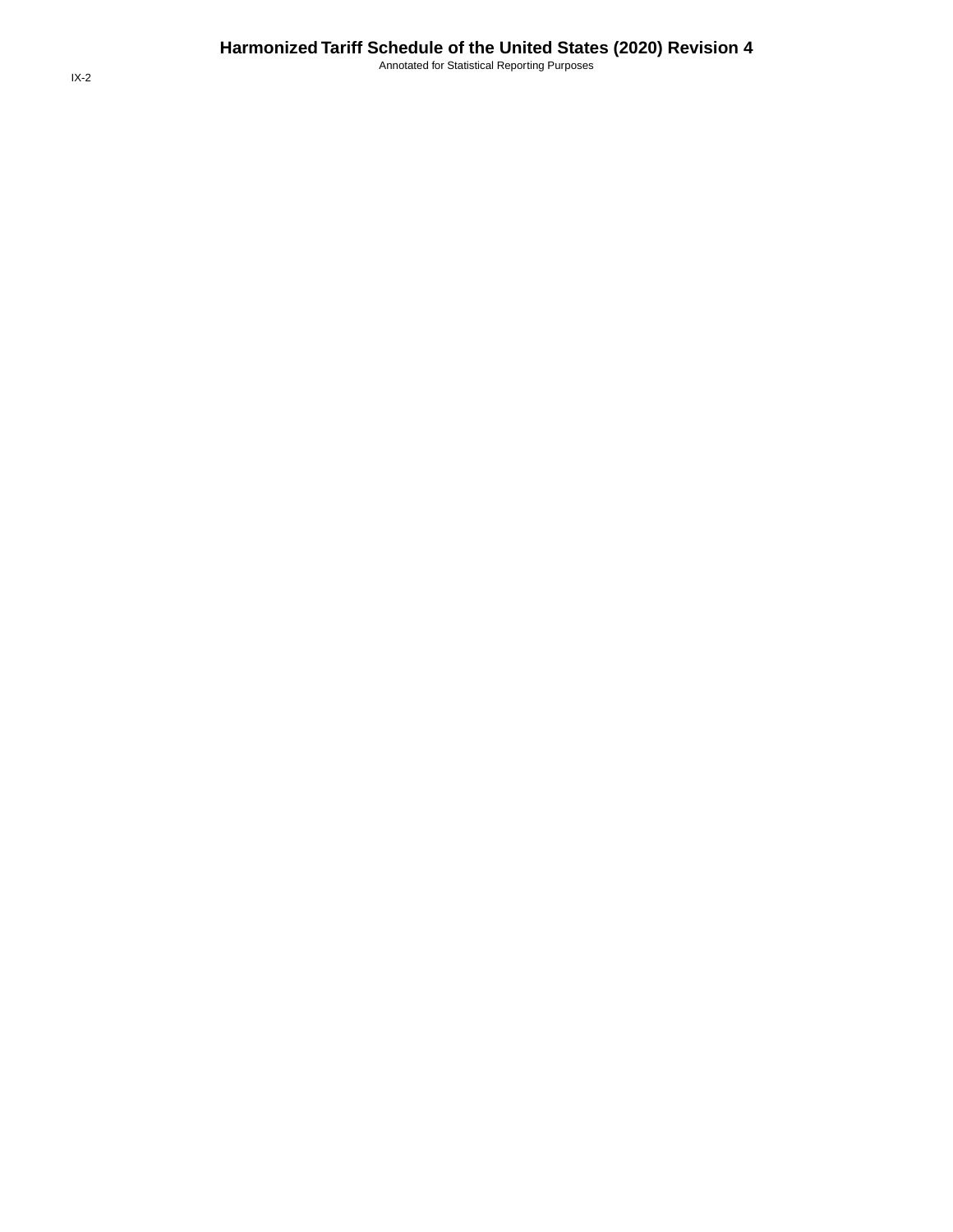Annotated for Statistical Reporting Purposes

#### CHAPTER 44

#### WOOD AND ARTICLES OF WOOD; WOOD CHARCOAL

#### **Notes**

- 1. This chapter does not cover:
	- (a) Wood, in chips, in shavings, crushed, ground or powdered, of a kind used primarily in perfumery, in pharmacy, or for insecticidal, fungicidal or similar purposes (heading 1211);
	- (b) Bamboo or other materials of a woody nature of a kind used primarily for plaiting, in the rough, whether or not split, sawn lengthwise or cut to length (heading 1401);
	- (c) Wood, in chips, in shavings, ground or powdered, of a kind used primarily in dyeing or in tanning (heading 1404);
	- (d) Activated charcoal (heading 3802);
	- (e) Articles of heading 4202;
	- (f) Goods of chapter 46;
	- (g) Footwear or parts thereof of chapter 64;
	- (h) Goods of chapter 66 (for example, umbrellas and walking-sticks and parts thereof);
	- (ij) Goods of heading 6808;
	- (k) Imitation jewelry of heading 7117;
	- (l) Goods of section XVI or section XVII (for example, machine parts, cases, covers, cabinets for machines and apparatus and wheelwrights' wares);
	- (m) Goods of section XVIII (for example, clock cases and musical instruments and parts thereof);
	- (n) Parts of firearms (heading 9305);
	- (o) Articles of chapter 94 (for example, furniture, lamps and lighting fittings, prefabricated buildings);
	- (p) Articles of chapter 95 (for example, toys, games, sports equipment);
	- (q) Articles of chapter 96 (for example, smoking pipes and parts thereof, buttons, pencils, and monopods, bipods, tripods and similar articles) excluding bodies and handles, of wood, for articles of heading 9603; or
	- (r) Articles of chapter 97 (for example, works of art).
- 2. In this chapter, the expression "densified wood" means wood which has been subjected to chemical or physical treatment (being, in the case of layers bonded together, treatment in excess of that needed to insure a good bond), and which has thereby acquired increased density or hardness together with improved mechanical strength or resistance to chemical or electrical agencies.
- 3. Headings 4414 to 4421 apply to articles of the respective descriptions of particle board or similar board, fiberboard, laminated wood or densified wood as they apply to such articles of wood.
- 4. Products of heading 4410, 4411 or 4412 may be worked to form the shapes provided for in respect of the articles of heading 4409, curved, corrugated, perforated, cut or formed to shapes other than square or rectangular or submitted to any other operation provided it does not give them the character of articles of other headings.
- 5. Heading 4417 does not apply to tools in which the blade, working edge, working surface or other working part is formed by any of the materials specified in note 1 to chapter 82.
- 6. Subject to note 1 above and except where the context otherwise requires, any reference to "wood" in a heading of this chapter applies also to bamboo and other materials of a woody nature.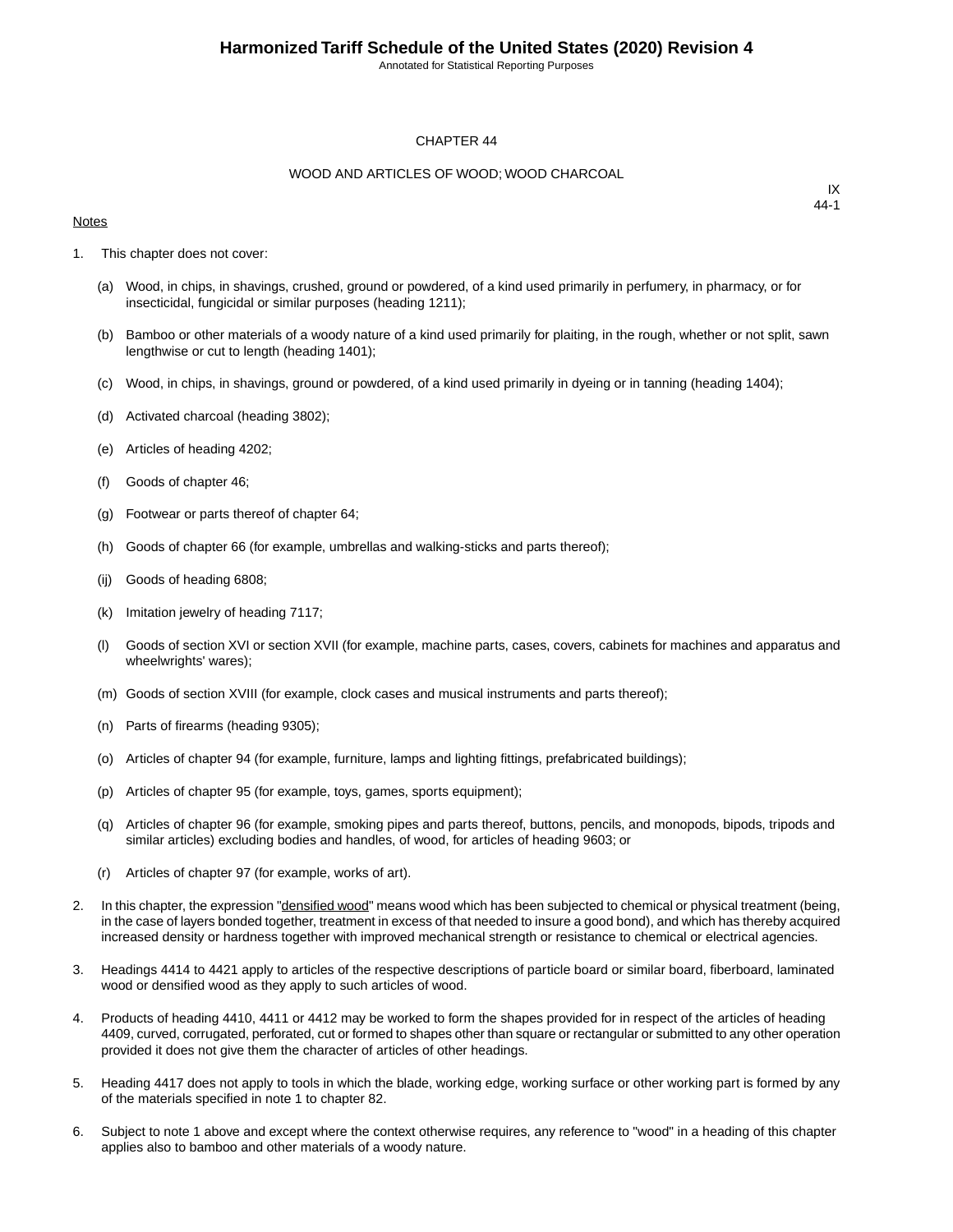Annotated for Statistical Reporting Purposes

Subheading Note IX 44-2

1. For the purposes of subheading 4401.31, the expression "wood pellets" means by-products such as cutter shavings, sawdust or chips, of the mechanical wood processing industry, furniture-making industry or other wood transformation activities, which have been agglomerated either directly by compression or by the addition of a binder in a proportion not exceeding 3 percent by weight. Such pellets are cylindrical, with a diameter not exceeding 25 mm and a length not exceeding 100 mm.

#### Additional U.S. Notes

- 1. In this chapter:
	- (a) The term "wood waste" means residual material other than firewood resulting from the processing of wood, including scraps, shavings, sawdust, veneer clippings, chipper rejects and similar small wood residues, as well as larger or coarser solid types of residual wood such as slabs, edgings, cull pieces and veneer log cores;
	- (b) The term "standard wood moldings" means wood moldings worked to a pattern and having the same profile in cross section throughout their length; and
	- (c) The term "surface covered," as applied to the articles of headings 4411 and 4412, means that one or more exterior surfaces of a product have been treated with creosote or other wood preservatives, or with fillers, sealers, waxes, oils, stains, varnishes, paints or enamels, or have been overlaid with paper, fabric, plastics, base metal, or other material.
- 2. The effectiveness of the proviso to section 304(a)(3)(J) of the Tariff Act of 1930 (19 U.S.C. 1304(a)(3)(J)), to the extent permitted by that section and as provided for in schedule XX to the General Agreement on Tariffs and Trade, is suspended, with the result that sawed lumber and sawed timbers however provided for, telephone, trolley, electric light and telegraph poles of wood and bundles of shingles, other than red cedar shingles, shall not be required to be marked to indicate the country of origin.
- 3. Subheadings 4407.19.05 and 4407.19.06 cover combinations of the named species whose proportions are not readily identifiable.
- 4. Heading 4409 includes articles having a repeating design worked along any edge or face.
- 5. Heading 4418 includes--
	- (a) drilled or notched lumber studs; and
	- (b) multi-layer assembled flooring panels having a face ply 4 mm or more in thickness.

#### **Statistical Note**

1. For the purposes of heading 4407, the term "rough" includes wood that has been edged, resawn, crosscut or trimmed to smaller sizes but it does not include wood that has been dressed or surfaced by planing on one or more edges or faces or has been edge-glued or end-glued.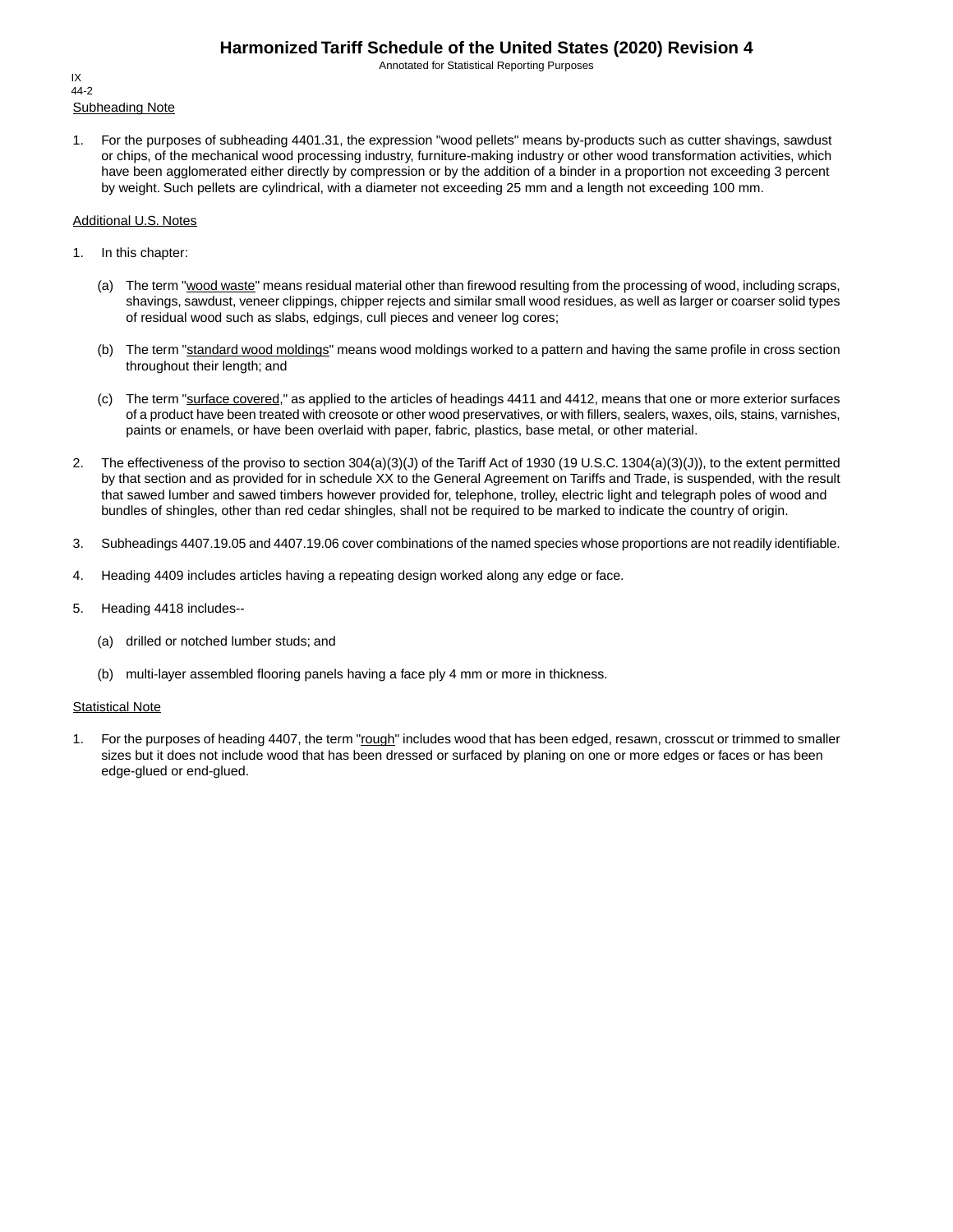Annotated for Statistical Reporting Purposes

| Heading/      | Stat.       |                                                                                                                                                                                                                                                                                                   | Unit           |         |   | Rates of Duty |                |
|---------------|-------------|---------------------------------------------------------------------------------------------------------------------------------------------------------------------------------------------------------------------------------------------------------------------------------------------------|----------------|---------|---|---------------|----------------|
| Subheading    | Suf-<br>fix | <b>Article Description</b>                                                                                                                                                                                                                                                                        | of<br>Quantity | General | 1 | Special       | $\overline{2}$ |
| 4401          |             | Fuel wood, in logs, in billets, in twigs, in faggots or in similar<br>forms; wood in chips or particles; sawdust and wood waste<br>and scrap, whether or not agglomerated in logs, briquettes,<br>pellets or similar forms:<br>Fuel wood, in logs, in billets, in twigs, in faggots or in similar |                |         |   |               |                |
| 4401.11.00 00 |             | forms:                                                                                                                                                                                                                                                                                            |                |         |   |               | 20%            |
| 4401.12.00 00 |             |                                                                                                                                                                                                                                                                                                   |                |         |   |               | 20%            |
| 4401.21.00 00 |             | Wood in chips or particles:                                                                                                                                                                                                                                                                       |                |         |   |               | Free           |
| 4401.22.00 00 |             |                                                                                                                                                                                                                                                                                                   |                |         |   |               | Free           |
|               |             | Sawdust and wood waste and scrap, agglomerated in logs,<br>briquettes, pellets or similar forms:                                                                                                                                                                                                  |                |         |   |               |                |
| 4401.31.00 00 |             |                                                                                                                                                                                                                                                                                                   |                |         |   |               | Free           |
| 4401.39       |             | Other:                                                                                                                                                                                                                                                                                            |                |         |   |               |                |
| 4401.39.20 00 |             | Artificial fire logs composed of wax and sawdust,                                                                                                                                                                                                                                                 |                |         |   |               | 20%            |
| 4401.39.41    |             |                                                                                                                                                                                                                                                                                                   |                |         |   |               | Free           |
|               | 10          |                                                                                                                                                                                                                                                                                                   |                |         |   |               |                |
|               | 20          |                                                                                                                                                                                                                                                                                                   |                |         |   |               |                |
|               | 90          |                                                                                                                                                                                                                                                                                                   |                |         |   |               |                |
| 4401.40.00    |             | Sawdust and wood waste and scrap, not agglomerated      Free <sup>1/</sup>                                                                                                                                                                                                                        |                |         |   |               | Free           |
|               | 10          |                                                                                                                                                                                                                                                                                                   |                |         |   |               |                |
|               | 20          |                                                                                                                                                                                                                                                                                                   |                |         |   |               |                |
|               | 90          |                                                                                                                                                                                                                                                                                                   |                |         |   |               |                |
| 4402          |             | Wood charcoal (including shell or nut charcoal), whether or<br>not agglomerated:                                                                                                                                                                                                                  |                |         |   |               |                |
| 4402.10.00 00 |             |                                                                                                                                                                                                                                                                                                   |                |         |   |               | Free           |
| 4402.90.00    | <b>00</b>   |                                                                                                                                                                                                                                                                                                   |                |         |   |               | Free           |
|               |             |                                                                                                                                                                                                                                                                                                   |                |         |   |               |                |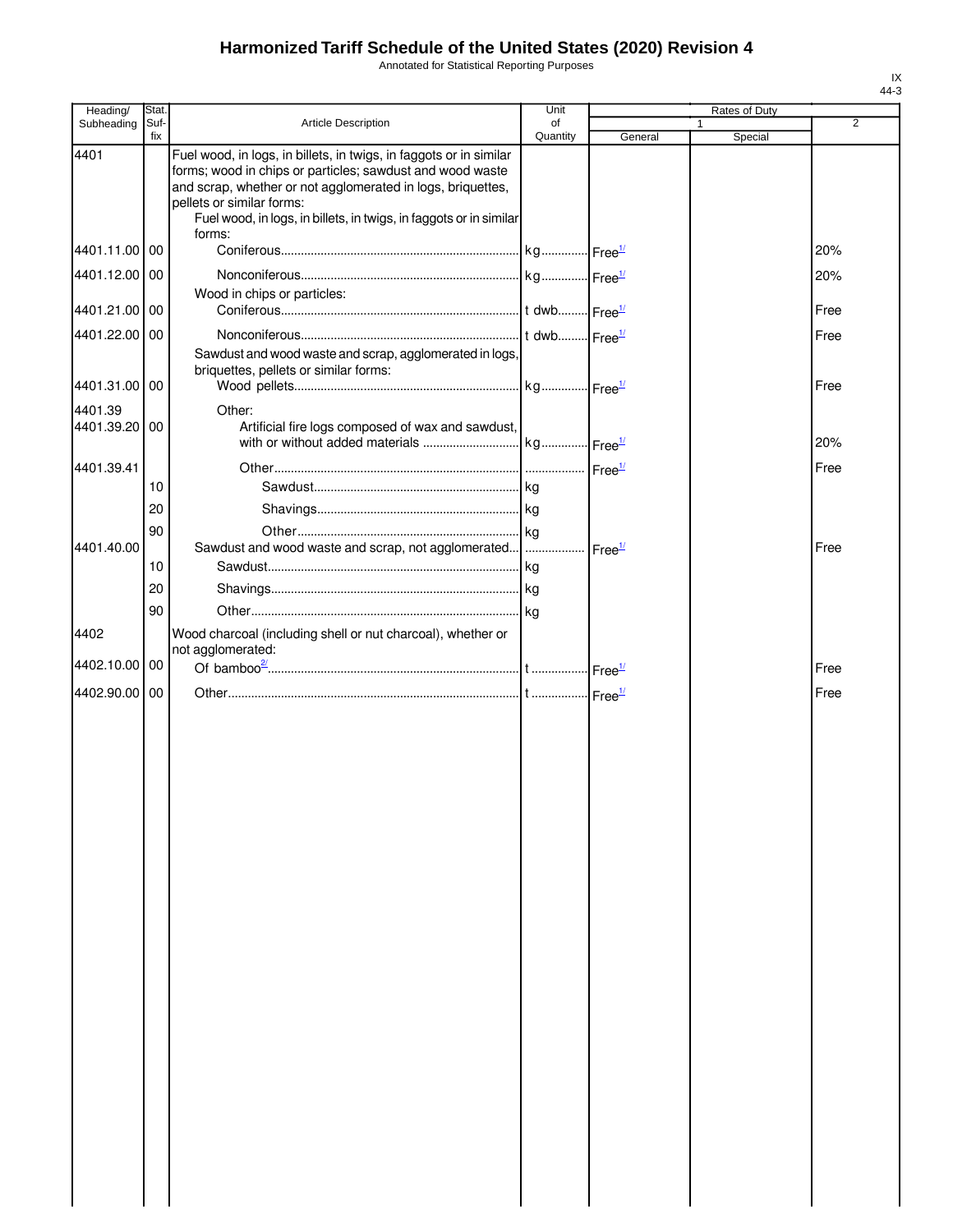Annotated for Statistical Reporting Purposes

| Heading/   | Stat.       |                                                                                                                                                                                              | Unit           |         | Rates of Duty |      |
|------------|-------------|----------------------------------------------------------------------------------------------------------------------------------------------------------------------------------------------|----------------|---------|---------------|------|
| Subheading | Suf-<br>fix | Article Description                                                                                                                                                                          | of<br>Quantity | General | Special       | 2    |
| 4403       |             | Wood in the rough, whether or not stripped of bark or sap-<br>wood, or roughly squared:<br>Treated with paint, stain, creosote or other preservatives:                                       |                |         |               |      |
| 4403.11.00 |             |                                                                                                                                                                                              |                |         |               | Free |
|            | 20          | Poles, piles and posts:<br>Telephone, telegraph and electrical power                                                                                                                         |                |         |               |      |
|            | 40          |                                                                                                                                                                                              |                |         |               |      |
|            | 50          |                                                                                                                                                                                              |                |         |               |      |
|            | 60          |                                                                                                                                                                                              | $\mathsf{m}^3$ |         |               |      |
| 4403.12.00 |             |                                                                                                                                                                                              |                |         |               | Free |
|            | 20          | Poles, piles and posts:<br>Telephone, telegraph and electrical power                                                                                                                         |                |         |               |      |
|            | 40          |                                                                                                                                                                                              |                |         |               |      |
|            |             |                                                                                                                                                                                              |                |         |               |      |
|            | 50<br>60    |                                                                                                                                                                                              |                |         |               |      |
| 4403.21.00 |             | Other, coniferous:<br>Of pine (Pinus spp.), of which any cross-sectional                                                                                                                     |                |         |               | Free |
|            |             | Poles, piles and posts:                                                                                                                                                                      |                |         |               |      |
|            | 12          | Telephone, telegraph and electrical power                                                                                                                                                    |                |         |               |      |
|            | 15          |                                                                                                                                                                                              |                |         |               |      |
|            | 16          |                                                                                                                                                                                              |                |         |               |      |
|            |             | Logs and timber:                                                                                                                                                                             |                |         |               |      |
|            | 20          | Southern yellow pine (Loblolly pine (Pinus<br>taeda)), long leaf pine (Pinus palustris), pitch<br>pine (Pinus rigida), short leaf pine (Pinus<br>echinata), slash pine (Pinus elliottii) and |                |         |               |      |
|            |             |                                                                                                                                                                                              |                |         |               |      |
|            | 25          | Ponderosa pine (Pinus ponderosa) m <sup>3</sup>                                                                                                                                              |                |         |               |      |
|            | 30          |                                                                                                                                                                                              |                |         |               |      |
|            | 65          |                                                                                                                                                                                              |                |         |               |      |
|            |             |                                                                                                                                                                                              |                |         |               |      |
|            |             |                                                                                                                                                                                              |                |         |               |      |
|            |             |                                                                                                                                                                                              |                |         |               |      |
|            |             |                                                                                                                                                                                              |                |         |               |      |
|            |             |                                                                                                                                                                                              |                |         |               |      |
|            |             |                                                                                                                                                                                              |                |         |               |      |
|            |             |                                                                                                                                                                                              |                |         |               |      |
|            |             |                                                                                                                                                                                              |                |         |               |      |
|            |             |                                                                                                                                                                                              |                |         |               |      |
|            |             |                                                                                                                                                                                              |                |         |               |      |
|            |             |                                                                                                                                                                                              |                |         |               |      |
|            |             |                                                                                                                                                                                              |                |         |               |      |
|            |             |                                                                                                                                                                                              |                |         |               |      |
|            |             |                                                                                                                                                                                              |                |         |               |      |
|            |             |                                                                                                                                                                                              |                |         |               |      |
|            |             |                                                                                                                                                                                              |                |         |               |      |
|            |             |                                                                                                                                                                                              |                |         |               |      |
|            |             |                                                                                                                                                                                              |                |         |               |      |
|            |             |                                                                                                                                                                                              |                |         |               |      |
|            |             |                                                                                                                                                                                              |                |         |               |      |
|            |             |                                                                                                                                                                                              |                |         |               |      |
|            |             |                                                                                                                                                                                              |                |         |               |      |
|            |             |                                                                                                                                                                                              |                |         |               |      |
|            |             |                                                                                                                                                                                              |                |         |               |      |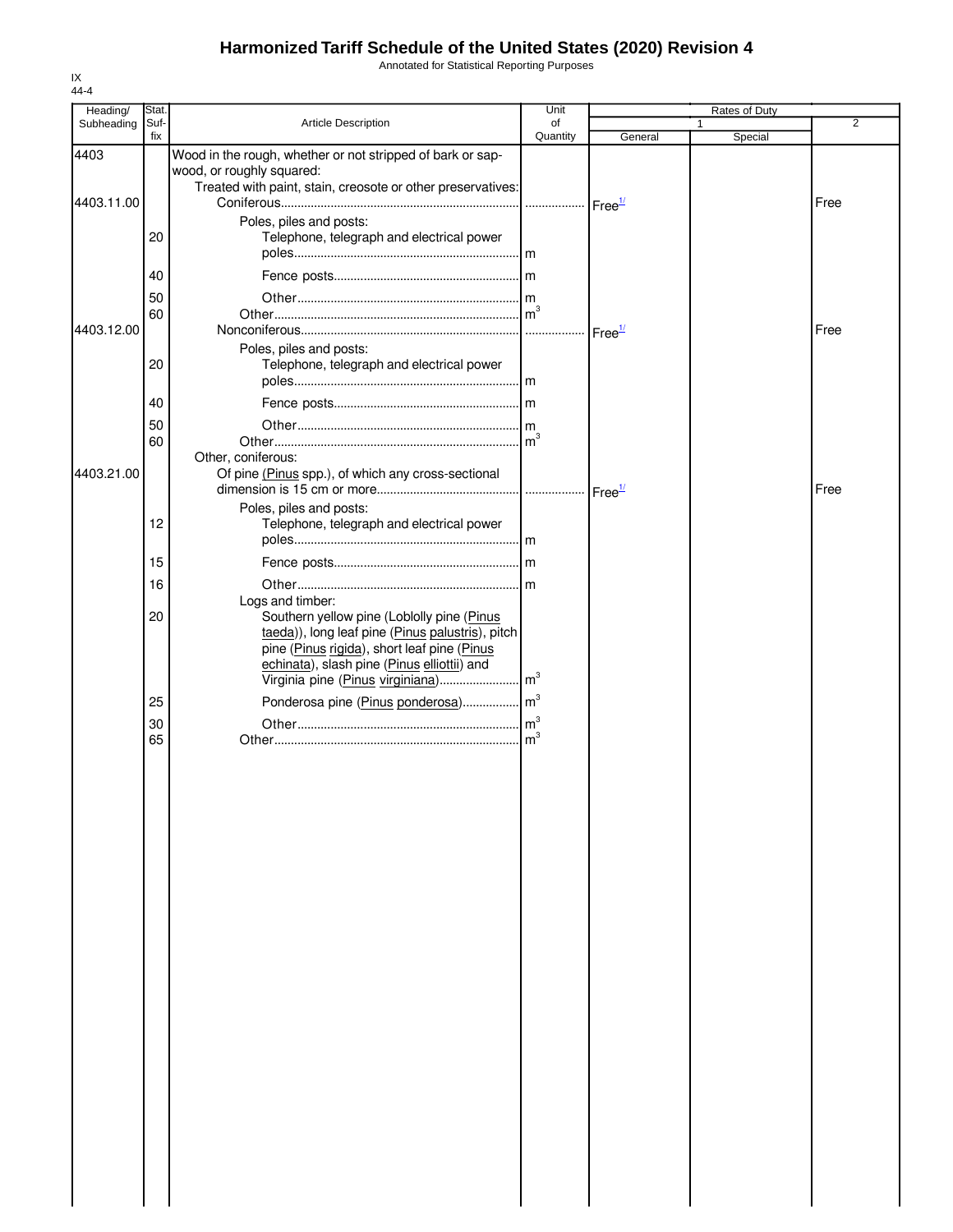Annotated for Statistical Reporting Purposes

| Heading/    | Stat.       |                                                                                                                                                                                                                  | Unit           |         | Rates of Duty |                |
|-------------|-------------|------------------------------------------------------------------------------------------------------------------------------------------------------------------------------------------------------------------|----------------|---------|---------------|----------------|
| Subheading  | Suf-<br>fix | <b>Article Description</b>                                                                                                                                                                                       | of<br>Quantity | General | Special       | $\overline{2}$ |
| 4403 (con.) |             | Wood in the rough, whether or not stripped of bark or sap-<br>wood, or roughly squared: (con.)<br>Other, coniferous: (con.)                                                                                      |                |         |               |                |
| 4403.22.00  | 08          |                                                                                                                                                                                                                  |                |         |               | Free           |
|             | 12          | Poles, piles and posts:<br>Telephone, telegraph and electrical power                                                                                                                                             |                |         |               |                |
|             | 15          |                                                                                                                                                                                                                  |                |         |               |                |
|             | 16          |                                                                                                                                                                                                                  |                |         |               |                |
|             | 20          | Logs and timber:<br>Southern yellow pine (Loblolly pine (Pinus<br>taeda)), long leaf pine (Pinus palustris), pitch<br>pine (Pinus rigida), short leaf pine (Pinus<br>echinata), slash pine (Pinus elliottii) and |                |         |               |                |
|             | 25          |                                                                                                                                                                                                                  |                |         |               |                |
| 4403.23.00  | 30<br>65    | Of fir (Abies spp.) and spruce (Picea spp.), of which<br>any cross-sectional dimension is 15 cm or more  Free <sup>1/</sup>                                                                                      |                |         |               | Free           |
|             | 12          | Poles, piles and posts:<br>Telephone, telegraph and electrical power                                                                                                                                             |                |         |               |                |
|             | 15          |                                                                                                                                                                                                                  |                |         |               |                |
|             | 16          | Logs and timber:                                                                                                                                                                                                 |                |         |               |                |
|             | 35          |                                                                                                                                                                                                                  |                |         |               |                |
|             | 42          |                                                                                                                                                                                                                  |                |         |               |                |
| 4403.24.00  | 65          | Of fir (Abies spp.) and spruce (Picea spp.), other    Free <sup>1/</sup>                                                                                                                                         |                |         |               | Free           |
|             | 04          |                                                                                                                                                                                                                  |                |         |               |                |
|             | 12          | Poles, piles and posts:<br>Telephone, telegraph and electrical power                                                                                                                                             |                |         |               |                |
|             | 15          |                                                                                                                                                                                                                  |                |         |               |                |
|             | 16          |                                                                                                                                                                                                                  | .Im            |         |               |                |
|             | 35          | Logs and timber:                                                                                                                                                                                                 |                |         |               |                |
|             | 42<br>65    |                                                                                                                                                                                                                  |                |         |               |                |
|             |             |                                                                                                                                                                                                                  |                |         |               |                |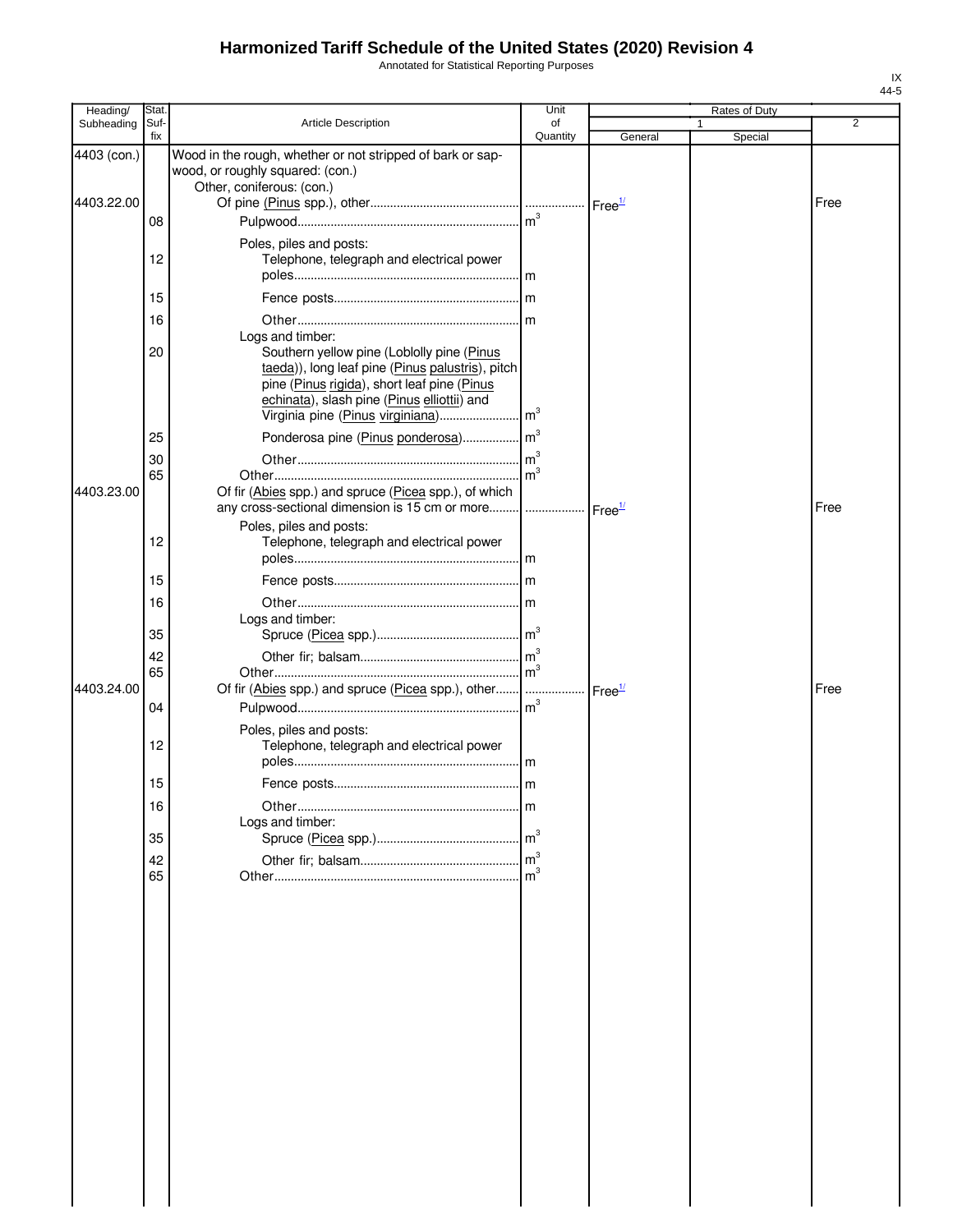Annotated for Statistical Reporting Purposes

| Heading/<br>Subheading    | Stat<br>Suf- | <b>Article Description</b>                                                                                                                                                         | Unit<br>of                        |                    | Rates of Duty<br>1 | 2    |
|---------------------------|--------------|------------------------------------------------------------------------------------------------------------------------------------------------------------------------------------|-----------------------------------|--------------------|--------------------|------|
|                           | fix          |                                                                                                                                                                                    | Quantity                          | General            | Special            |      |
| 4403 (con.)<br>4403.25.00 |              | Wood in the rough, whether or not stripped of bark or sap-<br>wood, or roughly squared: (con.)<br>Other, coniferous: (con.)<br>Other, of which any cross-sectional dimension is 15 |                                   |                    |                    |      |
|                           |              | Poles, piles and posts:                                                                                                                                                            |                                   |                    |                    | Free |
|                           | 12           | Telephone, telegraph and electrical power                                                                                                                                          |                                   |                    |                    |      |
|                           | 15           |                                                                                                                                                                                    |                                   |                    |                    |      |
|                           | 16           | Logs and timber:                                                                                                                                                                   |                                   |                    |                    |      |
|                           | 40           | Douglas-fir (Pseudotsuga menziesii) m <sup>3</sup>                                                                                                                                 |                                   |                    |                    |      |
|                           | 50           | Western hemlock (Tsuga heterophylla) m <sup>3</sup>                                                                                                                                |                                   |                    |                    |      |
|                           | 52           |                                                                                                                                                                                    |                                   |                    |                    |      |
|                           | 55           |                                                                                                                                                                                    |                                   |                    |                    |      |
|                           | 57           |                                                                                                                                                                                    |                                   |                    |                    |      |
|                           | 64           |                                                                                                                                                                                    |                                   |                    |                    |      |
| 4403.26.00                | 65           |                                                                                                                                                                                    |                                   | Free <sup>1/</sup> |                    | Free |
|                           | 08           |                                                                                                                                                                                    |                                   |                    |                    |      |
|                           | 12           | Poles, piles and posts:<br>Telephone, telegraph and electrical power                                                                                                               |                                   |                    |                    |      |
|                           | 15           |                                                                                                                                                                                    |                                   |                    |                    |      |
|                           | 16           |                                                                                                                                                                                    |                                   |                    |                    |      |
|                           | 40           | Logs and timber:<br>Douglas-fir (Pseudotsuga menziesii) m <sup>3</sup>                                                                                                             |                                   |                    |                    |      |
|                           | 50           | Western hemlock (Tsuga heterophylla) m <sup>3</sup>                                                                                                                                |                                   |                    |                    |      |
|                           | 52           |                                                                                                                                                                                    |                                   |                    |                    |      |
|                           | 55           |                                                                                                                                                                                    |                                   |                    |                    |      |
|                           | 57           |                                                                                                                                                                                    |                                   |                    |                    |      |
|                           | 64           |                                                                                                                                                                                    |                                   |                    |                    |      |
|                           | 65           |                                                                                                                                                                                    |                                   |                    |                    |      |
| 4403.41.00 00             |              | Other, of tropical wood:<br>Dark Red Meranti, Light Red Meranti and Meranti                                                                                                        | $m^3$                             | Free <sup>1/</sup> |                    | Free |
| 4403.49.01 00             |              |                                                                                                                                                                                    | m <sup>3</sup> Free <sup>1/</sup> |                    |                    | Free |
|                           |              |                                                                                                                                                                                    |                                   |                    |                    |      |

IX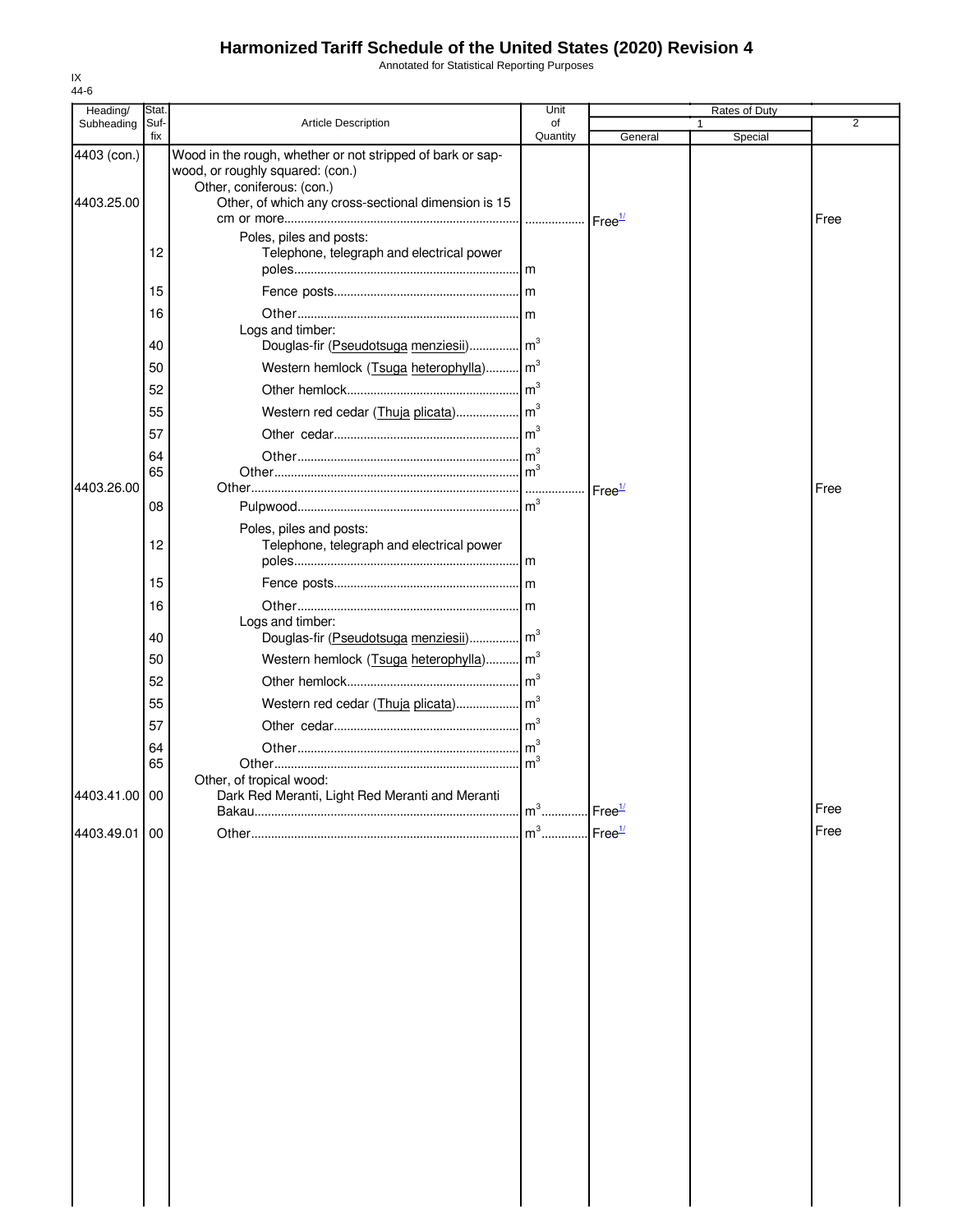Annotated for Statistical Reporting Purposes

| Heading/      | Stat.       |                                                            | Unit            |                                 | Rates of Duty |                |
|---------------|-------------|------------------------------------------------------------|-----------------|---------------------------------|---------------|----------------|
| Subheading    | Suf-<br>fix | <b>Article Description</b>                                 | of<br>Quantity  |                                 |               | $\overline{2}$ |
| 4403 (con.)   |             | Wood in the rough, whether or not stripped of bark or sap- |                 | General                         | Special       |                |
|               |             | wood, or roughly squared: (con.)                           |                 |                                 |               |                |
|               |             | Other:                                                     |                 |                                 |               |                |
| 4403.91.00    |             |                                                            |                 | Free <sup>1/</sup>              |               | Free           |
|               | 20          |                                                            | m <sup>3</sup>  |                                 |               |                |
|               | 40          |                                                            | $\mathsf{Im}^3$ |                                 |               |                |
| 4403.93.00    | 00          | Of beech (Fagus spp.), of which any cross-sectional        | $m^3$           | Free <sup>1/</sup>              |               | Free           |
|               |             |                                                            |                 | $\mathsf{I}$ Free $\frac{1}{2}$ |               | Free           |
| 4403.94.00 00 |             |                                                            |                 |                                 |               |                |
| 4403.95.00    |             | Of birch (Betula spp.), of which any cross-sectional       |                 |                                 |               | Free           |
|               | 27          |                                                            |                 | Free <sup>1/</sup>              |               |                |
|               | 30          |                                                            |                 |                                 |               |                |
| 4403.96.00    |             |                                                            |                 | Free <sup>1/</sup>              |               | Free           |
|               | 23          |                                                            |                 |                                 |               |                |
|               | 27          |                                                            |                 |                                 |               |                |
|               | 30          |                                                            |                 |                                 |               |                |
| 4403.97.00    |             |                                                            |                 | Free <sup>1/</sup>              |               | Free           |
|               | 22          |                                                            |                 |                                 |               |                |
|               | 26          |                                                            |                 |                                 |               |                |
|               |             | Other:                                                     |                 |                                 |               |                |
|               | 65          | Of yellow poplar (Liriodendron tulipifera) m <sup>3</sup>  |                 |                                 |               |                |
|               | 67          | Of other poplar; of aspen or cottonwood m <sup>3</sup>     |                 |                                 |               |                |
| 4403.98.00    |             |                                                            |                 | Free <sup>1/</sup>              |               | Free           |
|               | 23          |                                                            |                 |                                 |               |                |
|               | 28          |                                                            |                 |                                 |               |                |
|               | 95          |                                                            |                 |                                 |               |                |
| 4403.99.01    |             |                                                            |                 | Free <sup>1/</sup>              |               | Free           |
|               | 23          |                                                            |                 |                                 |               |                |
|               | 28          |                                                            |                 |                                 |               |                |
|               |             | Other:                                                     |                 |                                 |               |                |
|               | 40          |                                                            |                 |                                 |               |                |
|               | 50          |                                                            |                 |                                 |               |                |
|               | 55          |                                                            |                 |                                 |               |                |
|               | 60          |                                                            | $\mathsf{Im}^3$ |                                 |               |                |
|               | 70          |                                                            |                 |                                 |               |                |
|               |             |                                                            |                 |                                 |               |                |
|               | 75          |                                                            |                 |                                 |               |                |
|               | 95          |                                                            | $\mathsf{Im}^3$ |                                 |               |                |
|               |             |                                                            |                 |                                 |               |                |
|               |             |                                                            |                 |                                 |               |                |
|               |             |                                                            |                 |                                 |               |                |
|               |             |                                                            |                 |                                 |               |                |
|               |             |                                                            |                 |                                 |               |                |
|               |             |                                                            |                 |                                 |               |                |
|               |             |                                                            |                 |                                 |               |                |
|               |             |                                                            |                 |                                 |               |                |
|               |             |                                                            |                 |                                 |               |                |
|               |             |                                                            |                 |                                 |               |                |
|               |             |                                                            |                 |                                 |               |                |
|               |             |                                                            |                 |                                 |               |                |
|               |             |                                                            |                 |                                 |               |                |
|               |             |                                                            |                 |                                 |               |                |
|               |             |                                                            |                 |                                 |               |                |
|               |             |                                                            |                 |                                 |               |                |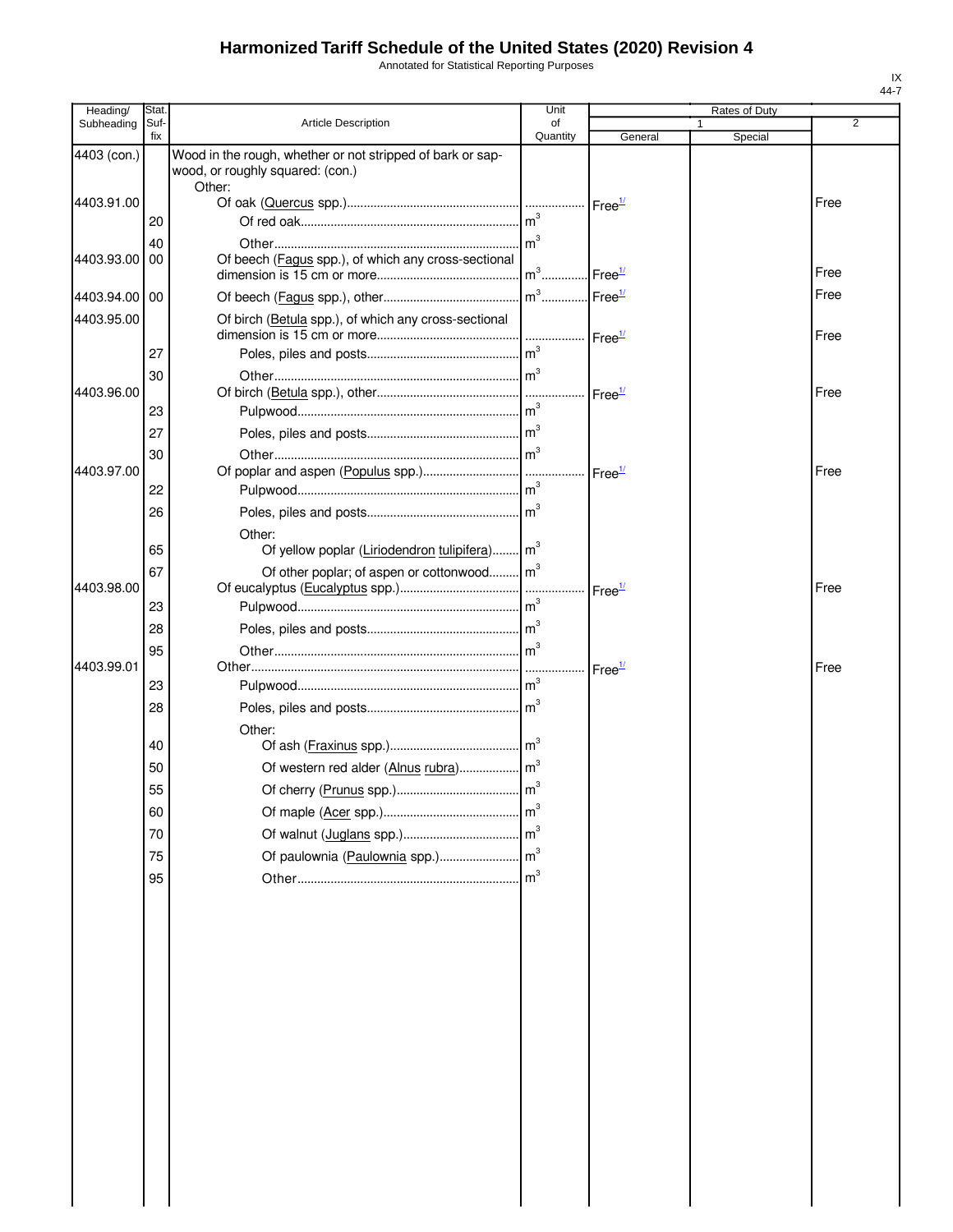Annotated for Statistical Reporting Purposes

| Heading/           | Stat.       |                                                                                                                                                                                                                                                                                             | Unit           | Rates of Duty      |                                                                                        |                |
|--------------------|-------------|---------------------------------------------------------------------------------------------------------------------------------------------------------------------------------------------------------------------------------------------------------------------------------------------|----------------|--------------------|----------------------------------------------------------------------------------------|----------------|
| Subheading         | Suf-<br>fix | Article Description                                                                                                                                                                                                                                                                         | of<br>Quantity | General            | 1<br>Special                                                                           | $\overline{2}$ |
| 4404<br>4404.10.00 |             | Hoopwood; split poles; piles, pickets and stakes of wood,<br>pointed but not sawn lengthwise; wooden sticks, roughly<br>trimmed but not turned, bent or otherwise worked, suitable for<br>the manufacture of walking-sticks, umbrellas, tool handles or<br>the like; chipwood and the like: |                | Free <sup>1/</sup> |                                                                                        | Free           |
|                    | 40          |                                                                                                                                                                                                                                                                                             |                |                    |                                                                                        |                |
|                    | 80          |                                                                                                                                                                                                                                                                                             |                |                    |                                                                                        |                |
|                    | 90          |                                                                                                                                                                                                                                                                                             |                |                    |                                                                                        |                |
| 4404.20.00         |             |                                                                                                                                                                                                                                                                                             |                | Free <sup>1/</sup> |                                                                                        | Free           |
|                    | 40          |                                                                                                                                                                                                                                                                                             |                |                    |                                                                                        |                |
|                    | 80          |                                                                                                                                                                                                                                                                                             |                |                    |                                                                                        |                |
|                    | 90          |                                                                                                                                                                                                                                                                                             |                |                    |                                                                                        |                |
| 4405.00.00         |             |                                                                                                                                                                                                                                                                                             |                |                    | Free (A+, AU, BH,<br>CA, CL, CO, D, E,<br>IL, JO, KR, MA,<br>MX, OM, P, PA,<br>PE, SG) | 33 1/3%        |
| 4406               |             | Railway or tramway sleepers (cross-ties) of wood:                                                                                                                                                                                                                                           |                |                    |                                                                                        |                |
|                    |             | Not impregnated:                                                                                                                                                                                                                                                                            | $m3$           | Free <sup>1/</sup> |                                                                                        | Free           |
| 4406.11.00         | 00          |                                                                                                                                                                                                                                                                                             | No.            |                    |                                                                                        |                |
| 4406.12.00 00      |             |                                                                                                                                                                                                                                                                                             | $m^3$          | $.$ Free $1/$      |                                                                                        | Free           |
|                    |             |                                                                                                                                                                                                                                                                                             | No.            |                    |                                                                                        |                |
|                    |             | Other:                                                                                                                                                                                                                                                                                      |                |                    |                                                                                        |                |
| 4406.91.00         | 00          |                                                                                                                                                                                                                                                                                             | $m3$ .<br>No.  | Free <sup>1/</sup> |                                                                                        | Free           |
|                    |             |                                                                                                                                                                                                                                                                                             | $m3$ .         |                    |                                                                                        | Free           |
| 4406.92.00         | 00          |                                                                                                                                                                                                                                                                                             | No.            | Free <sup>1/</sup> |                                                                                        |                |
|                    |             |                                                                                                                                                                                                                                                                                             |                |                    |                                                                                        |                |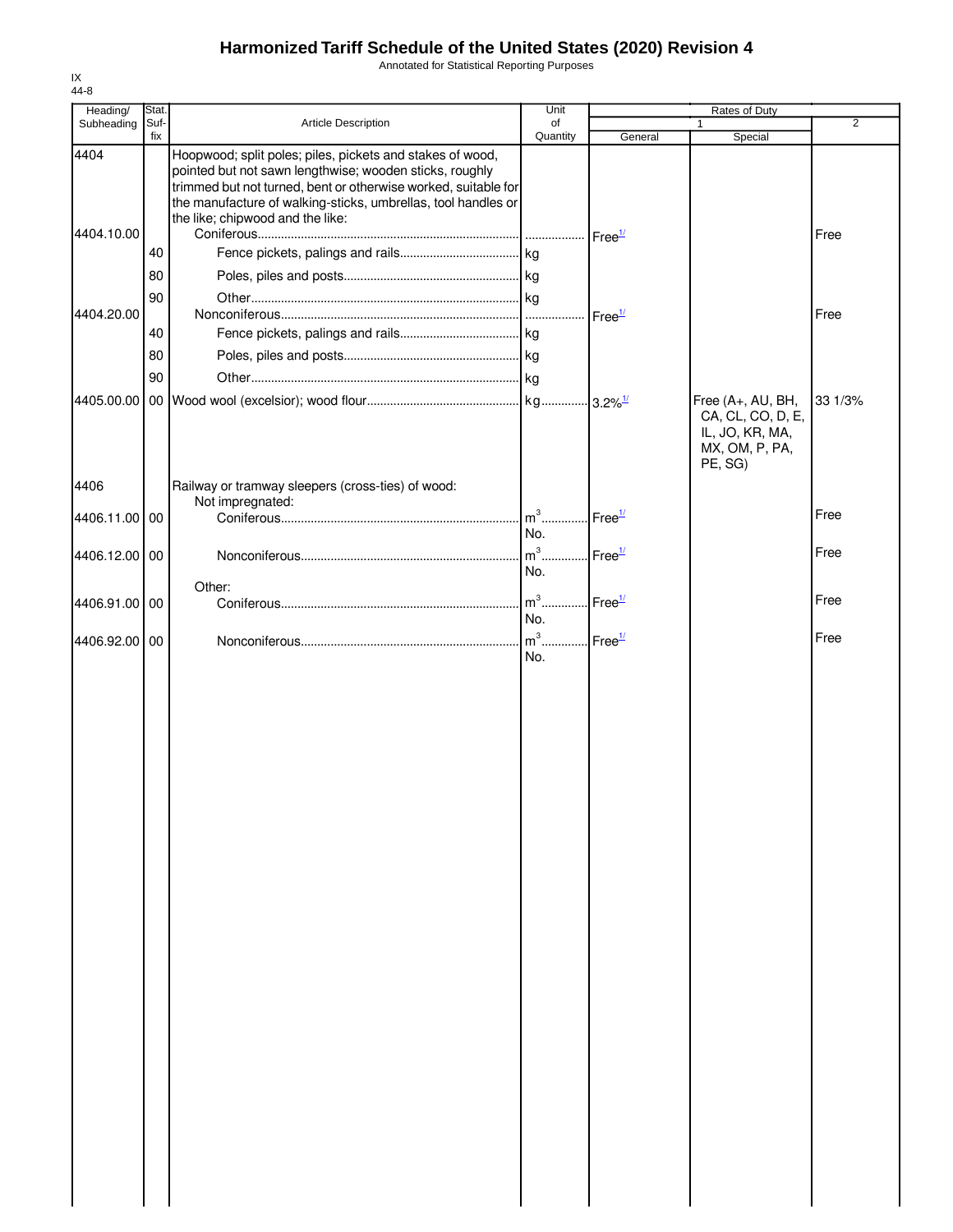Annotated for Statistical Reporting Purposes

| Heading/   | Stat.       |                                                                                                                                                  | Unit           |                    | Rates of Duty           |                       |
|------------|-------------|--------------------------------------------------------------------------------------------------------------------------------------------------|----------------|--------------------|-------------------------|-----------------------|
| Subheading | Suf-<br>fix | Article Description                                                                                                                              | of<br>Quantity | General            | $\mathbf{1}$<br>Special | 2                     |
| 4407       |             | Wood sawn or chipped lengthwise, sliced or peeled, whether<br>or not planed, sanded or end-jointed, of a thickness exceeding<br>$6 \text{ mm}$ : |                |                    |                         |                       |
|            |             | Coniferous:                                                                                                                                      |                |                    |                         |                       |
| 4407.11.00 |             |                                                                                                                                                  |                |                    |                         | \$1.70/m <sup>3</sup> |
|            | 01          |                                                                                                                                                  |                |                    |                         |                       |
|            | 02          | Other:<br>Treated with paint, stain, creosote or other                                                                                           | m <sup>3</sup> |                    |                         |                       |
|            |             | Not treated:<br>Eastern white pine (Pinus strobus) and red<br>pine (Pinus resinosa):                                                             |                |                    |                         |                       |
|            | 42          |                                                                                                                                                  |                |                    |                         |                       |
|            | 43          |                                                                                                                                                  | m <sup>3</sup> |                    |                         |                       |
|            |             | Lodgepole pine (Pinus contorta):                                                                                                                 |                |                    |                         |                       |
|            | 44          |                                                                                                                                                  |                |                    |                         |                       |
|            | 45          | Southern yellow pine (Loblolly pine (Pinus<br>taeda)), long leaf pine (Pinus palustris),                                                         | m <sup>3</sup> |                    |                         |                       |
|            |             | pitch pine (Pinus rigida), short leaf pine<br>(Pinus echinata), slash pine (Pinus elliottii)<br>and Virginia pine (Pinus virginiana):            |                |                    |                         |                       |
|            | 46          |                                                                                                                                                  | m <sup>3</sup> |                    |                         |                       |
|            | 47          |                                                                                                                                                  | m <sup>3</sup> |                    |                         |                       |
|            | 48          | Ponderosa pine (Pinus ponderosa):                                                                                                                |                |                    |                         |                       |
|            | 49          |                                                                                                                                                  | m <sup>3</sup> |                    |                         |                       |
|            |             | Other pine:                                                                                                                                      |                |                    |                         |                       |
|            | 52          |                                                                                                                                                  |                |                    |                         |                       |
|            | 53          |                                                                                                                                                  | m <sup>3</sup> |                    |                         |                       |
| 4407.12.00 | 01          | Of fir (Abies spp.) and spruce (Picea spp.)                                                                                                      |                | Free <sup>1/</sup> |                         | \$1.70/m <sup>3</sup> |
|            | 02          | Other:<br>Treated with paint, stain, creosote or other                                                                                           |                |                    |                         |                       |
|            |             | Not treated:<br>Sitka spruce (Picea sitchensis):                                                                                                 |                |                    |                         |                       |
|            | 17          |                                                                                                                                                  |                |                    |                         |                       |
|            | 18          | Other spruce:                                                                                                                                    |                |                    |                         |                       |
|            | 19          |                                                                                                                                                  |                |                    |                         |                       |
|            | 20          |                                                                                                                                                  |                |                    |                         |                       |
|            |             | Fir (Abies spp.):                                                                                                                                |                |                    |                         |                       |
|            | 58          |                                                                                                                                                  |                |                    |                         |                       |
|            | 59          |                                                                                                                                                  |                |                    |                         |                       |
|            |             |                                                                                                                                                  |                |                    |                         |                       |
|            |             |                                                                                                                                                  |                |                    |                         |                       |
|            |             |                                                                                                                                                  |                |                    |                         |                       |
|            |             |                                                                                                                                                  |                |                    |                         |                       |
|            |             |                                                                                                                                                  |                |                    |                         |                       |
|            |             |                                                                                                                                                  |                |                    |                         |                       |
|            |             |                                                                                                                                                  |                |                    |                         |                       |
|            |             |                                                                                                                                                  |                |                    |                         |                       |
|            |             |                                                                                                                                                  |                |                    |                         |                       |
|            |             |                                                                                                                                                  |                |                    |                         |                       |
|            |             |                                                                                                                                                  |                |                    |                         |                       |
|            |             |                                                                                                                                                  |                |                    |                         |                       |
|            |             |                                                                                                                                                  |                |                    |                         |                       |
|            |             |                                                                                                                                                  |                |                    |                         |                       |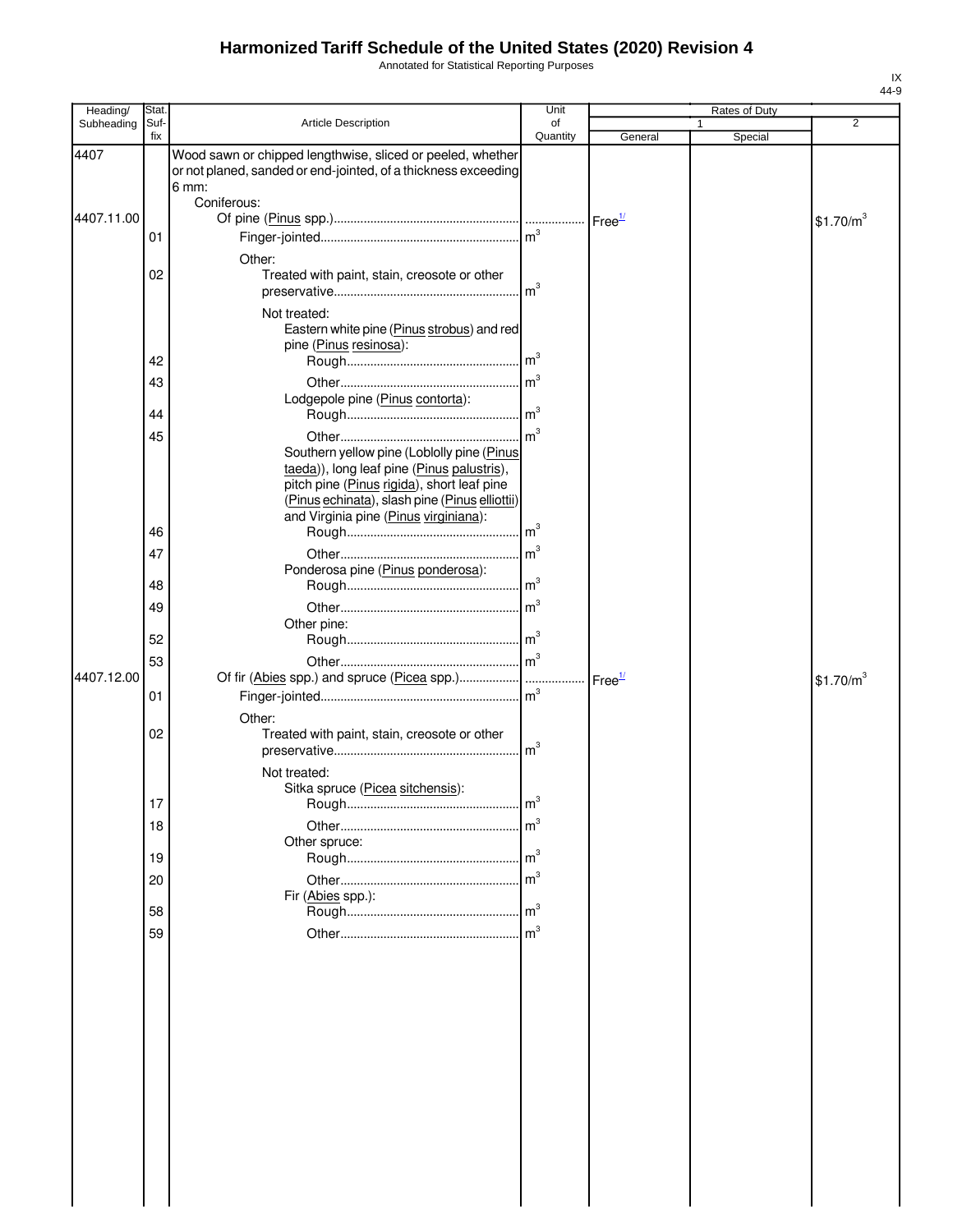Annotated for Statistical Reporting Purposes

| Heading/                                | Stat.       |                                                                                                                                                                                                                                                                                 | Unit                      | Rates of Duty |              |         |                       |
|-----------------------------------------|-------------|---------------------------------------------------------------------------------------------------------------------------------------------------------------------------------------------------------------------------------------------------------------------------------|---------------------------|---------------|--------------|---------|-----------------------|
| Subheading                              | Suf-<br>fix | Article Description                                                                                                                                                                                                                                                             | $\mathsf{of}$<br>Quantity | General       | $\mathbf{1}$ | Special | $\overline{2}$        |
| 4407 (con.)<br>4407.19<br>4407.19.05 00 |             | Wood sawn or chipped lengthwise, sliced or peeled, whether<br>or not planed, sanded or end-jointed, of a thickness exceeding<br>6 mm: (con.)<br>Coniferous: (con.)<br>Other:<br>Mixtures of spruce, pine and fir ("S-P-F"), not<br>treated with paint, stain, creosote or other |                           |               |              |         |                       |
| 4407.19.06 00                           |             | Mixtures of western hemlock and amabilis fir<br>("hem-fir"), not treated with paint, stain, creosote                                                                                                                                                                            |                           |               |              |         | \$1.70/m <sup>3</sup> |
|                                         |             |                                                                                                                                                                                                                                                                                 |                           |               |              |         | \$1.70/m <sup>3</sup> |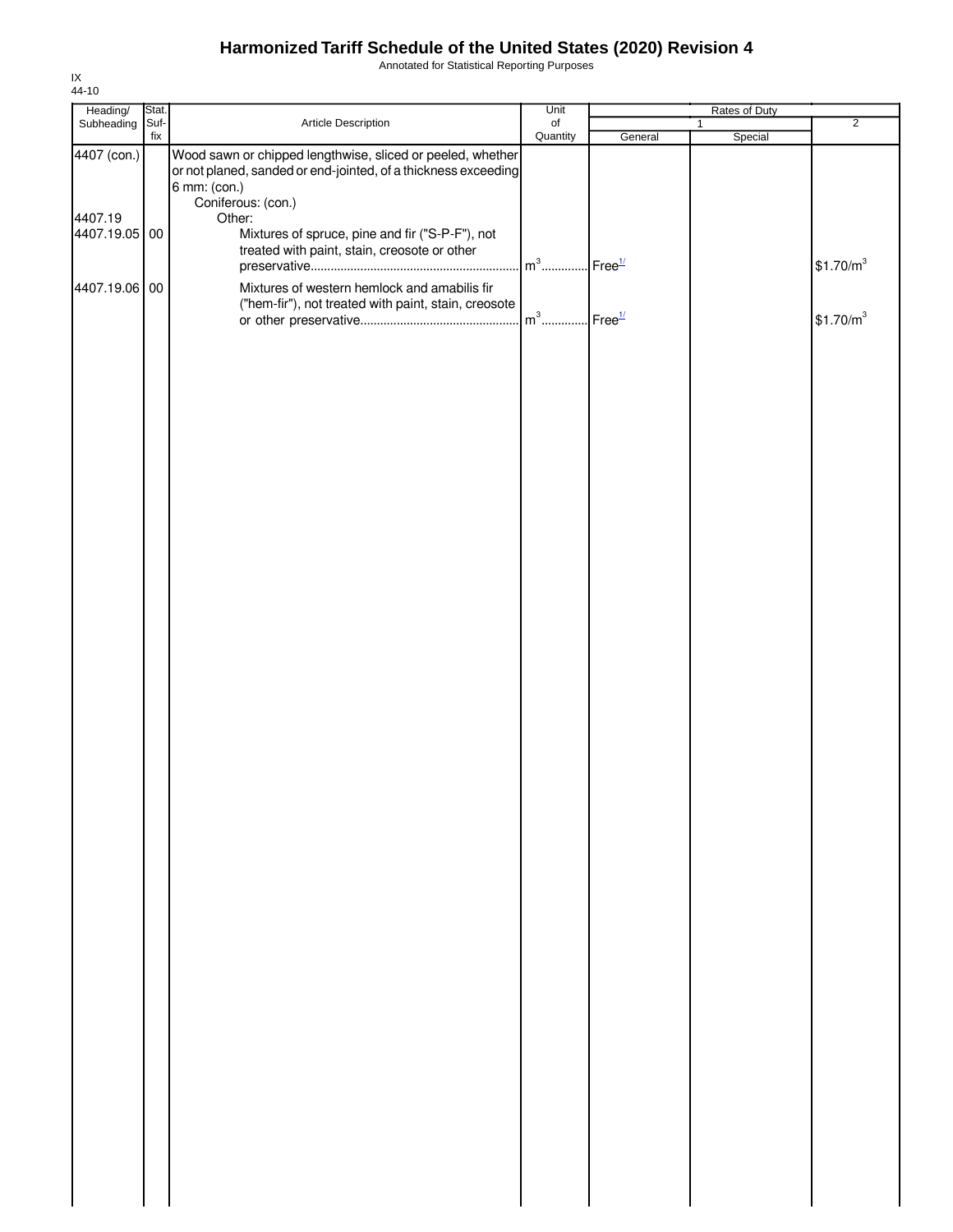Annotated for Statistical Reporting Purposes

| Heading/               | Stat.       |                                                                                                                                                                                     | Unit            |         | Rates of Duty |                       |
|------------------------|-------------|-------------------------------------------------------------------------------------------------------------------------------------------------------------------------------------|-----------------|---------|---------------|-----------------------|
| Subheading             | Suf-<br>fix | Article Description                                                                                                                                                                 | of<br>Quantity  | General | 1<br>Special  | $\overline{2}$        |
| 4407 (con.)<br>4407.19 |             | Wood sawn or chipped lengthwise, sliced or peeled, whether<br>or not planed, sanded or end-jointed, of a thickness exceeding<br>6 mm: (con.)<br>Coniferous: (con.)<br>Other: (con.) |                 |         |               |                       |
| (con.)                 |             |                                                                                                                                                                                     |                 |         |               |                       |
| 4407.19.10             | 01          |                                                                                                                                                                                     |                 |         |               | \$1.70/m <sup>3</sup> |
|                        | 02          | Other:<br>Treated with paint, stain, creosote or other                                                                                                                              |                 |         |               |                       |
|                        |             | Not treated:<br>Douglas-fir (Pseudotsuga menziesii):<br>Rough:                                                                                                                      |                 |         |               |                       |
|                        | 54          | Having a minimum dimension                                                                                                                                                          |                 |         |               |                       |
|                        | 55          | Having a minimum dimension<br>5.1 cm or more but less than                                                                                                                          |                 |         |               |                       |
|                        | 56          | Having a minimum dimension                                                                                                                                                          |                 |         |               |                       |
|                        | 57          | Hemlock (Tsuga spp.):                                                                                                                                                               | m <sup>3</sup>  |         |               |                       |
|                        | 64          |                                                                                                                                                                                     |                 |         |               |                       |
|                        | 65          | Larch (Larix spp.):                                                                                                                                                                 |                 |         |               |                       |
|                        | 66          |                                                                                                                                                                                     |                 |         |               |                       |
|                        | 67          |                                                                                                                                                                                     |                 |         |               |                       |
|                        | 68          | Western red cedar:                                                                                                                                                                  |                 |         |               |                       |
|                        | 69          |                                                                                                                                                                                     |                 |         |               |                       |
|                        |             | Yellow cedar (Chamaecyparis<br>nootkatensis):                                                                                                                                       |                 |         |               |                       |
|                        | 74          |                                                                                                                                                                                     | $\mathsf{Im}^3$ |         |               |                       |
|                        | 75          | Other cedar (Thuja spp., Juniperus<br>spp., Chamaecyparis spp., Cupressus<br>spp. and Libocedrus spp.):                                                                             | $\mathsf{Im}^3$ |         |               |                       |
|                        | 76          |                                                                                                                                                                                     | $\mathsf{Im}^3$ |         |               |                       |
|                        | 77          |                                                                                                                                                                                     | m <sup>3</sup>  |         |               |                       |
|                        | 82          | Redwood (Sequoia sempervirens):                                                                                                                                                     | $\mathsf{Im}^3$ |         |               |                       |
|                        | 83          | Other:                                                                                                                                                                              |                 |         |               |                       |
|                        | 92          |                                                                                                                                                                                     |                 |         |               |                       |
|                        | 93          |                                                                                                                                                                                     | $\mathsf{Im}^3$ |         |               |                       |
|                        |             |                                                                                                                                                                                     |                 |         |               |                       |
|                        |             |                                                                                                                                                                                     |                 |         |               |                       |
|                        |             |                                                                                                                                                                                     |                 |         |               |                       |
|                        |             |                                                                                                                                                                                     |                 |         |               |                       |
|                        |             |                                                                                                                                                                                     |                 |         |               |                       |
|                        |             |                                                                                                                                                                                     |                 |         |               |                       |
|                        |             |                                                                                                                                                                                     |                 |         |               |                       |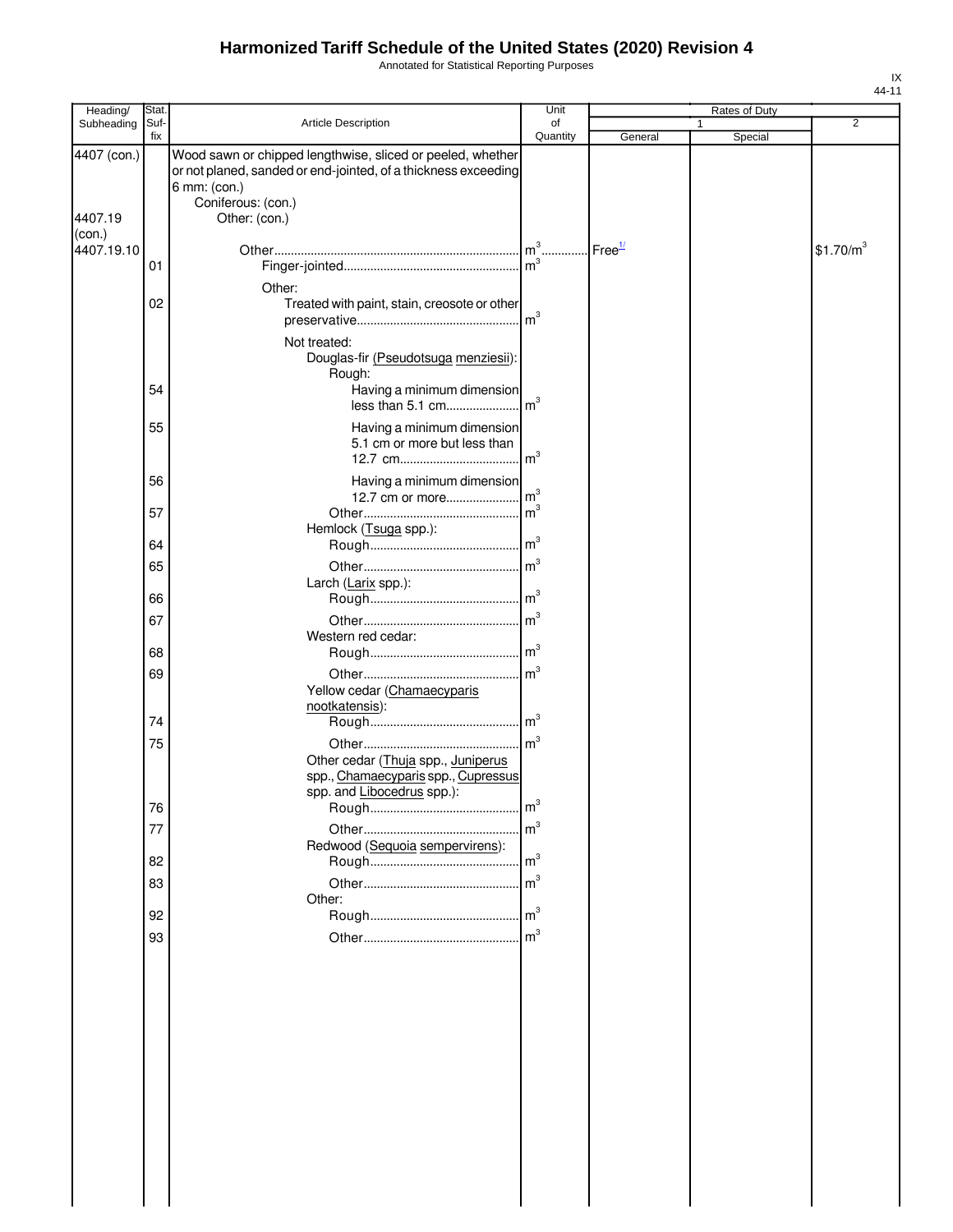Annotated for Statistical Reporting Purposes

| Heading/      | Stat.       |                                                                                                                                                                   | Unit           |                    | <b>Rates of Duty</b> |                       |
|---------------|-------------|-------------------------------------------------------------------------------------------------------------------------------------------------------------------|----------------|--------------------|----------------------|-----------------------|
| Subheading    | Suf-<br>fix | Article Description                                                                                                                                               | of<br>Quantity | General            | 1<br>Special         | $\overline{2}$        |
| 4407 (con.)   |             | Wood sawn or chipped lengthwise, sliced or peeled, whether<br>or not planed, sanded or end-jointed, of a thickness exceeding<br>6 mm: (con.)<br>Of tropical wood: |                |                    |                      |                       |
| 4407.21.00 00 |             |                                                                                                                                                                   |                |                    |                      | \$1.27/m <sup>3</sup> |
| 4407.22.00    |             |                                                                                                                                                                   |                | Free <sup>1/</sup> |                      | \$1.27/m <sup>3</sup> |
|               | 06          |                                                                                                                                                                   | m <sup>3</sup> |                    |                      |                       |
|               | 91          |                                                                                                                                                                   | m <sup>3</sup> |                    |                      |                       |
| 4407.25.00    | 00          | Dark Red Meranti, Light Red Meranti and Meranti                                                                                                                   | $m3$           | Free <sup>1/</sup> |                      | \$1.27/m <sup>3</sup> |
| 4407.26.00 00 |             | White Lauan, White Meranti, White Seraya, Yellow                                                                                                                  | $m^3$          | Free <sup>1/</sup> |                      | \$1.27/m <sup>3</sup> |
| 4407.27.00 00 |             |                                                                                                                                                                   |                | Free <sup>1/</sup> |                      | \$1.27/m <sup>3</sup> |
| 4407.28.00 00 |             |                                                                                                                                                                   |                |                    |                      | \$1.27/m <sup>3</sup> |
| 4407.29.01    |             |                                                                                                                                                                   |                | Free <sup>1/</sup> |                      | \$1.27/m <sup>3</sup> |
|               | 06          | Acajou d'Afrique (Khaya spp.), also known as                                                                                                                      |                |                    |                      |                       |
|               | 11          | Aningre (Aningeria spp.), also known as Aniegre                                                                                                                   |                |                    |                      |                       |
|               | 16          |                                                                                                                                                                   | m <sup>3</sup> |                    |                      |                       |
|               | 21          |                                                                                                                                                                   | m <sup>3</sup> |                    |                      |                       |
|               | 31          |                                                                                                                                                                   |                |                    |                      |                       |
|               | 40          | Andiroba (Carapa guianensis and C. procera),<br>Padauk (Pterocarpus spp.), also known as                                                                          | m <sup>3</sup> |                    |                      |                       |
|               | 60          | Cedro (Cedrela spp.), also known as Spanish                                                                                                                       | m <sup>3</sup> |                    |                      |                       |
|               | 85          | Jatoba (Hymenaea spp.), also known as Brazilian                                                                                                                   |                |                    |                      |                       |
|               | 90          |                                                                                                                                                                   | m <sup>3</sup> |                    |                      |                       |
|               |             |                                                                                                                                                                   |                |                    |                      |                       |
|               |             |                                                                                                                                                                   |                |                    |                      |                       |
|               |             |                                                                                                                                                                   |                |                    |                      |                       |
|               |             |                                                                                                                                                                   |                |                    |                      |                       |
|               |             |                                                                                                                                                                   |                |                    |                      |                       |
|               |             |                                                                                                                                                                   |                |                    |                      |                       |
|               |             |                                                                                                                                                                   |                |                    |                      |                       |
|               |             |                                                                                                                                                                   |                |                    |                      |                       |
|               |             |                                                                                                                                                                   |                |                    |                      |                       |
|               |             |                                                                                                                                                                   |                |                    |                      |                       |
|               |             |                                                                                                                                                                   |                |                    |                      |                       |
|               |             |                                                                                                                                                                   |                |                    |                      |                       |
|               |             |                                                                                                                                                                   |                |                    |                      |                       |
|               |             |                                                                                                                                                                   |                |                    |                      |                       |
|               |             |                                                                                                                                                                   |                |                    |                      |                       |
|               |             |                                                                                                                                                                   |                |                    |                      |                       |
|               |             |                                                                                                                                                                   |                |                    |                      |                       |
|               |             |                                                                                                                                                                   |                |                    |                      |                       |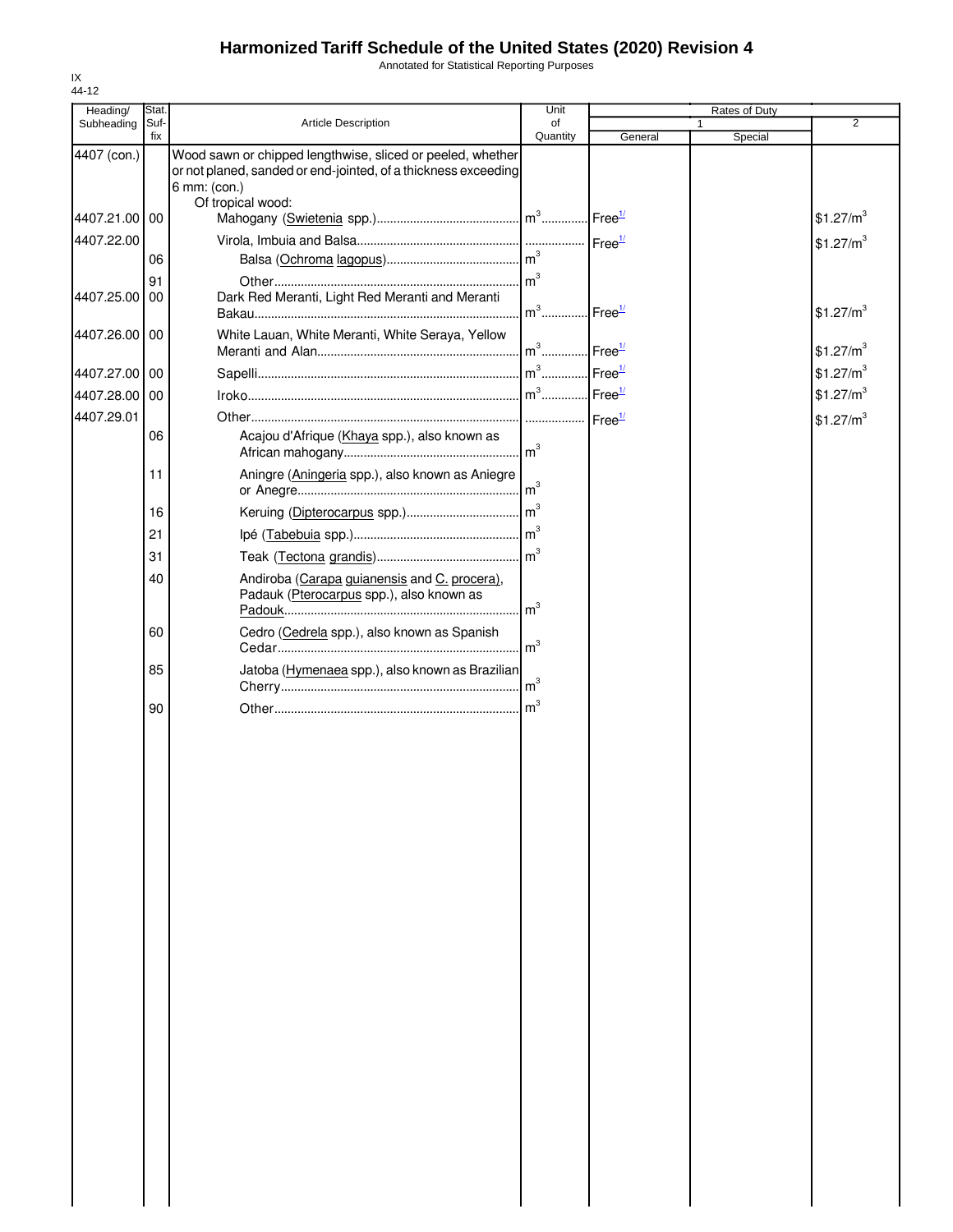Annotated for Statistical Reporting Purposes

| Heading/      | Stat.       |                                                                                                                                                        | Unit           |                    | Rates of Duty |                       |
|---------------|-------------|--------------------------------------------------------------------------------------------------------------------------------------------------------|----------------|--------------------|---------------|-----------------------|
| Subheading    | Suf-<br>fix | Article Description                                                                                                                                    | of<br>Quantity | General            | 1<br>Special  | 2                     |
| 4407 (con.)   |             | Wood sawn or chipped lengthwise, sliced or peeled, whether<br>or not planed, sanded or end-jointed, of a thickness exceeding<br>6 mm: (con.)<br>Other: |                |                    |               |                       |
| 4407.91.00    | 22          |                                                                                                                                                        |                | Free <sup>1/</sup> |               | \$1.27/m <sup>3</sup> |
| 4407.92.00    | 63<br>00    |                                                                                                                                                        |                | Free $\frac{1}{2}$ |               | \$1.27/m <sup>3</sup> |
| 4407.93.00    | 10          |                                                                                                                                                        |                | Free <sup>1/</sup> |               | \$1.27/m <sup>3</sup> |
| 4407.94.00    | 20<br>00    |                                                                                                                                                        |                | Free <sup>1/</sup> |               | \$1.27/m <sup>3</sup> |
| 4407.95.00 00 |             |                                                                                                                                                        |                |                    |               | \$1.27/m <sup>3</sup> |
| 4407.96.00    | 11          | North American (Betula alleghaniensis, Betula                                                                                                          |                |                    |               | \$1.27/m <sup>3</sup> |
|               | 13          | European (Betula pendula, Betula pubescens),<br>also known as Baltic, Russian or Chinese birch m <sup>3</sup>                                          |                |                    |               |                       |
| 4407.97.00    | 19          |                                                                                                                                                        | m <sup>3</sup> | Free <sup>1/</sup> |               | \$1.27/m <sup>3</sup> |
|               | 72          |                                                                                                                                                        |                |                    |               |                       |
| 4407.99.02    | 79          |                                                                                                                                                        | .              | Free <sup>1/</sup> |               | \$1.27/m <sup>3</sup> |
|               | 42          | Hickory (Carya spp.) and pecan (Carya illinoensis,                                                                                                     |                |                    |               |                       |
|               | 61          |                                                                                                                                                        |                |                    |               |                       |
|               | 63          |                                                                                                                                                        |                |                    |               |                       |
|               | 95          |                                                                                                                                                        |                |                    |               |                       |
|               |             |                                                                                                                                                        |                |                    |               |                       |
|               |             |                                                                                                                                                        |                |                    |               |                       |
|               |             |                                                                                                                                                        |                |                    |               |                       |
|               |             |                                                                                                                                                        |                |                    |               |                       |
|               |             |                                                                                                                                                        |                |                    |               |                       |
|               |             |                                                                                                                                                        |                |                    |               |                       |
|               |             |                                                                                                                                                        |                |                    |               |                       |
|               |             |                                                                                                                                                        |                |                    |               |                       |
|               |             |                                                                                                                                                        |                |                    |               |                       |
|               |             |                                                                                                                                                        |                |                    |               |                       |
|               |             |                                                                                                                                                        |                |                    |               |                       |
|               |             |                                                                                                                                                        |                |                    |               |                       |
|               |             |                                                                                                                                                        |                |                    |               |                       |
|               |             |                                                                                                                                                        |                |                    |               |                       |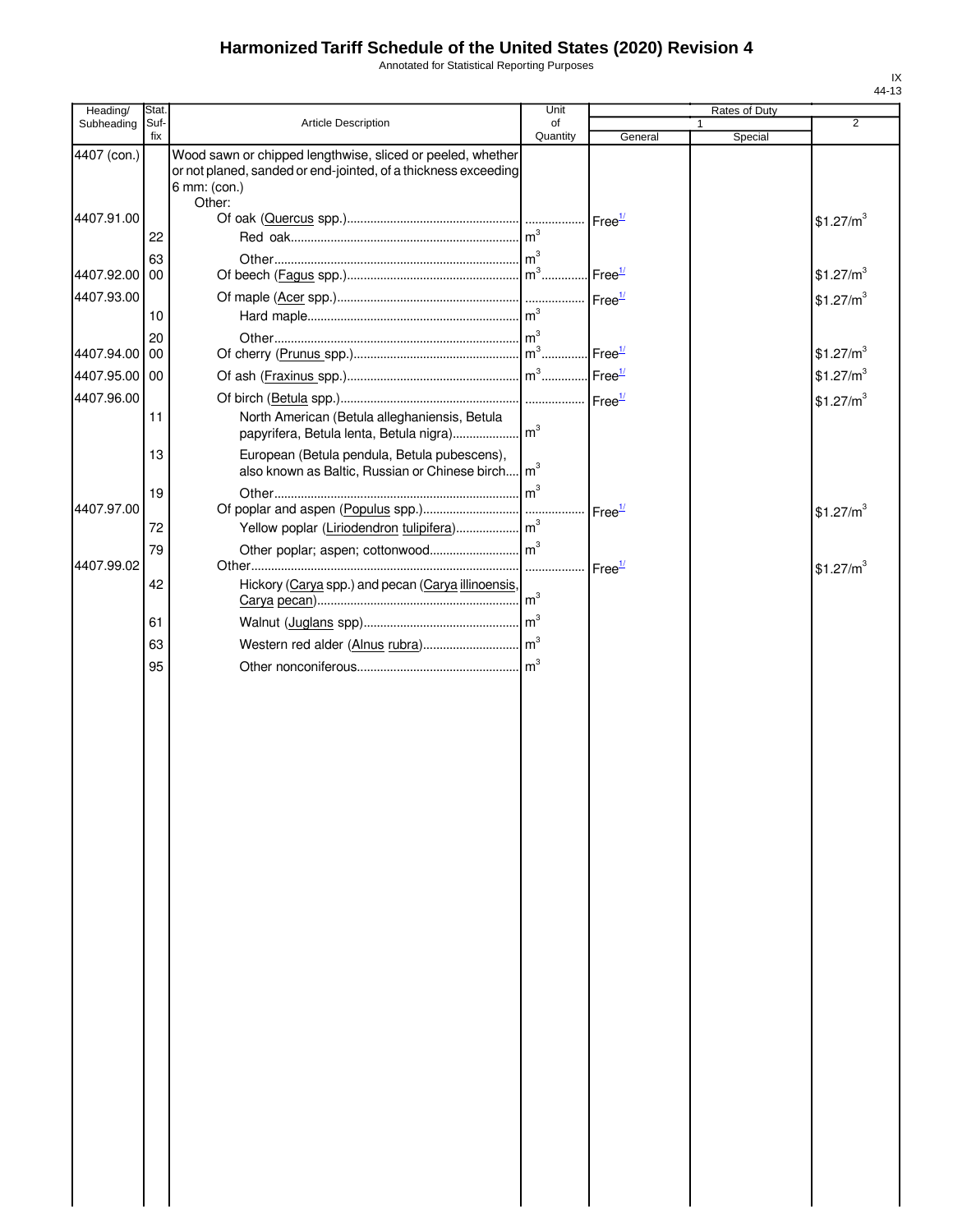Annotated for Statistical Reporting Purposes

| Heading/   | Stat.       |                                                                                                                                                                                                                                                                               | Unit           |                    | Rates of Duty |                |
|------------|-------------|-------------------------------------------------------------------------------------------------------------------------------------------------------------------------------------------------------------------------------------------------------------------------------|----------------|--------------------|---------------|----------------|
| Subheading | Suf-<br>fix | <b>Article Description</b>                                                                                                                                                                                                                                                    | of<br>Quantity | General            | Special       | $\overline{2}$ |
| 4408       |             | Sheets for veneering (including those obtained by slicing<br>laminated wood), for plywood or for similar laminated wood<br>and other wood, sawn lengthwise, sliced or peeled, whether<br>or not planed, sanded, spliced or end-jointed, of a thickness<br>not exceeding 6 mm: |                |                    |               |                |
| 4408.10.01 |             |                                                                                                                                                                                                                                                                               |                | Free <sup>1/</sup> |               | 20%            |
|            | 25          |                                                                                                                                                                                                                                                                               |                |                    |               |                |
|            | 45          |                                                                                                                                                                                                                                                                               |                |                    |               |                |
| 4408.31.01 | 00          | Of tropical wood:<br>Dark Red Meranti, Light Red Meranti and Meranti                                                                                                                                                                                                          | $m2$           | Free <sup>1/</sup> |               | 20%            |
| 4408.39.02 |             |                                                                                                                                                                                                                                                                               |                | Free <sup>1/</sup> |               | 20%            |
|            | 10          |                                                                                                                                                                                                                                                                               |                |                    |               |                |
|            | 90          |                                                                                                                                                                                                                                                                               | m <sup>2</sup> |                    |               |                |
| 4408.90.01 |             |                                                                                                                                                                                                                                                                               | .              | Free <sup>1/</sup> |               | 20%            |
|            |             | Spliced or end-jointed:                                                                                                                                                                                                                                                       |                |                    |               |                |
|            | 05          |                                                                                                                                                                                                                                                                               |                |                    |               |                |
|            | 10          |                                                                                                                                                                                                                                                                               |                |                    |               |                |
|            | 15          |                                                                                                                                                                                                                                                                               |                |                    |               |                |
|            | 21          |                                                                                                                                                                                                                                                                               |                |                    |               |                |
|            | 31          | Oak (Quercus spp.):                                                                                                                                                                                                                                                           |                |                    |               |                |
|            | 37          |                                                                                                                                                                                                                                                                               |                |                    |               |                |
|            | 45          |                                                                                                                                                                                                                                                                               |                |                    |               |                |
|            | 51          |                                                                                                                                                                                                                                                                               | m <sup>2</sup> |                    |               |                |
|            | 56          | Other:                                                                                                                                                                                                                                                                        |                |                    |               |                |
|            |             |                                                                                                                                                                                                                                                                               |                |                    |               |                |
|            | 61          |                                                                                                                                                                                                                                                                               |                |                    |               |                |
|            | 66          |                                                                                                                                                                                                                                                                               |                |                    |               |                |
|            | 71          |                                                                                                                                                                                                                                                                               |                |                    |               |                |
|            | 76          | Oak (Quercus spp.):                                                                                                                                                                                                                                                           |                |                    |               |                |
|            | 81          |                                                                                                                                                                                                                                                                               | m <sup>2</sup> |                    |               |                |
|            | 87          |                                                                                                                                                                                                                                                                               |                |                    |               |                |
|            | 97          |                                                                                                                                                                                                                                                                               |                |                    |               |                |
|            |             |                                                                                                                                                                                                                                                                               |                |                    |               |                |
|            |             |                                                                                                                                                                                                                                                                               |                |                    |               |                |
|            |             |                                                                                                                                                                                                                                                                               |                |                    |               |                |
|            |             |                                                                                                                                                                                                                                                                               |                |                    |               |                |
|            |             |                                                                                                                                                                                                                                                                               |                |                    |               |                |
|            |             |                                                                                                                                                                                                                                                                               |                |                    |               |                |
|            |             |                                                                                                                                                                                                                                                                               |                |                    |               |                |
|            |             |                                                                                                                                                                                                                                                                               |                |                    |               |                |
|            |             |                                                                                                                                                                                                                                                                               |                |                    |               |                |
|            |             |                                                                                                                                                                                                                                                                               |                |                    |               |                |
|            |             |                                                                                                                                                                                                                                                                               |                |                    |               |                |
|            |             |                                                                                                                                                                                                                                                                               |                |                    |               |                |
|            |             |                                                                                                                                                                                                                                                                               |                |                    |               |                |
|            |             |                                                                                                                                                                                                                                                                               |                |                    |               |                |
|            |             |                                                                                                                                                                                                                                                                               |                |                    |               |                |
|            |             |                                                                                                                                                                                                                                                                               |                |                    |               |                |
|            |             |                                                                                                                                                                                                                                                                               |                |                    |               |                |
|            |             |                                                                                                                                                                                                                                                                               |                |                    |               |                |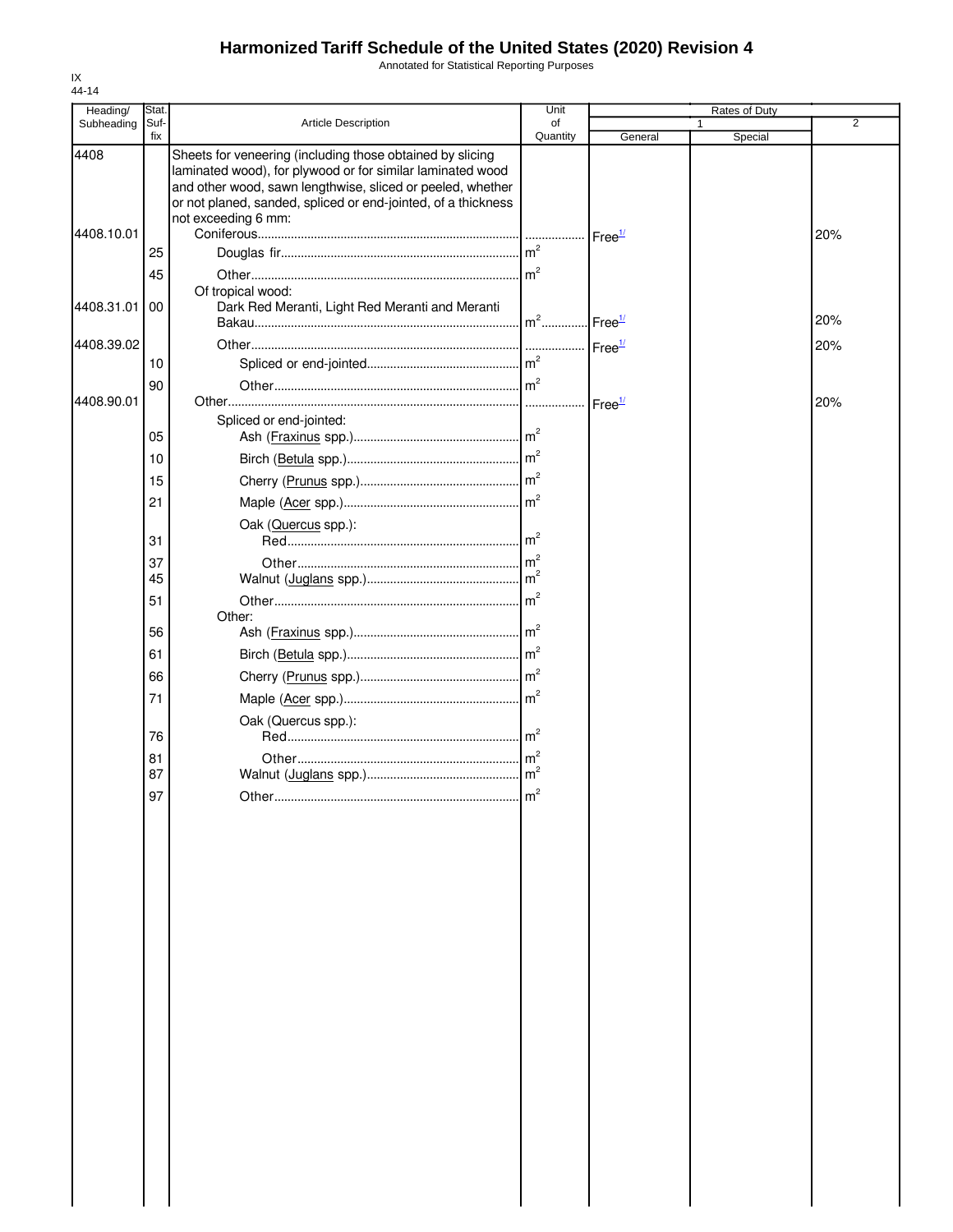Annotated for Statistical Reporting Purposes

| Heading/                      | Stat.       |                                                                                                                                                                                                                                                                                                                                                                                                                                                                       | Unit                                    |                       | Rates of Duty                                                                      |                        |
|-------------------------------|-------------|-----------------------------------------------------------------------------------------------------------------------------------------------------------------------------------------------------------------------------------------------------------------------------------------------------------------------------------------------------------------------------------------------------------------------------------------------------------------------|-----------------------------------------|-----------------------|------------------------------------------------------------------------------------|------------------------|
| Subheading                    | Suf-<br>fix | Article Description                                                                                                                                                                                                                                                                                                                                                                                                                                                   | of<br>Quantity                          | General               | 1<br>Special                                                                       | $\overline{2}$         |
| 4409<br>4409.10<br>4409.10.05 | 00          | Wood (including strips and friezes for parquet flooring, not<br>assembled) continuously shaped (tongued, grooved, rebated,<br>chamfered, V-jointed, beaded, molded, rounded or the like)<br>along any of its edges, ends or faces, whether or not planed,<br>sanded or end-jointed:<br>Coniferous:<br>Wood continuously shaped along any of its ends,<br>whether or not also continuously shaped along any of<br>its edges or faces, all the foregoing whether or not |                                         |                       | Free (A, AU, BH,<br>CA, CL, CO, D, E,<br>IL, JO, MA, MX,<br>OM, P, PA, PE,         | 33 1/3%                |
| 4409.10.10                    |             | Other:<br>Resawn bevel siding:                                                                                                                                                                                                                                                                                                                                                                                                                                        |                                         |                       | SG)<br>$0.3%$ (KR)                                                                 | $2.2$ ¢/m <sup>2</sup> |
|                               | 20          |                                                                                                                                                                                                                                                                                                                                                                                                                                                                       | m <sup>2</sup><br>m <sup>3</sup>        |                       |                                                                                    |                        |
|                               | 40          |                                                                                                                                                                                                                                                                                                                                                                                                                                                                       | m <sup>2</sup><br>m <sup>3</sup>        |                       |                                                                                    |                        |
|                               | 60          | Other:                                                                                                                                                                                                                                                                                                                                                                                                                                                                | m <sup>2</sup><br>m <sup>3</sup>        |                       |                                                                                    |                        |
|                               | 80          |                                                                                                                                                                                                                                                                                                                                                                                                                                                                       | $\mathsf{Im}^2$<br>m <sup>3</sup>       |                       |                                                                                    | 33 1/3%                |
| 4409.10.20                    | 00          | Wood moldings:                                                                                                                                                                                                                                                                                                                                                                                                                                                        | $\mathsf{Im}^2$<br>m <sup>3</sup>       | Free <sup>1/</sup>    |                                                                                    |                        |
| 4409.10.40                    | 10          | Standard wood molding:                                                                                                                                                                                                                                                                                                                                                                                                                                                |                                         |                       |                                                                                    | 5%                     |
|                               | 90          |                                                                                                                                                                                                                                                                                                                                                                                                                                                                       |                                         |                       |                                                                                    |                        |
| 4409.10.45<br>4409.10.50 00   | 00          |                                                                                                                                                                                                                                                                                                                                                                                                                                                                       |                                         | Free <sup>1/</sup>    |                                                                                    | 5%<br>40%              |
|                               |             | Wood dowel rods:                                                                                                                                                                                                                                                                                                                                                                                                                                                      |                                         |                       |                                                                                    |                        |
| 4409.10.60 00                 |             | Plain                                                                                                                                                                                                                                                                                                                                                                                                                                                                 | m  Free <sup>1/</sup><br>m <sup>3</sup> |                       |                                                                                    | 5%                     |
| 4409.10.65 00                 |             | Sanded, grooved, or otherwise advanced in                                                                                                                                                                                                                                                                                                                                                                                                                             | m<br>m <sup>3</sup>                     | $4.9\%$ <sup>1/</sup> | Free (A+, AU, BH,<br>CA, CL, CO, D, E,<br>IL, JO, MA, MX,<br>OM, P, PA, PE,<br>SG) | 33 1/3%                |
| 4409.10.90                    | 20          |                                                                                                                                                                                                                                                                                                                                                                                                                                                                       | m <sup>3</sup>                          | Free <sup>1/</sup>    | $0.4\%$ (KR)                                                                       | \$1.70/m <sup>3</sup>  |
|                               | 40          |                                                                                                                                                                                                                                                                                                                                                                                                                                                                       | $\mathsf{Im}^2$<br>m <sup>3</sup>       |                       |                                                                                    |                        |
|                               |             |                                                                                                                                                                                                                                                                                                                                                                                                                                                                       |                                         |                       |                                                                                    |                        |
|                               |             |                                                                                                                                                                                                                                                                                                                                                                                                                                                                       |                                         |                       |                                                                                    |                        |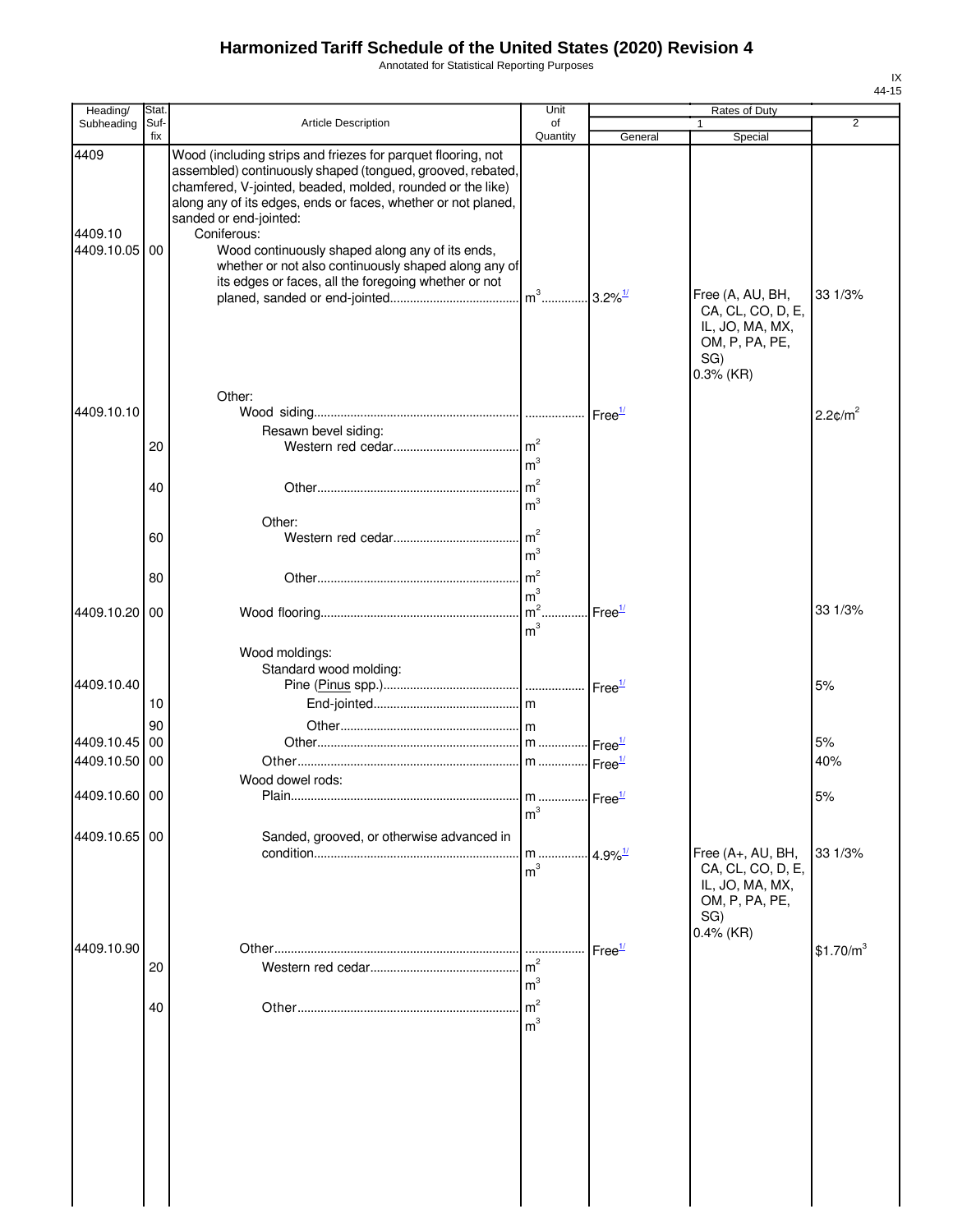Annotated for Statistical Reporting Purposes

| Heading/                                | Stat.       |                                                                                                                                                                                                                                                                                                                                                                                                                                                                                           | Unit           | Rates of Duty          |                                                                            |                       |
|-----------------------------------------|-------------|-------------------------------------------------------------------------------------------------------------------------------------------------------------------------------------------------------------------------------------------------------------------------------------------------------------------------------------------------------------------------------------------------------------------------------------------------------------------------------------------|----------------|------------------------|----------------------------------------------------------------------------|-----------------------|
| Subheading                              | Suf-<br>fix | Article Description                                                                                                                                                                                                                                                                                                                                                                                                                                                                       | of<br>Quantity | General                | $\mathbf{1}$<br>Special                                                    | $\overline{2}$        |
| 4409 (con.)<br>4409.21<br>4409.21.05 00 |             | Wood (including strips and friezes for parquet flooring, not<br>assembled) continuously shaped (tongued, grooved, rebated,<br>chamfered, V-jointed, beaded, molded, rounded or the like)<br>along any of its edges, ends or faces, whether or not planed,<br>sanded or end-jointed: (con.)<br>Nonconiferous:<br>Of bamboo:<br>Wood continuously shaped along any of its ends,<br>whether or not also continuously shaped along any<br>of its edges or faces, all the foregoing whether or |                |                        | Free (A, AU, BH,<br>CA, CL, CO, D, E,<br>IL, JO, MA, MX,<br>OM, P, PA, PE, | 33 1/3%               |
| 4409.21.90 00                           |             |                                                                                                                                                                                                                                                                                                                                                                                                                                                                                           | $m^3$          | $I$ Free $\frac{1}{l}$ | SG)<br>$0.3%$ (KR)                                                         | \$1.70/m <sup>3</sup> |
|                                         |             |                                                                                                                                                                                                                                                                                                                                                                                                                                                                                           |                |                        |                                                                            |                       |
|                                         |             |                                                                                                                                                                                                                                                                                                                                                                                                                                                                                           |                |                        |                                                                            |                       |
|                                         |             |                                                                                                                                                                                                                                                                                                                                                                                                                                                                                           |                |                        |                                                                            |                       |
|                                         |             |                                                                                                                                                                                                                                                                                                                                                                                                                                                                                           |                |                        |                                                                            |                       |
|                                         |             |                                                                                                                                                                                                                                                                                                                                                                                                                                                                                           |                |                        |                                                                            |                       |
|                                         |             |                                                                                                                                                                                                                                                                                                                                                                                                                                                                                           |                |                        |                                                                            |                       |
|                                         |             |                                                                                                                                                                                                                                                                                                                                                                                                                                                                                           |                |                        |                                                                            |                       |
|                                         |             |                                                                                                                                                                                                                                                                                                                                                                                                                                                                                           |                |                        |                                                                            |                       |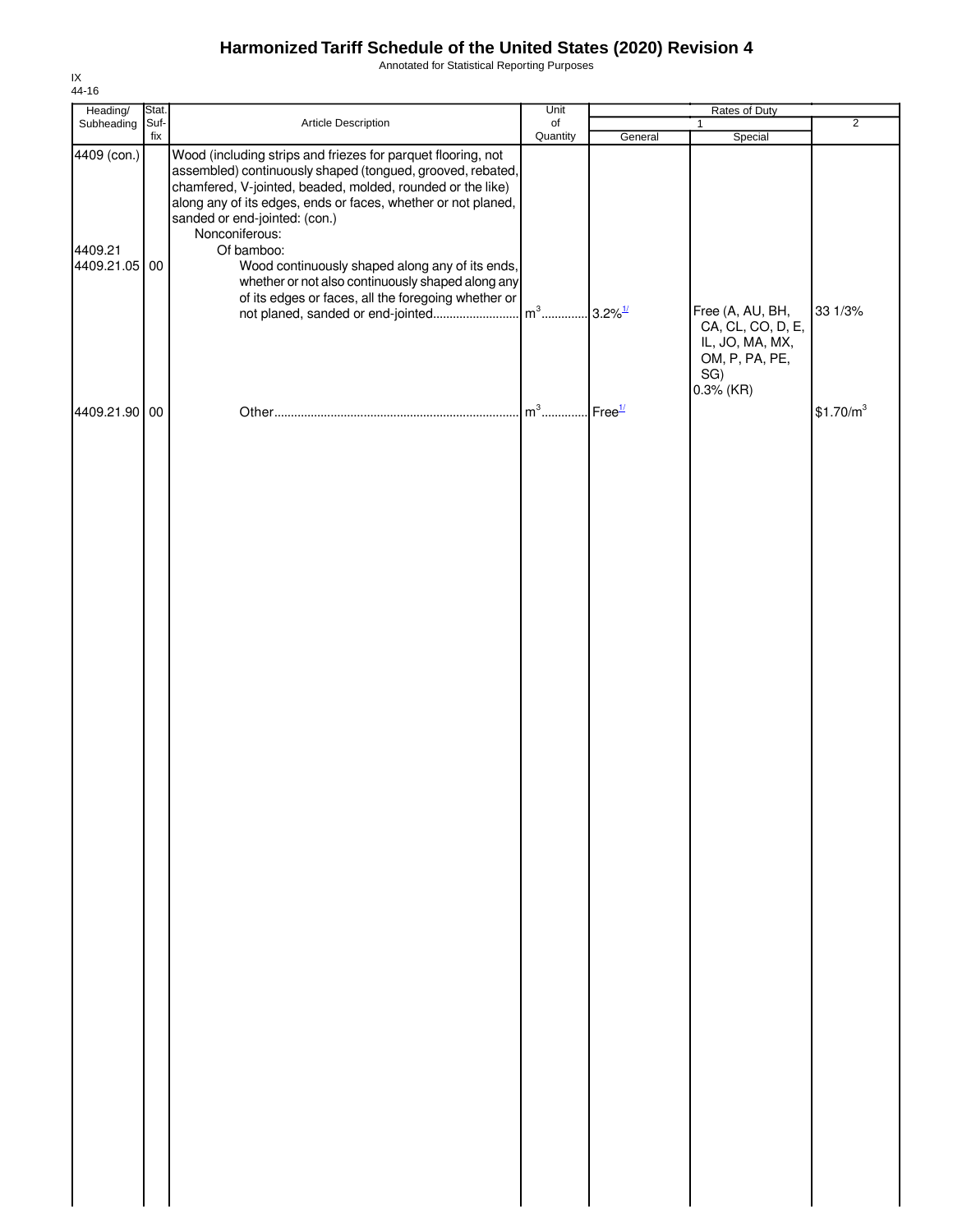Annotated for Statistical Reporting Purposes

| Heading/      | Stat. |                                                                                                                          | Unit            |                    | Rates of Duty                          |                       |
|---------------|-------|--------------------------------------------------------------------------------------------------------------------------|-----------------|--------------------|----------------------------------------|-----------------------|
| Subheading    | Suf-  | <b>Article Description</b>                                                                                               | of              |                    |                                        | $\overline{2}$        |
| 4409 (con.)   | fix   | Wood (including strips and friezes for parquet flooring, not                                                             | Quantity        | General            | Special                                |                       |
|               |       | assembled) continuously shaped (tongued, grooved, rebated,<br>chamfered, V-jointed, beaded, molded, rounded or the like) |                 |                    |                                        |                       |
|               |       | along any of its edges, ends or faces, whether or not planed,                                                            |                 |                    |                                        |                       |
|               |       | sanded or end-jointed: (con.)                                                                                            |                 |                    |                                        |                       |
|               |       | Nonconiferous: (con.)                                                                                                    |                 |                    |                                        |                       |
| 4409.22       |       | Of tropical wood:                                                                                                        |                 |                    |                                        |                       |
| 4409.22.05    |       | Wood continuously shaped along any of its ends,                                                                          |                 |                    |                                        |                       |
|               |       | whether or not also continuously shaped along any                                                                        |                 |                    |                                        |                       |
|               |       | of its edges or faces, all the foregoing whether or                                                                      |                 |                    |                                        | 33 1/3%               |
|               |       |                                                                                                                          |                 |                    | Free (A*, AU, BH,<br>CA, CL, CO, D, E, |                       |
|               |       |                                                                                                                          |                 |                    | IL, JO, MA, MX,                        |                       |
|               |       |                                                                                                                          |                 |                    | OM, P, PA, PE,                         |                       |
|               |       |                                                                                                                          |                 |                    | SG)                                    |                       |
|               |       |                                                                                                                          |                 |                    | $0.3%$ (KR)                            |                       |
|               |       | Wood flooring (end-matched):                                                                                             |                 |                    |                                        |                       |
|               | 15    | Jatoba (Hymenaea spp.), also known as                                                                                    | $\mathsf{Im}^2$ |                    |                                        |                       |
|               |       |                                                                                                                          | m <sup>3</sup>  |                    |                                        |                       |
|               |       |                                                                                                                          |                 |                    |                                        |                       |
|               | 25    | Ipe (Tabebuia spp.), also known as                                                                                       |                 |                    |                                        |                       |
|               |       | Tahibo, LaPacho, Brazilian walnut, and                                                                                   | Im <sup>2</sup> |                    |                                        |                       |
|               |       |                                                                                                                          | m <sup>3</sup>  |                    |                                        |                       |
|               |       |                                                                                                                          |                 |                    |                                        |                       |
|               | 35    | Santos' mahogany (Myroxylon balsamum)                                                                                    | m <sup>2</sup>  |                    |                                        |                       |
|               |       | also known as Cabreuva                                                                                                   |                 |                    |                                        |                       |
|               |       |                                                                                                                          | m <sup>3</sup>  |                    |                                        |                       |
|               | 45    | Cumaru (Dipteryx spp.), also known as                                                                                    |                 |                    |                                        |                       |
|               |       |                                                                                                                          | m <sup>2</sup>  |                    |                                        |                       |
|               |       |                                                                                                                          | m <sup>3</sup>  |                    |                                        |                       |
|               | 55    |                                                                                                                          | m <sup>2</sup>  |                    |                                        |                       |
|               |       |                                                                                                                          | m <sup>3</sup>  |                    |                                        |                       |
|               | 90    |                                                                                                                          | $\mathsf{Im}^2$ |                    |                                        |                       |
|               |       |                                                                                                                          | m <sup>3</sup>  |                    |                                        |                       |
| 4409.22.10    | 00    | Other:                                                                                                                   |                 | Free <sup>1/</sup> |                                        | $4.3 \text{C/m}^2$    |
|               |       |                                                                                                                          |                 |                    |                                        | 8%                    |
| 4409.22.25 00 |       |                                                                                                                          | m <sup>3</sup>  |                    |                                        |                       |
|               |       |                                                                                                                          |                 |                    |                                        |                       |
|               |       | Wood moldings:                                                                                                           |                 |                    |                                        |                       |
| 4409.22.40 00 |       |                                                                                                                          |                 |                    |                                        | 5%                    |
| 4409.22.50 00 |       |                                                                                                                          |                 |                    |                                        | 40%                   |
|               |       | Wood dowel rods:                                                                                                         |                 |                    |                                        |                       |
| 4409.22.60 00 |       |                                                                                                                          |                 |                    |                                        | 5%                    |
| 4409.22.65 00 |       | Sanded, grooved or otherwise advanced                                                                                    |                 |                    |                                        |                       |
|               |       |                                                                                                                          |                 |                    | Free (A+, AU, BH,                      | 33 1/3%               |
|               |       |                                                                                                                          |                 |                    | CA, CL, CO, D, E,                      |                       |
|               |       |                                                                                                                          |                 |                    | IL, JO, MA, MX,                        |                       |
|               |       |                                                                                                                          |                 |                    | OM, P, PA, PE,                         |                       |
|               |       |                                                                                                                          |                 |                    | SG)<br>$0.4\%$ (KR)                    |                       |
| 4409.22.90 00 |       |                                                                                                                          | $m^3$           | Free <sup>1/</sup> |                                        | \$1.70/m <sup>3</sup> |
|               |       |                                                                                                                          |                 |                    |                                        |                       |
|               |       |                                                                                                                          |                 |                    |                                        |                       |
|               |       |                                                                                                                          |                 |                    |                                        |                       |
|               |       |                                                                                                                          |                 |                    |                                        |                       |
|               |       |                                                                                                                          |                 |                    |                                        |                       |
|               |       |                                                                                                                          |                 |                    |                                        |                       |
|               |       |                                                                                                                          |                 |                    |                                        |                       |
|               |       |                                                                                                                          |                 |                    |                                        |                       |
|               |       |                                                                                                                          |                 |                    |                                        |                       |
|               |       |                                                                                                                          |                 |                    |                                        |                       |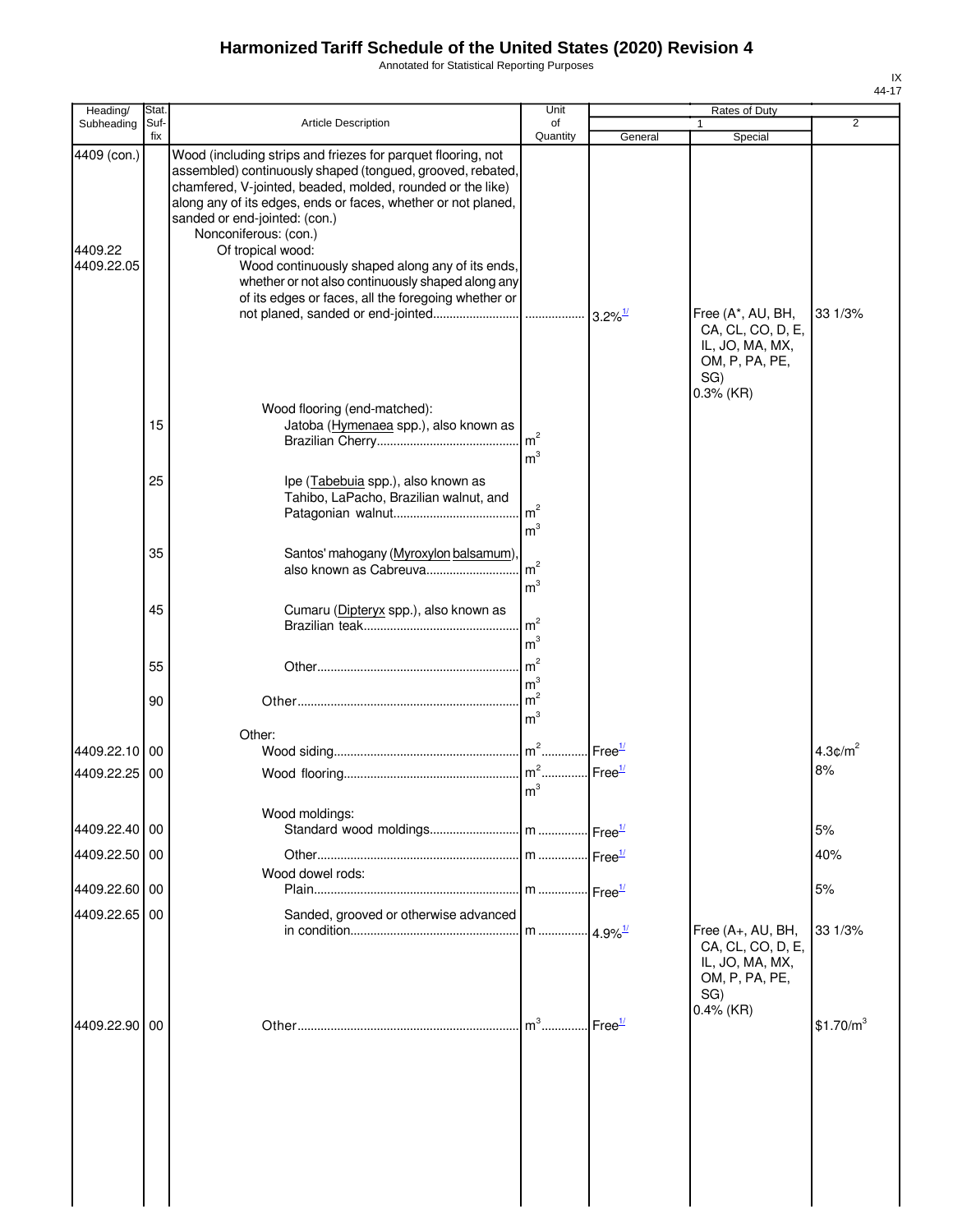Annotated for Statistical Reporting Purposes

| Heading/                             | Stat.       |                                                                                                                                                                                                                                                                                                                                                                                                                                                                                              | Unit                             |                    | Rates of Duty                                                                              |                       |
|--------------------------------------|-------------|----------------------------------------------------------------------------------------------------------------------------------------------------------------------------------------------------------------------------------------------------------------------------------------------------------------------------------------------------------------------------------------------------------------------------------------------------------------------------------------------|----------------------------------|--------------------|--------------------------------------------------------------------------------------------|-----------------------|
| Subheading                           | Suf-<br>fix | <b>Article Description</b>                                                                                                                                                                                                                                                                                                                                                                                                                                                                   | of<br>Quantity                   | General            | 1<br>Special                                                                               | 2                     |
| 4409 (con.)<br>4409.29<br>4409.29.06 |             | Wood (including strips and friezes for parquet flooring, not<br>assembled) continuously shaped (tongued, grooved, rebated,<br>chamfered, V-jointed, beaded, molded, rounded or the like)<br>along any of its edges, ends or faces, whether or not planed,<br>sanded or end-jointed: (con.)<br>Nonconiferous: (con.)<br>Other:<br>Wood continuously shaped along any of its ends,<br>whether or not also continuously shaped along any<br>of its edges or faces, all the foregoing whether or |                                  |                    | Free (A*, AU, BH,<br>CA, CL, CO, D, E,<br>IL, JO, MA, MX,<br>OM, P, PA, PE,                | 33 1/3%               |
|                                      | 55<br>65    |                                                                                                                                                                                                                                                                                                                                                                                                                                                                                              | m <sup>3</sup>                   |                    | SG)<br>$0.3%$ (KR)                                                                         |                       |
|                                      |             |                                                                                                                                                                                                                                                                                                                                                                                                                                                                                              | m <sup>3</sup>                   |                    |                                                                                            |                       |
| 4409.29.11                           | 00          | Other:                                                                                                                                                                                                                                                                                                                                                                                                                                                                                       |                                  |                    |                                                                                            | $4.3 \text{C/m}^2$    |
| 4409.29.26                           | 30          |                                                                                                                                                                                                                                                                                                                                                                                                                                                                                              |                                  |                    |                                                                                            | 8%                    |
|                                      | 50          | Birch (Betula spp.) and beech (Fagus                                                                                                                                                                                                                                                                                                                                                                                                                                                         | m <sup>3</sup><br>m <sup>2</sup> |                    |                                                                                            |                       |
|                                      | 60          |                                                                                                                                                                                                                                                                                                                                                                                                                                                                                              | m <sup>3</sup><br>m <sup>3</sup> |                    |                                                                                            |                       |
| 4409.29.41 00                        |             | Wood moldings:                                                                                                                                                                                                                                                                                                                                                                                                                                                                               |                                  |                    |                                                                                            | 5%                    |
| 4409.29.51 00                        |             |                                                                                                                                                                                                                                                                                                                                                                                                                                                                                              |                                  |                    |                                                                                            | 40%                   |
| 4409.29.61 00                        |             | Wood dowel rods:                                                                                                                                                                                                                                                                                                                                                                                                                                                                             |                                  |                    |                                                                                            | 5%                    |
| 4409.29.66 00                        |             | Sanded, grooved or otherwise advanced                                                                                                                                                                                                                                                                                                                                                                                                                                                        |                                  |                    | Free (A+, AU, BH, 33 1/3%<br>CA, CL, CO, D, E,<br>IL, JO, MA, MX,<br>OM, P, PA, PE,<br>SG) |                       |
| 4409.29.91                           | 00          |                                                                                                                                                                                                                                                                                                                                                                                                                                                                                              | $m^3$                            | Free <sup>1/</sup> | $0.4\%$ (KR)                                                                               | \$1.70/m <sup>3</sup> |
|                                      |             |                                                                                                                                                                                                                                                                                                                                                                                                                                                                                              |                                  |                    |                                                                                            |                       |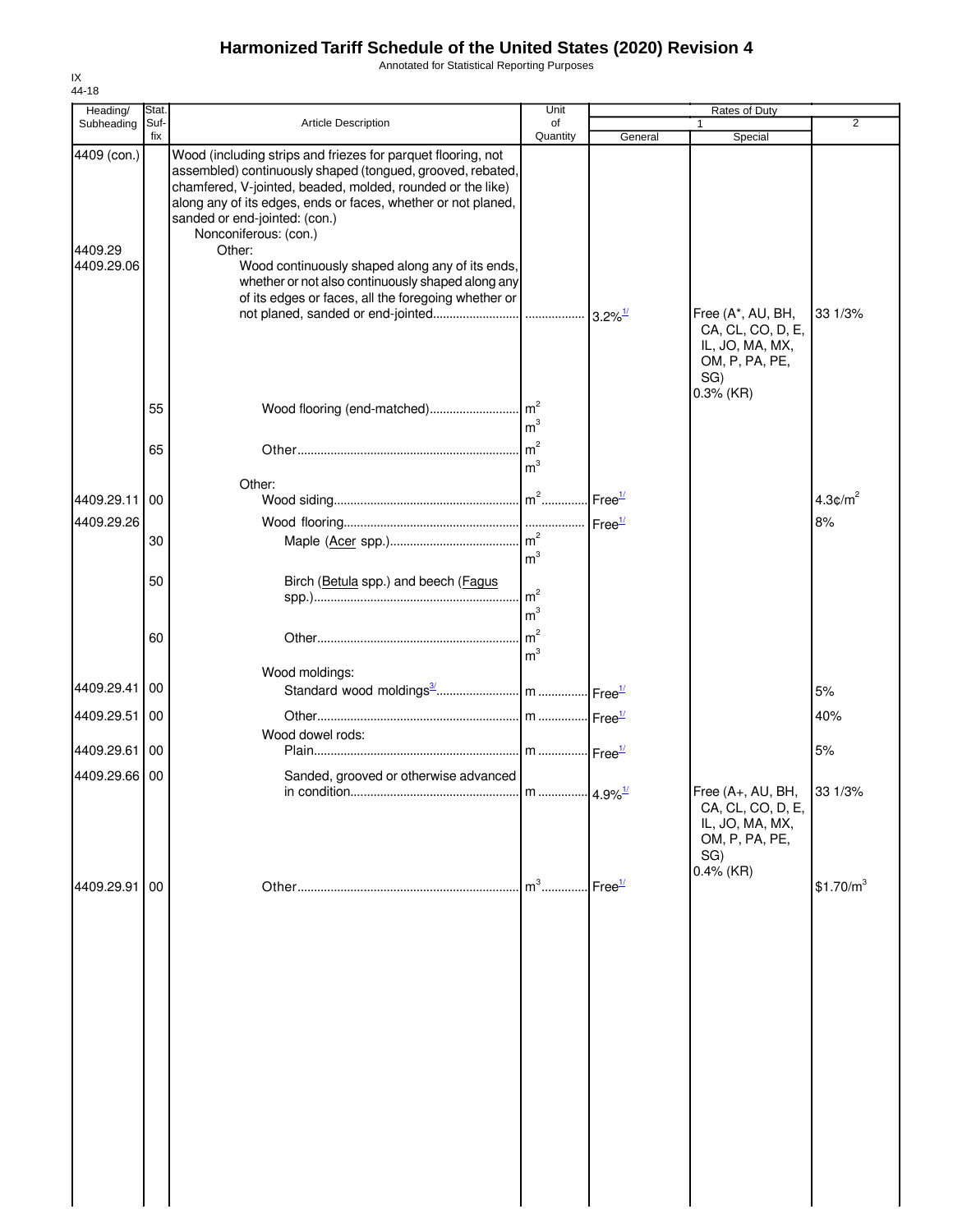Annotated for Statistical Reporting Purposes

| Heading/           | Stat.       |                                                                                                                                                                                                                                | Unit                              |                    | Rates of Duty |     |
|--------------------|-------------|--------------------------------------------------------------------------------------------------------------------------------------------------------------------------------------------------------------------------------|-----------------------------------|--------------------|---------------|-----|
| Subheading         | Suf-<br>fix | Article Description                                                                                                                                                                                                            | of<br>Quantity                    | General            | Special       | 2   |
| 4410<br>4410.11.00 |             | Particle board, oriented strand board (OSB) and similar board<br>(for example, waferboard) of wood or other ligneous materials,<br>whether or not agglomerated with resins or other organic<br>binding substances:<br>Of wood: |                                   | Free <sup>1/</sup> |               | 40% |
|                    | 10          | Unworked or not further worked than sanded m <sup>3</sup>                                                                                                                                                                      | kg                                |                    |               |     |
|                    | 20          | Surface-covered with melamine-impregnated                                                                                                                                                                                      | m <sup>3</sup><br>kg              |                    |               |     |
|                    | 30          | Surface-covered with decorative laminates of                                                                                                                                                                                   | m <sup>3</sup><br>kg              |                    |               |     |
|                    | 60          |                                                                                                                                                                                                                                | m <sup>3</sup><br>kg              |                    |               |     |
| 4410.12.00         | 10          | Unworked or not further worked than sanded m <sup>3</sup>                                                                                                                                                                      | kg                                | Free <sup>1/</sup> |               | 40% |
|                    | 20          |                                                                                                                                                                                                                                | $\mathsf{Im}^3$<br>kg             |                    |               |     |
| 4410.19.00         | 10          | Unworked or not further worked than sanded                                                                                                                                                                                     | m <sup>3</sup><br>kg              | Free <sup>1/</sup> |               | 40% |
|                    | 20          | Surface-covered with melamine-impregnated                                                                                                                                                                                      | $\mathsf{Im}^3$<br>kg             |                    |               |     |
|                    | 30          | Surface-covered with decorative laminates of                                                                                                                                                                                   | m <sup>3</sup><br>kg              |                    |               |     |
|                    | 60          |                                                                                                                                                                                                                                | m <sup>3</sup><br>kg              |                    |               |     |
| 4410.90.00         | 00          |                                                                                                                                                                                                                                | $\overline{\mathsf{m}^3}$ .<br>kg | Free <sup>1/</sup> |               | 20% |
|                    |             |                                                                                                                                                                                                                                |                                   |                    |               |     |
|                    |             |                                                                                                                                                                                                                                |                                   |                    |               |     |
|                    |             |                                                                                                                                                                                                                                |                                   |                    |               |     |
|                    |             |                                                                                                                                                                                                                                |                                   |                    |               |     |
|                    |             |                                                                                                                                                                                                                                |                                   |                    |               |     |
|                    |             |                                                                                                                                                                                                                                |                                   |                    |               |     |
|                    |             |                                                                                                                                                                                                                                |                                   |                    |               |     |
|                    |             |                                                                                                                                                                                                                                |                                   |                    |               |     |
|                    |             |                                                                                                                                                                                                                                |                                   |                    |               |     |
|                    |             |                                                                                                                                                                                                                                |                                   |                    |               |     |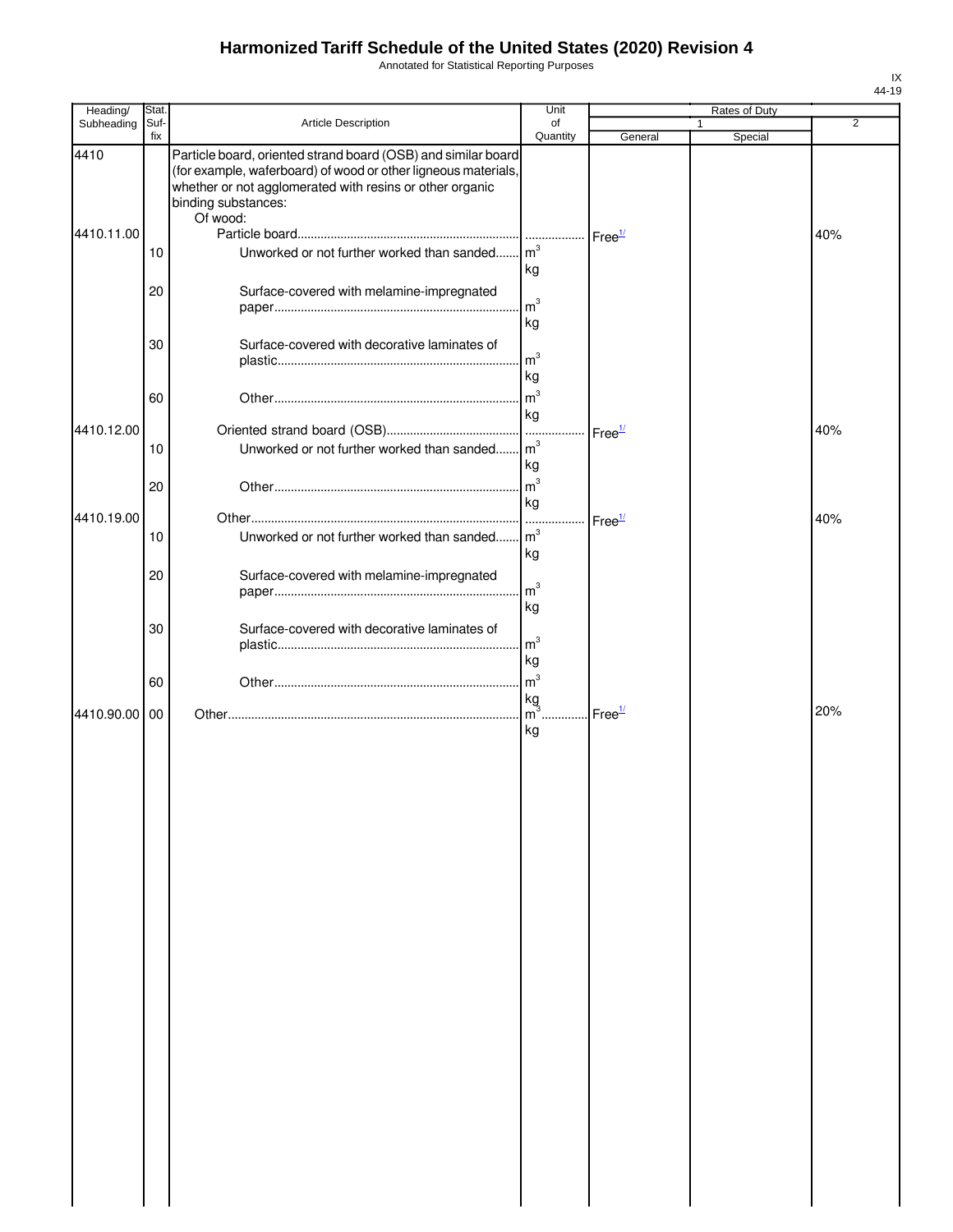Annotated for Statistical Reporting Purposes

| Heading/                         | Stat.       |                                                                                                                                                                                                                                                                                       | Unit           |                                                          | Rates of Duty                                                                                                     | $\overline{2}$ |
|----------------------------------|-------------|---------------------------------------------------------------------------------------------------------------------------------------------------------------------------------------------------------------------------------------------------------------------------------------|----------------|----------------------------------------------------------|-------------------------------------------------------------------------------------------------------------------|----------------|
| Subheading                       | Suf-<br>fix | Article Description                                                                                                                                                                                                                                                                   | of<br>Quantity | General                                                  | 1<br>Special                                                                                                      |                |
| 4411<br>4411.12<br>4411.12.10 00 |             | Fiberboard of wood or other ligneous materials, whether or not<br>bonded with resins or other organic substances:<br>Medium density fiberboard (MDF):<br>Of a thickness not exceeding 5 mm:<br>Not mechanically worked or surface covered m <sup>3</sup> Free <sup>1/</sup><br>Other: |                |                                                          |                                                                                                                   | 30%            |
| 4411.12.20                       | 00          | Tongued, grooved or rabbetted continuously<br>along any of its edges and dedicated for use<br>in the construction of walls, ceilings or other<br>parts of buildings:<br>Laminated boards bonded in whole or in<br>part, or impregnated, with synthetic                                | m <sup>3</sup> |                                                          | kg 1.9¢/kg + 1.5% <sup>1/</sup> Free (A, AU, BH,<br>CA, CL, CO, D, E,<br>IL, JO, MA, MX,<br>OM, P, PA, PE,<br>SG) | $33¢/kg + 25%$ |
| 4411.12.30 00                    |             | Other:                                                                                                                                                                                                                                                                                |                | $\mathsf{Free}^{\underline{\scriptscriptstyle 1\prime}}$ | $0.1$ ¢/kg + 0.1% (KR)                                                                                            | 20%            |
| 4411.12.60 00                    |             | Not surface covered (except for oil                                                                                                                                                                                                                                                   |                |                                                          |                                                                                                                   | 30%            |
| 4411.12.90                       |             |                                                                                                                                                                                                                                                                                       |                |                                                          | Free (A*, AU, BH,<br>CA, CL, CO, D, E,<br>IL, JO, MA, MX,<br>OM, P, PA, PE,<br>SG)<br>$0.3%$ (KR)                 | 45%            |
|                                  | 10          |                                                                                                                                                                                                                                                                                       |                |                                                          |                                                                                                                   |                |
|                                  |             |                                                                                                                                                                                                                                                                                       |                |                                                          |                                                                                                                   |                |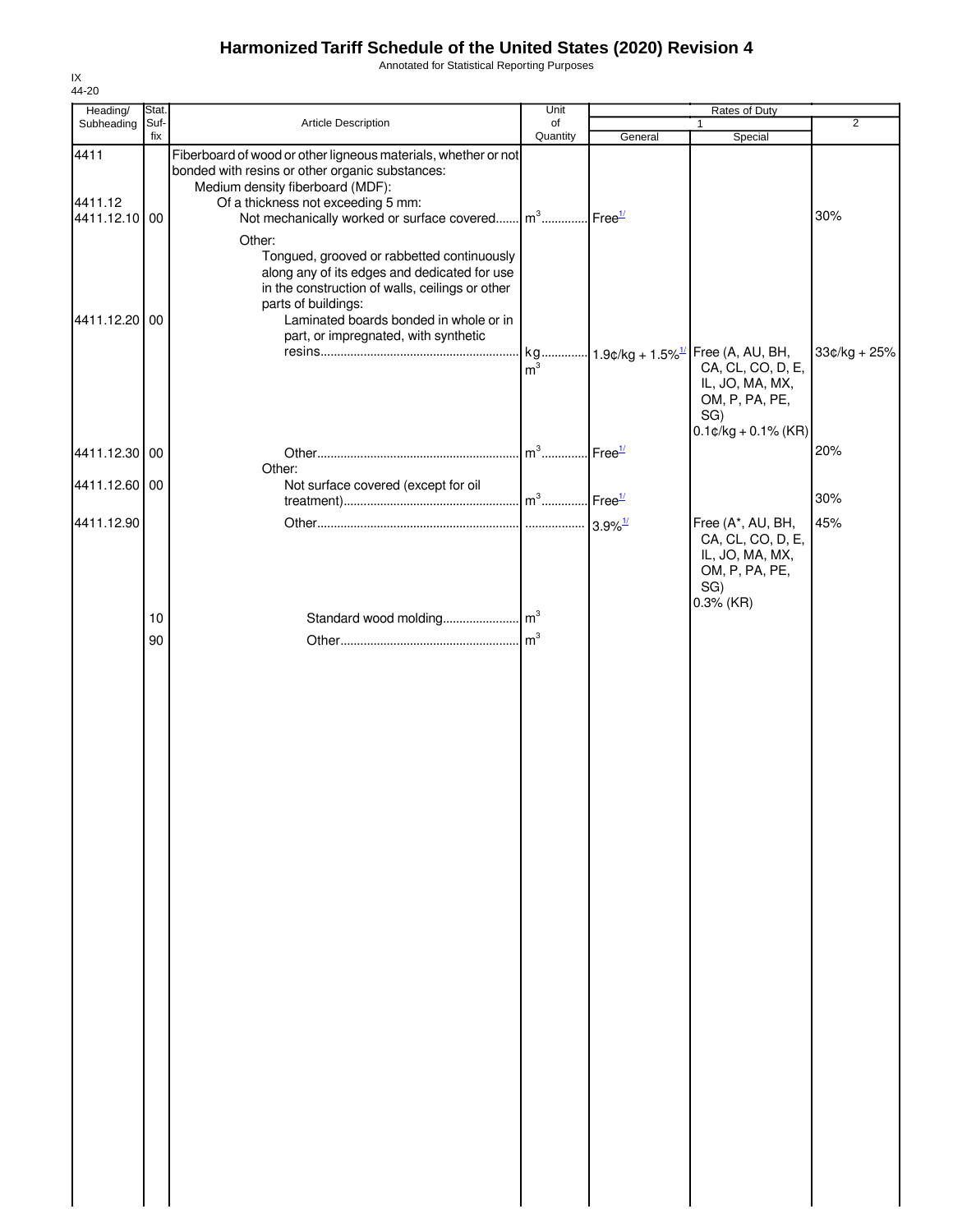Annotated for Statistical Reporting Purposes

| Heading/      | Stat.       |                                                                                                                                                                                                                                                        | Unit                              |         | Rates of Duty                                                                                                                               |                |
|---------------|-------------|--------------------------------------------------------------------------------------------------------------------------------------------------------------------------------------------------------------------------------------------------------|-----------------------------------|---------|---------------------------------------------------------------------------------------------------------------------------------------------|----------------|
| Subheading    | Suf-<br>fix | Article Description                                                                                                                                                                                                                                    | of<br>Quantity                    | General | $\mathbf{1}$<br>Special                                                                                                                     | $\overline{2}$ |
| 4411 (con.)   |             | Fiberboard of wood or other ligneous materials, whether or not<br>bonded with resins or other organic substances: (con.)<br>Medium density fiberboard (MDF): (con.)                                                                                    |                                   |         |                                                                                                                                             |                |
| 4411.13       |             | Of a thickness exceeding 5 mm but not exceeding 9<br>mm:                                                                                                                                                                                               |                                   |         |                                                                                                                                             |                |
| 4411.13.10 00 |             | Not mechanically worked or surface covered m <sup>3</sup> Free <sup>1/</sup><br>Other:                                                                                                                                                                 |                                   |         |                                                                                                                                             | 30%            |
| 4411.13.20 00 |             | Tongued, grooved or rabbetted continuously<br>along any of its edges and dedicated for use<br>in the construction of walls, ceilings or other<br>parts of buildings:<br>Laminated boards bonded in whole or in<br>part, or impregnated, with synthetic | m <sup>3</sup>                    |         | kg 1.9¢/kg + 1.5% <sup>1/</sup> Free (A, AU, BH,<br>CA, CL, CO, D, E,<br>IL, JO, MA, MX,<br>OM, P, PA, PE,<br>SG)<br>$0.1$ ¢/kg + 0.1% (KR) | $33¢/kg + 25%$ |
| 4411.13.30 00 |             |                                                                                                                                                                                                                                                        | m <sup>3</sup> Free <sup>1/</sup> |         |                                                                                                                                             | 20%            |
| 4411.13.60 00 |             | Other:<br>Not surface covered (except for oil                                                                                                                                                                                                          |                                   |         |                                                                                                                                             | 30%            |
| 4411.13.90    |             |                                                                                                                                                                                                                                                        |                                   |         | Free (A, AU, BH,                                                                                                                            | 45%            |
|               | 10          |                                                                                                                                                                                                                                                        |                                   |         | CA, CL, CO, D, E,<br>IL, JO, MA, MX,<br>OM, P, PA, PE,<br>SG)<br>$0.3%$ (KR)                                                                |                |
|               | 90          |                                                                                                                                                                                                                                                        |                                   |         |                                                                                                                                             |                |
|               |             |                                                                                                                                                                                                                                                        |                                   |         |                                                                                                                                             |                |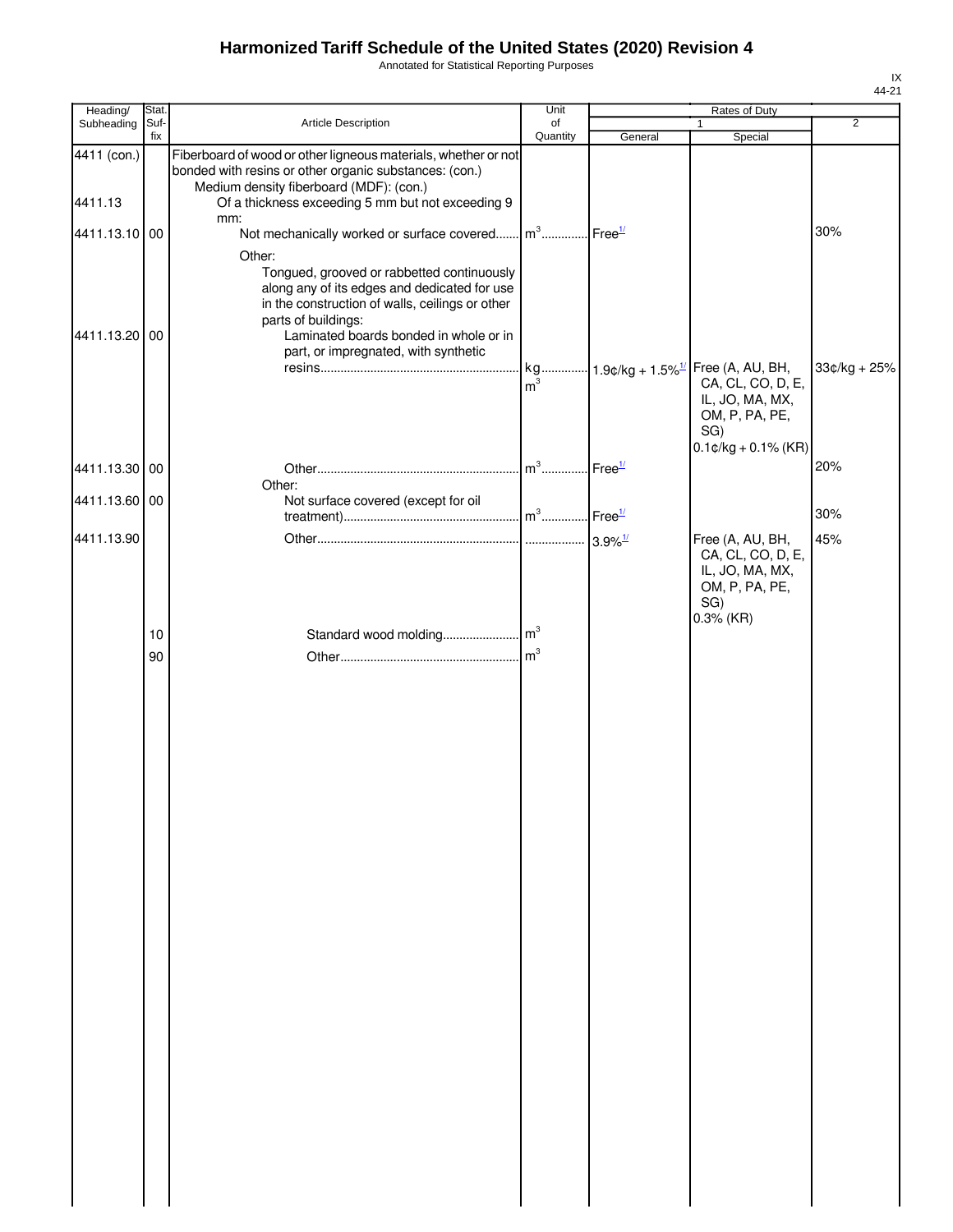Annotated for Statistical Reporting Purposes

| Heading/                                | Stat.       |                                                                                                                                                                                                                                                               | Unit                              |                    | Rates of Duty                                                                                    | $\overline{2}$ |
|-----------------------------------------|-------------|---------------------------------------------------------------------------------------------------------------------------------------------------------------------------------------------------------------------------------------------------------------|-----------------------------------|--------------------|--------------------------------------------------------------------------------------------------|----------------|
| Subheading                              | Suf-<br>fix | Article Description                                                                                                                                                                                                                                           | of<br>Quantity                    | General            | 1<br>Special                                                                                     |                |
| 4411 (con.)<br>4411.14<br>4411.14.10 00 |             | Fiberboard of wood or other ligneous materials, whether or not<br>bonded with resins or other organic substances: (con.)<br>Medium density fiberboard (MDF): (con.)<br>Of a thickness exceeding 9 mm:<br>Not mechanically worked or surface covered<br>Other: | m <sup>3</sup> Free <sup>1/</sup> |                    |                                                                                                  | 30%            |
| 4411.14.20 00                           |             | Tongued, grooved or rabbetted continuously<br>along any of its edges and dedicated for use<br>in the construction of walls, ceilings or other<br>parts of buildings:<br>Laminated boards bonded in whole or in<br>part, or impregnated, with synthetic        | m <sup>3</sup>                    |                    | kg 1.9¢/kg + 1.5% <sup>1/</sup> Free (A, AU, BH,<br>CA, CL, CO, D, E,                            | $33¢/kg + 25%$ |
|                                         |             |                                                                                                                                                                                                                                                               | $m^3$                             |                    | IL, JO, MA, MX,<br>OM, P, PA, PE,<br>SG)<br>$0.1$ ¢/kg + 0.1% (KR)                               | 20%            |
| 4411.14.30 00<br>4411.14.60 00          |             | Other:<br>Not surface covered (except for oil                                                                                                                                                                                                                 |                                   | Free <sup>1/</sup> |                                                                                                  |                |
|                                         |             |                                                                                                                                                                                                                                                               | $m^3$ Free $^{1/2}$               |                    |                                                                                                  | 30%            |
| 4411.14.90                              |             |                                                                                                                                                                                                                                                               |                                   |                    | Free (A, AU, BH,<br>CA, CL, CO, D, E,<br>IL, JO, MA, MX,<br>OM, P, PA, PE,<br>SG)<br>$0.3%$ (KR) | 45%            |
|                                         | 10<br>90    |                                                                                                                                                                                                                                                               | m <sup>3</sup>                    |                    |                                                                                                  |                |
|                                         |             |                                                                                                                                                                                                                                                               |                                   |                    |                                                                                                  |                |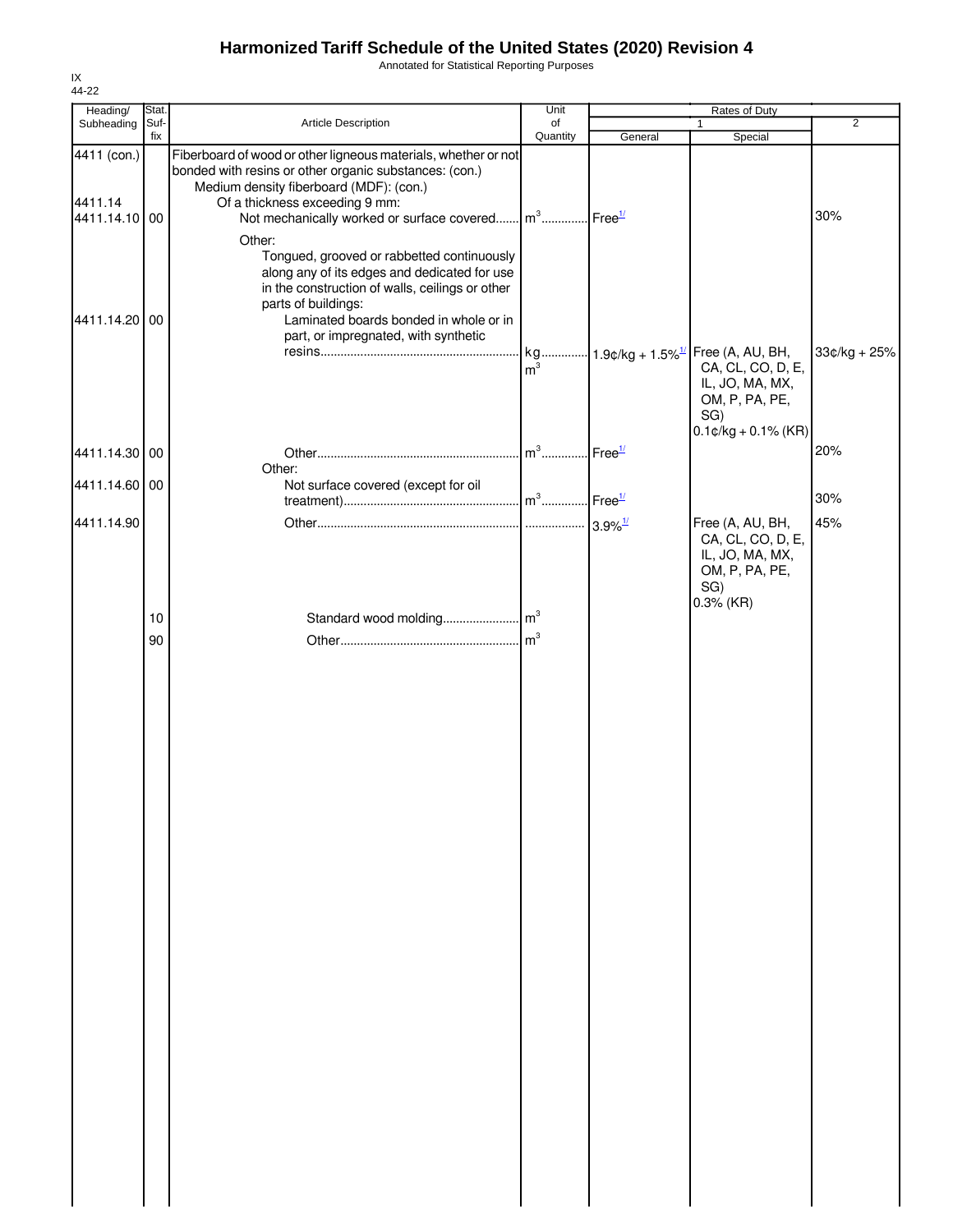Annotated for Statistical Reporting Purposes

| Heading/                 | Stat.       |                                                                                                                                                                                                                      | Unit                              |                        | Rates of Duty                                                                                                     |                |
|--------------------------|-------------|----------------------------------------------------------------------------------------------------------------------------------------------------------------------------------------------------------------------|-----------------------------------|------------------------|-------------------------------------------------------------------------------------------------------------------|----------------|
| Subheading               | Suf-<br>fix | Article Description                                                                                                                                                                                                  | of<br>Quantity                    | General                | 1<br>Special                                                                                                      | $\overline{2}$ |
| 4411 (con.)              |             | Fiberboard of wood or other ligneous materials, whether or not<br>bonded with resins or other organic substances: (con.)<br>Other:                                                                                   |                                   |                        |                                                                                                                   |                |
| 4411.92<br>4411.92.10 00 |             | Of a density exceeding $0.8$ g/cm <sup>3</sup> :<br>Not mechanically worked or surface covered m <sup>3</sup> Free <sup>1/</sup>                                                                                     |                                   |                        |                                                                                                                   | 30%            |
| 4411.92.20 00            |             | Other:<br>Not surface covered (except for oil                                                                                                                                                                        | m <sup>3</sup> Free <sup>1/</sup> |                        |                                                                                                                   | 30%            |
| 4411.92.30 00            |             | Other:<br>Tileboard which has been continuously<br>worked along any of its edges and is<br>dedicated for use in the construction of<br>walls, ceilings or other parts of<br>${\sf building s} \\ {\sf mulding s} \\$ |                                   | $.$ Free $\frac{1}{2}$ |                                                                                                                   | 20%            |
| 4411.92.40 00            |             |                                                                                                                                                                                                                      |                                   |                        | Free (A, AU, BH,<br>CA, CL, CO, D, E,<br>IL, JO, MA, MX,<br>OM, P, PA, PE,<br>SG)<br>$0.6\%$ (KR)                 | 45%            |
| 4411.93                  |             | Of a density exceeding $0.5$ g/cm <sup>3</sup> but not exceeding<br>0.8 $g/cm^{3}$ :                                                                                                                                 |                                   |                        |                                                                                                                   |                |
| 4411.93.10 00            |             | Not mechanically worked or surface covered m <sup>3</sup> Free <sup>1/</sup><br>Other:<br>Tongued, grooved or rabbetted continuously                                                                                 |                                   |                        |                                                                                                                   | 30%            |
| 4411.93.20 00            |             | along any of its edges and dedicated for use<br>in the construction of walls, ceilings or other<br>parts of buildings:<br>Laminated boards bonded in whole or in<br>part, or impregnated, with synthetic             |                                   |                        |                                                                                                                   |                |
|                          |             |                                                                                                                                                                                                                      | m <sup>3</sup>                    |                        | kg 1.9¢/kg + 1.5% <sup>1/</sup> Free (A, AU, BH,<br>CA, CL, CO, D, E,<br>IL, JO, MA, MX,<br>OM, P, PA, PE,<br>SG) | $33¢/kg + 25%$ |
| 4411.93.30 00            |             |                                                                                                                                                                                                                      | $\mathsf{m}^3$                    | Free $\frac{1}{2}$     | $0.1$ ¢/kg + 0.1% (KR)                                                                                            | 20%            |
| 4411.93.60 00            |             | Other:<br>Not surface covered (except for oil                                                                                                                                                                        |                                   | $I$ Free $1/$          |                                                                                                                   | 30%            |
| 4411.93.90               |             |                                                                                                                                                                                                                      |                                   |                        | Free (A, AU, BH,<br>CA, CL, CO, D, E,                                                                             | 45%            |
|                          |             |                                                                                                                                                                                                                      |                                   |                        | IL, JO, MA, MX,<br>OM, P, PA, PE,<br>SG)                                                                          |                |
|                          | 10          |                                                                                                                                                                                                                      |                                   |                        | $0.3%$ (KR)                                                                                                       |                |
|                          | 90          |                                                                                                                                                                                                                      | m <sup>3</sup>                    |                        |                                                                                                                   |                |
|                          |             |                                                                                                                                                                                                                      |                                   |                        |                                                                                                                   |                |
|                          |             |                                                                                                                                                                                                                      |                                   |                        |                                                                                                                   |                |
|                          |             |                                                                                                                                                                                                                      |                                   |                        |                                                                                                                   |                |
|                          |             |                                                                                                                                                                                                                      |                                   |                        |                                                                                                                   |                |
|                          |             |                                                                                                                                                                                                                      |                                   |                        |                                                                                                                   |                |
|                          |             |                                                                                                                                                                                                                      |                                   |                        |                                                                                                                   |                |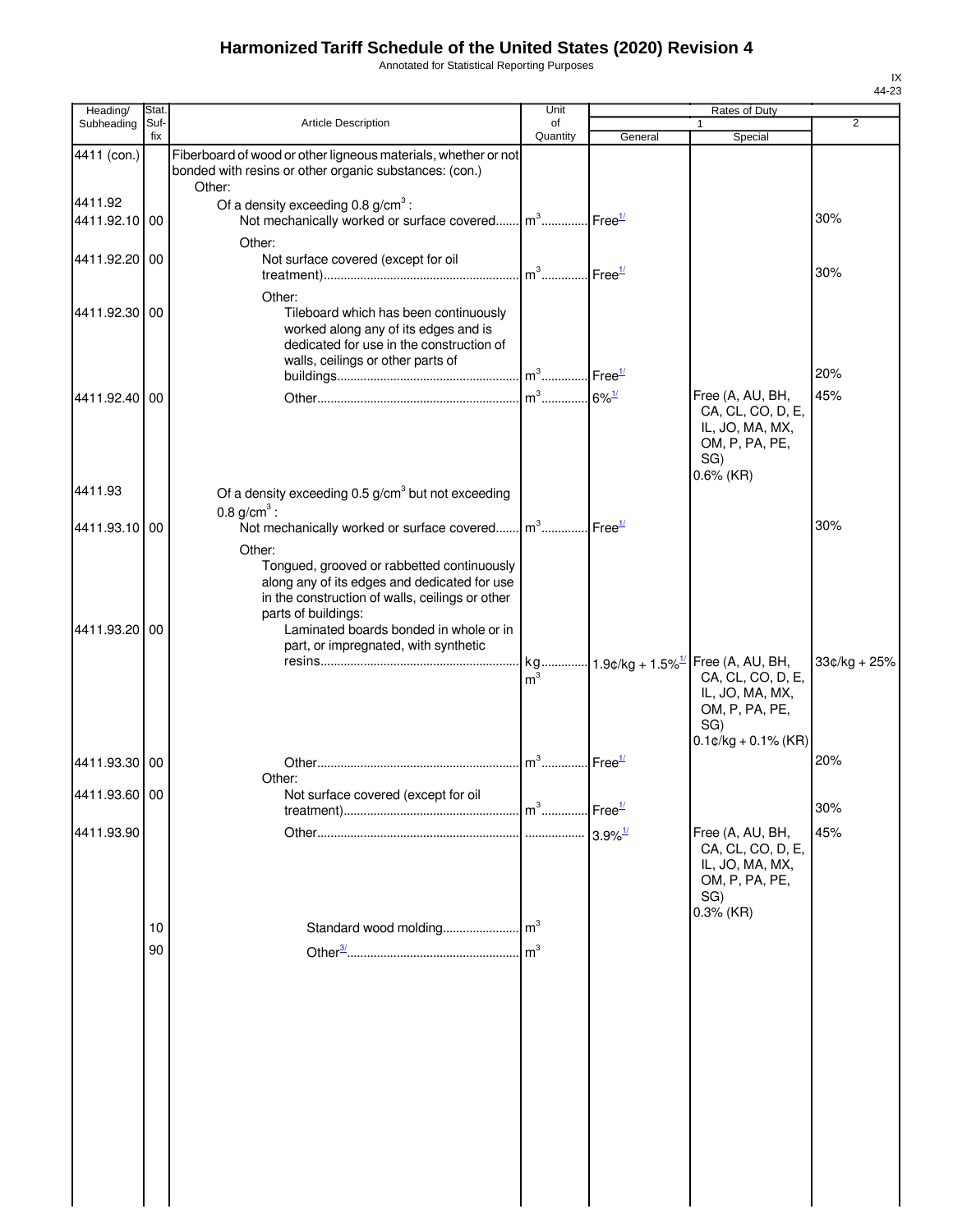Annotated for Statistical Reporting Purposes

| Stat. |                                                                                                          | Unit                                                                                                                                                                                                                                                       |                                                                                                                                                                                                                             | Rates of Duty                                                 |                              |
|-------|----------------------------------------------------------------------------------------------------------|------------------------------------------------------------------------------------------------------------------------------------------------------------------------------------------------------------------------------------------------------------|-----------------------------------------------------------------------------------------------------------------------------------------------------------------------------------------------------------------------------|---------------------------------------------------------------|------------------------------|
|       |                                                                                                          |                                                                                                                                                                                                                                                            |                                                                                                                                                                                                                             | 1                                                             | $\overline{2}$               |
|       | bonded with resins or other organic substances: (con.)                                                   |                                                                                                                                                                                                                                                            |                                                                                                                                                                                                                             |                                                               |                              |
|       |                                                                                                          |                                                                                                                                                                                                                                                            |                                                                                                                                                                                                                             |                                                               | 20%                          |
|       |                                                                                                          |                                                                                                                                                                                                                                                            |                                                                                                                                                                                                                             |                                                               |                              |
|       |                                                                                                          |                                                                                                                                                                                                                                                            |                                                                                                                                                                                                                             |                                                               |                              |
|       |                                                                                                          |                                                                                                                                                                                                                                                            |                                                                                                                                                                                                                             |                                                               |                              |
| 10    |                                                                                                          |                                                                                                                                                                                                                                                            |                                                                                                                                                                                                                             |                                                               |                              |
|       |                                                                                                          |                                                                                                                                                                                                                                                            |                                                                                                                                                                                                                             |                                                               |                              |
|       | Other:                                                                                                   |                                                                                                                                                                                                                                                            |                                                                                                                                                                                                                             |                                                               |                              |
| 30    |                                                                                                          |                                                                                                                                                                                                                                                            |                                                                                                                                                                                                                             |                                                               |                              |
| 40    |                                                                                                          |                                                                                                                                                                                                                                                            |                                                                                                                                                                                                                             |                                                               |                              |
|       |                                                                                                          |                                                                                                                                                                                                                                                            |                                                                                                                                                                                                                             |                                                               |                              |
|       |                                                                                                          |                                                                                                                                                                                                                                                            |                                                                                                                                                                                                                             |                                                               |                              |
|       |                                                                                                          |                                                                                                                                                                                                                                                            |                                                                                                                                                                                                                             |                                                               |                              |
|       |                                                                                                          |                                                                                                                                                                                                                                                            |                                                                                                                                                                                                                             |                                                               |                              |
|       |                                                                                                          |                                                                                                                                                                                                                                                            |                                                                                                                                                                                                                             |                                                               |                              |
|       |                                                                                                          |                                                                                                                                                                                                                                                            |                                                                                                                                                                                                                             |                                                               |                              |
|       |                                                                                                          |                                                                                                                                                                                                                                                            |                                                                                                                                                                                                                             |                                                               |                              |
|       |                                                                                                          |                                                                                                                                                                                                                                                            |                                                                                                                                                                                                                             |                                                               |                              |
|       |                                                                                                          |                                                                                                                                                                                                                                                            |                                                                                                                                                                                                                             | Free (A*, AU, BH,                                             | 40%                          |
|       |                                                                                                          |                                                                                                                                                                                                                                                            |                                                                                                                                                                                                                             | IL, JO, MA, MX,<br>OM, P, PA, PE,<br>SG)<br>$0.8\%$ (KR)      |                              |
|       |                                                                                                          |                                                                                                                                                                                                                                                            |                                                                                                                                                                                                                             |                                                               | 40%                          |
|       |                                                                                                          |                                                                                                                                                                                                                                                            |                                                                                                                                                                                                                             |                                                               |                              |
|       | Suf-<br>fix<br>4411 (con.)<br>4411.94.00<br>20<br>50<br>60<br>70<br>80<br>4412.10.05 00<br>4412.10.90 00 | Article Description<br>Other: (con.)<br>Of a density exceeding 0.35 g/cm <sup>3</sup> but not<br>exceeding $0.5$ g/cm <sup>3</sup> :<br>Other:<br>Impregnated with bitumen<br>Other:<br>Plywood, veneered panels and similar laminated wood:<br>Of bamboo: | of<br>Quantity<br>Fiberboard of wood or other ligneous materials, whether or not<br>Not mechanically worked or surface covered:<br>Not mechanically worked or surface covered:<br>$\mathsf{Im}^3$<br>m <sup>3</sup><br>$m3$ | General<br>$8\%$ <sup>1/</sup><br>$\text{Free}^{\frac{1}{2}}$ | Special<br>CA, CL, CO, D, E, |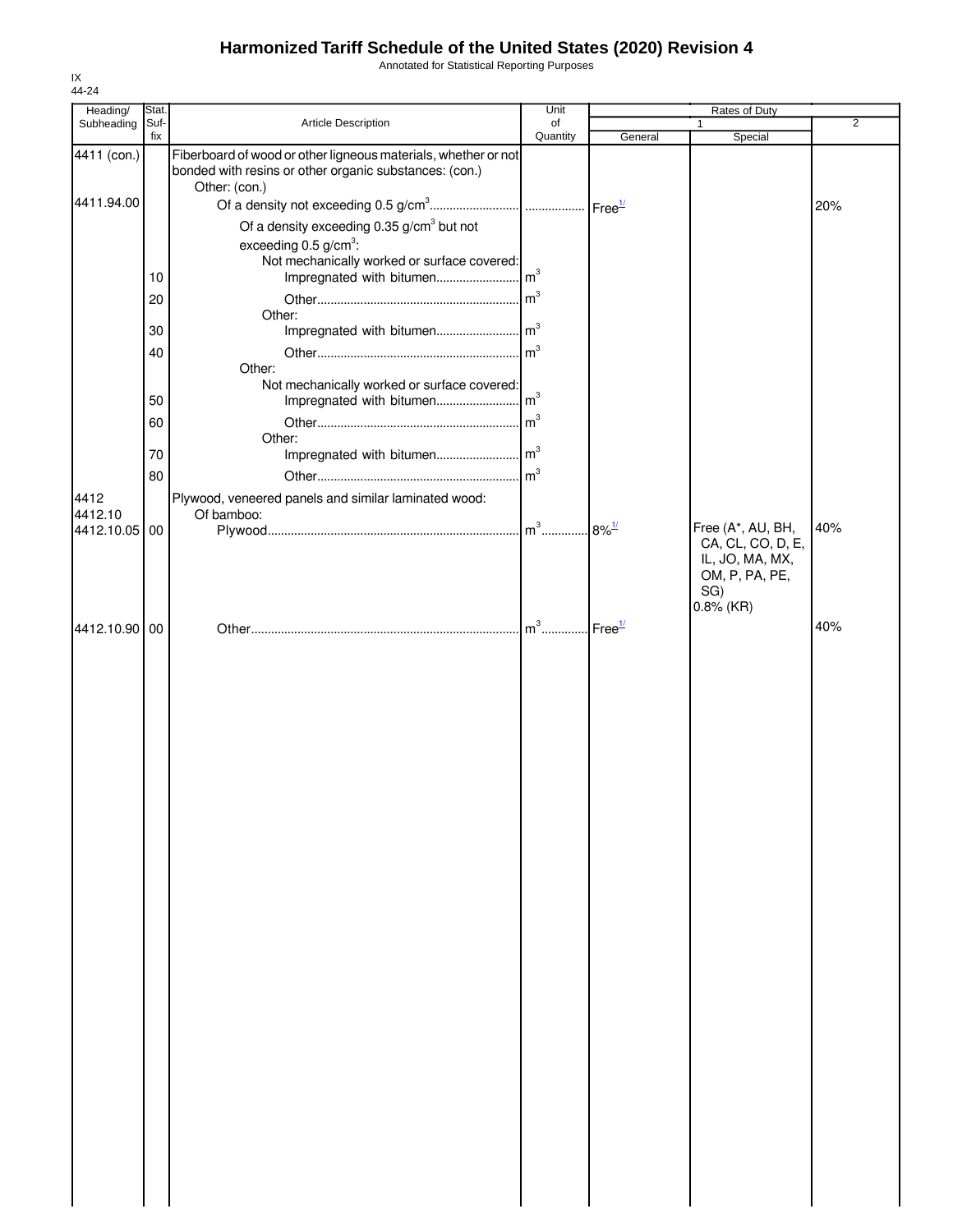Annotated for Statistical Reporting Purposes

| Heading/                       | <b>Stat</b> |                                                                                                                                                                                                                                                                                                                                  | Unit            |                     | <b>Rates of Duty</b>                                                                               |                |
|--------------------------------|-------------|----------------------------------------------------------------------------------------------------------------------------------------------------------------------------------------------------------------------------------------------------------------------------------------------------------------------------------|-----------------|---------------------|----------------------------------------------------------------------------------------------------|----------------|
| Subheading                     | Suf-<br>fix | Article Description                                                                                                                                                                                                                                                                                                              | of<br>Quantity  | General             |                                                                                                    | $\overline{2}$ |
| 4412 (con.)                    |             | Plywood, veneered panels and similar laminated wood: (con.)<br>Other plywood consisting solely of sheets of wood (other                                                                                                                                                                                                          |                 |                     | Special                                                                                            |                |
| 4412.31                        |             | than bamboo), each ply not exceeding 6 mm in thickness:<br>With at least one outer ply of tropical wood:<br>Not surface covered, or surface covered with a<br>clear or transparent material which does not                                                                                                                       |                 |                     |                                                                                                    |                |
| 4412.31.06                     |             | obscure the grain, texture or markings of the face<br>ply:                                                                                                                                                                                                                                                                       |                 |                     |                                                                                                    | 50%            |
|                                | 20          | Panels not exceeding in any dimension 3.6<br>mm in thickness, 1.2 m in width and 2.2 m                                                                                                                                                                                                                                           | m <sup>3</sup>  |                     |                                                                                                    |                |
|                                | 40<br>60    | Other:                                                                                                                                                                                                                                                                                                                           |                 |                     |                                                                                                    |                |
| 4412.31.26                     |             | With a face ply of Spanish cedar (Cedrela                                                                                                                                                                                                                                                                                        |                 | $8\%$ <sup>1/</sup> | Free (A*, AU, BH,<br>CA, CL, CO, D, E,<br>IL, JO, MA, MX,<br>OM, P, PA, PE,<br>SG)<br>$0.8\%$ (KR) | 40%            |
|                                | 10          | With a face ply of Spanish cedar (Cedrela                                                                                                                                                                                                                                                                                        | m <sup>3</sup>  |                     |                                                                                                    |                |
|                                | 20          | With a face ply of walnut (Juglans spp.)<br>Other:<br>With at least one outer ply of the following<br>tropical woods: Dark Red Meranti, Light<br>Red Meranti, White Lauan, Sipo, Limba,<br>Okoumé, Obeche, Acajou d'Afrique,<br>Sapelli, Virola, Mahogany, Palissandre de<br>Para, Palissandre de Rio or Palissandre<br>de Rose: | $\mathsf{Im}^3$ |                     |                                                                                                    |                |
|                                |             | (Swietenia spp. or Khaya spp.) m <sup>3</sup> 8% <sup>1/</sup>                                                                                                                                                                                                                                                                   |                 |                     | Free (A*, AU, BH,<br>CA, CL, CO, D, E,<br>IL, JO, MA, MX,<br>OM, P, PA, PE,<br>SG)<br>0.8% (KR)    | 40%            |
|                                |             | thickness and exceeding 1.2 m in                                                                                                                                                                                                                                                                                                 |                 | $8\%$ <sup>1/</sup> | Free (A, AU, BH,<br>CA, CL, CO, D, E,<br>IL, JO, MA, MX,<br>OM, P, PA, PE,<br>SG)<br>$0.8\%$ (KR)  | 40%            |
| 4412.31.42 00<br>4412.31.45 00 |             | With a face ply of mahogany<br>Panels not exceeding 3.6 mm in                                                                                                                                                                                                                                                                    |                 |                     |                                                                                                    |                |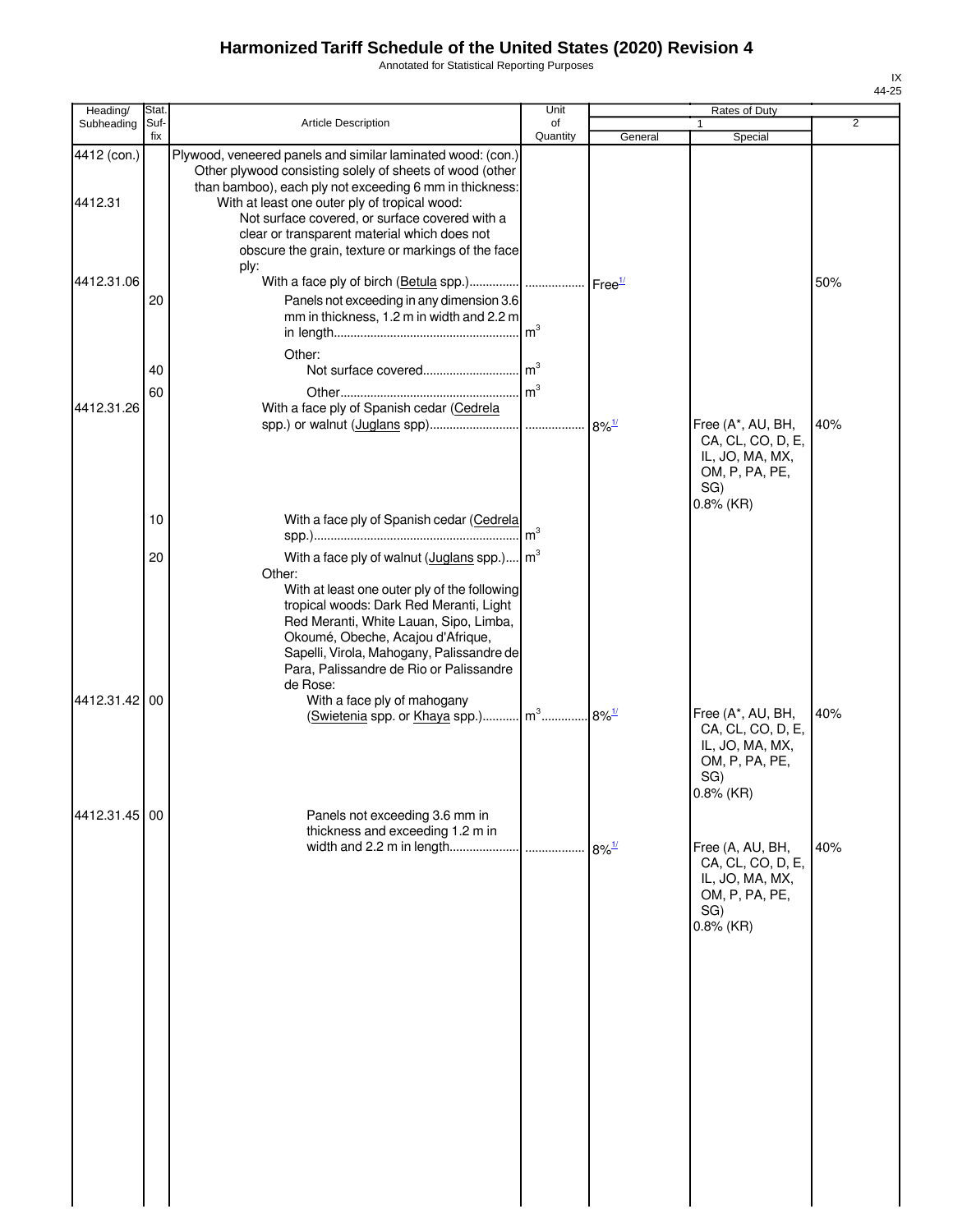Annotated for Statistical Reporting Purposes

| Heading/                         | Stat.       |                                                                                                                                                                                                                                                                                                                                                                                                                                                                           | Unit           |                     | Rates of Duty                                                                                      |                |
|----------------------------------|-------------|---------------------------------------------------------------------------------------------------------------------------------------------------------------------------------------------------------------------------------------------------------------------------------------------------------------------------------------------------------------------------------------------------------------------------------------------------------------------------|----------------|---------------------|----------------------------------------------------------------------------------------------------|----------------|
| Subheading                       | Suf-<br>fix | Article Description                                                                                                                                                                                                                                                                                                                                                                                                                                                       | of<br>Quantity | General             | 1<br>Special                                                                                       | $\overline{2}$ |
| 4412 (con.)<br>4412.31<br>(con.) |             | Plywood, veneered panels and similar laminated wood: (con.)<br>Other plywood consisting solely of sheets of wood (other<br>than bamboo), each ply not exceeding 6 mm in thickness:<br>(con.)<br>With at least one outer ply of tropical wood: (con.)                                                                                                                                                                                                                      |                |                     |                                                                                                    |                |
| 4412.31.48                       |             | Not surface covered, or surface covered with a<br>clear or transparent material which does not<br>obscure the grain, texture or markings of the face<br>ply: (con.)<br>Other: (con.)<br>With at least one outer ply of the following<br>tropical woods: Dark Red Meranti, Light<br>Red Meranti, White Lauan, Sipo, Limba,<br>Okoumé, Obeche, Acajou d'Afrique,<br>Sapelli, Virola, Mahogany, Palissandre de<br>Para, Palissandre de Rio or Palissandre<br>de Rose: (con.) |                | $8\%$ <sup>1/</sup> | Free (A*, AU, BH,<br>CA, CL, CO, D, E,                                                             | 40%            |
|                                  |             |                                                                                                                                                                                                                                                                                                                                                                                                                                                                           |                |                     | IL, JO, MA, MX,<br>OM, P, PA, PE,<br>SG)<br>$0.8\%$ (KR)                                           |                |
|                                  | 50          | Panels not exceeding 3.6 mm in<br>thickness and not exceeding 1.2<br>m in width and 2.2 m in length $\vert m^3 \vert$<br>Other:                                                                                                                                                                                                                                                                                                                                           |                |                     |                                                                                                    |                |
|                                  | 65          | Not surface covered<br>Other:                                                                                                                                                                                                                                                                                                                                                                                                                                             | m <sup>3</sup> |                     |                                                                                                    |                |
|                                  | 75          |                                                                                                                                                                                                                                                                                                                                                                                                                                                                           |                |                     |                                                                                                    |                |
| 4412.31.52                       | 80          |                                                                                                                                                                                                                                                                                                                                                                                                                                                                           |                | $8\%$ <sup>1/</sup> | Free (A*, AU, BH,<br>CA, CL, CO, D, E,<br>IL, JO, MA, MX,<br>OM, P, PA, PE,<br>SG)<br>$0.8\%$ (KR) | 40%            |
|                                  | 25          | Other:                                                                                                                                                                                                                                                                                                                                                                                                                                                                    | m <sup>3</sup> |                     |                                                                                                    |                |
|                                  | 35          | With a face ply of sen (Kalopanax<br>Other:                                                                                                                                                                                                                                                                                                                                                                                                                               | m <sup>3</sup> |                     |                                                                                                    |                |
|                                  | 55          | Panels not exceeding in any<br>dimension 3.6 mm in<br>thickness, 1.2 m in width and<br>2.2 m in length                                                                                                                                                                                                                                                                                                                                                                    | m <sup>3</sup> |                     |                                                                                                    |                |
|                                  | 65          | Other:<br>Not surface covered m <sup>3</sup>                                                                                                                                                                                                                                                                                                                                                                                                                              |                |                     |                                                                                                    |                |
|                                  | 75          |                                                                                                                                                                                                                                                                                                                                                                                                                                                                           |                |                     |                                                                                                    |                |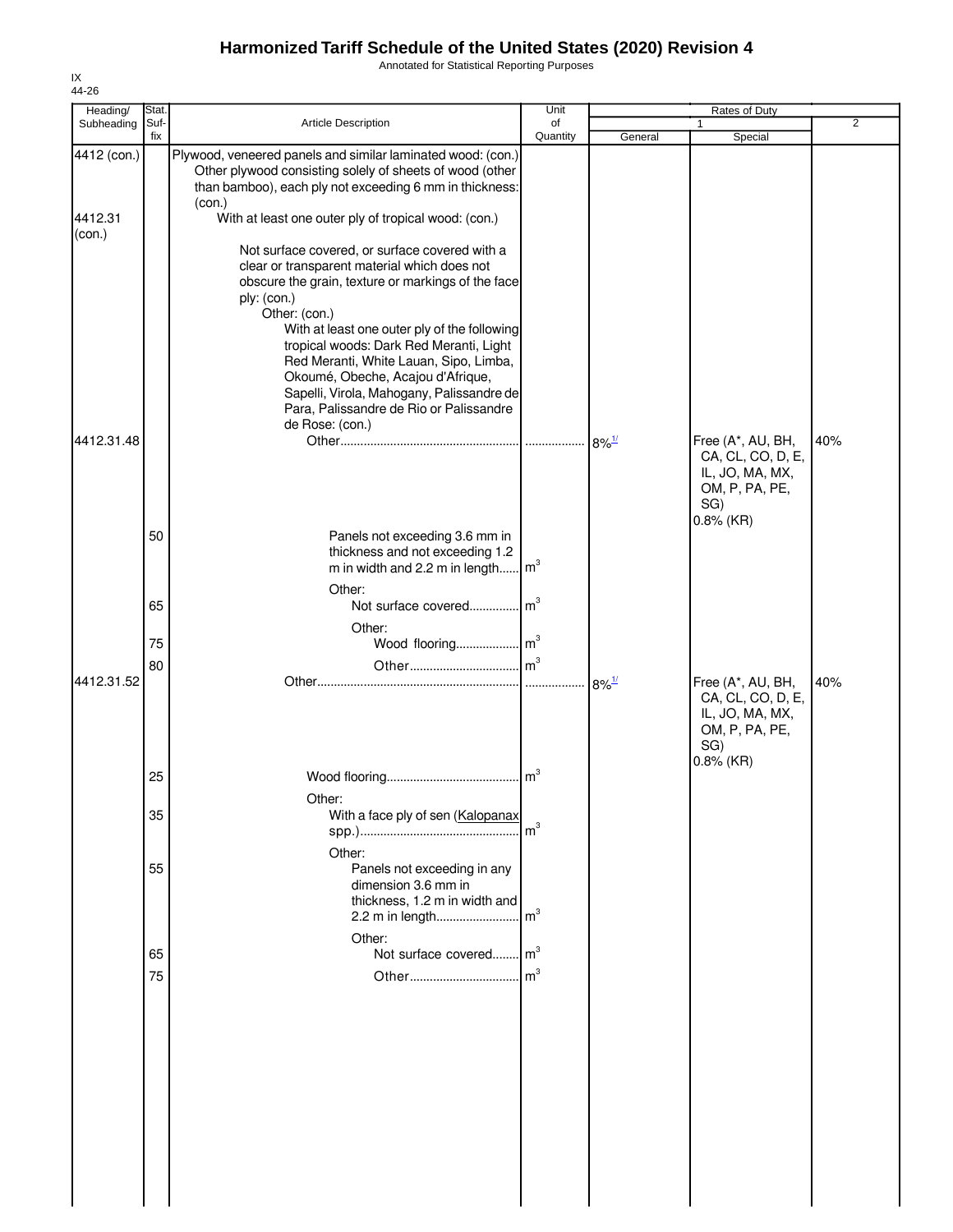Annotated for Statistical Reporting Purposes

| Stat.                     |                                                                                                                                                                                                                                                                                                                                                                                                              | Unit                                                                                              |                                                                                                                                                                                                                                                                                                                                                                                                                                                                                                                                                                                                                                                                    | Rates of Duty                                                                      |                                                              |
|---------------------------|--------------------------------------------------------------------------------------------------------------------------------------------------------------------------------------------------------------------------------------------------------------------------------------------------------------------------------------------------------------------------------------------------------------|---------------------------------------------------------------------------------------------------|--------------------------------------------------------------------------------------------------------------------------------------------------------------------------------------------------------------------------------------------------------------------------------------------------------------------------------------------------------------------------------------------------------------------------------------------------------------------------------------------------------------------------------------------------------------------------------------------------------------------------------------------------------------------|------------------------------------------------------------------------------------|--------------------------------------------------------------|
| fix                       |                                                                                                                                                                                                                                                                                                                                                                                                              |                                                                                                   |                                                                                                                                                                                                                                                                                                                                                                                                                                                                                                                                                                                                                                                                    |                                                                                    | $\overline{2}$                                               |
|                           | Other plywood consisting solely of sheets of wood (other                                                                                                                                                                                                                                                                                                                                                     |                                                                                                   |                                                                                                                                                                                                                                                                                                                                                                                                                                                                                                                                                                                                                                                                    |                                                                                    |                                                              |
|                           | With at least one outer ply of tropical wood: (con.)                                                                                                                                                                                                                                                                                                                                                         |                                                                                                   |                                                                                                                                                                                                                                                                                                                                                                                                                                                                                                                                                                                                                                                                    |                                                                                    |                                                              |
| 00                        | With at least one outer ply of the following<br>tropical woods: Dark Red Meranti, Light Red<br>Obeche, Acajou d'Afrique, Sapelli, Virola,                                                                                                                                                                                                                                                                    |                                                                                                   |                                                                                                                                                                                                                                                                                                                                                                                                                                                                                                                                                                                                                                                                    |                                                                                    |                                                              |
|                           |                                                                                                                                                                                                                                                                                                                                                                                                              |                                                                                                   |                                                                                                                                                                                                                                                                                                                                                                                                                                                                                                                                                                                                                                                                    | CA, CL, CO, D, E,<br>IL, JO, MA, MX,<br>OM, P, PA, PE,<br>SG)<br>$0.8\%$ (KR)      | 40%                                                          |
|                           |                                                                                                                                                                                                                                                                                                                                                                                                              |                                                                                                   | $8\%$ <sup>1/</sup>                                                                                                                                                                                                                                                                                                                                                                                                                                                                                                                                                                                                                                                | Free (A*, AU, BH,<br>CA, CL, CO, D, E,<br>IL, JO, MA, MX,<br>OM, P, PA, PE,<br>SG) | 40%                                                          |
|                           | Other, with at least one outer ply of nonconiferous<br>spp.), eucalyptus (Eucalyptus spp.), hickory (Carya<br>maple (Acer spp.), oak (Quercus spp.), plane tree<br>(Platanus spp.), poplar and aspen (Populus spp.),<br>robinia (Robinia spp.), tulipwood (Liriodendron spp.)<br>or walnut (Juglans spp.):<br>Not surface covered, or surface covered with a<br>clear or transparent material which does not |                                                                                                   |                                                                                                                                                                                                                                                                                                                                                                                                                                                                                                                                                                                                                                                                    |                                                                                    |                                                              |
| 20                        |                                                                                                                                                                                                                                                                                                                                                                                                              |                                                                                                   |                                                                                                                                                                                                                                                                                                                                                                                                                                                                                                                                                                                                                                                                    |                                                                                    | 50%                                                          |
| 40                        | Other:                                                                                                                                                                                                                                                                                                                                                                                                       |                                                                                                   |                                                                                                                                                                                                                                                                                                                                                                                                                                                                                                                                                                                                                                                                    |                                                                                    |                                                              |
| 65                        |                                                                                                                                                                                                                                                                                                                                                                                                              |                                                                                                   |                                                                                                                                                                                                                                                                                                                                                                                                                                                                                                                                                                                                                                                                    |                                                                                    |                                                              |
|                           |                                                                                                                                                                                                                                                                                                                                                                                                              |                                                                                                   |                                                                                                                                                                                                                                                                                                                                                                                                                                                                                                                                                                                                                                                                    | Free (A*, AU, BH,<br>CA, CL, CO, D, E,<br>IL, JO, MA, MX,<br>OM, P, PA, PE,<br>SG) | 40%                                                          |
| 25                        |                                                                                                                                                                                                                                                                                                                                                                                                              |                                                                                                   |                                                                                                                                                                                                                                                                                                                                                                                                                                                                                                                                                                                                                                                                    |                                                                                    |                                                              |
| 30                        |                                                                                                                                                                                                                                                                                                                                                                                                              |                                                                                                   |                                                                                                                                                                                                                                                                                                                                                                                                                                                                                                                                                                                                                                                                    |                                                                                    |                                                              |
| 4412 (con.)<br>4412.33.06 | Suf-<br>4412.31.61<br>4412.31.92 00<br>70<br>4412.33.26                                                                                                                                                                                                                                                                                                                                                      | <b>Article Description</b><br>(con.)<br>Other:<br>de Rio or Palissandre de Rose<br>ply:<br>Other: | of<br>Quantity<br>Plywood, veneered panels and similar laminated wood: (con.)<br>than bamboo), each ply not exceeding 6 mm in thickness:<br>Meranti, White Lauan, Sipo, Limba, Okoumé,<br>Mahogany, Palissandre de Para, Palissandre<br>$m^3$<br>$m^3$<br>wood of the species alder (Alnus spp.), ash (Fraxinus<br>spp.), beech (Fagus spp.), birch (Betula spp.), cherry<br>(Prunus spp.), chestnut (Castanea spp.), elm (Ulmus<br>spp.), horse chestnut (Aesculus spp.), lime (Tilia spp.),<br>obscure the grain, texture or markings of the face<br>Panels not exceeding in any dimension 3.6<br>mm in thickness, 1.2 m in width and 2.2 m<br>. $\mathsf{Im}^3$ | General<br>$8\%$ <sup>1/</sup>                                                     | Special<br>Free (A*, AU, BH,<br>$0.8\%$ (KR)<br>$0.5\%$ (KR) |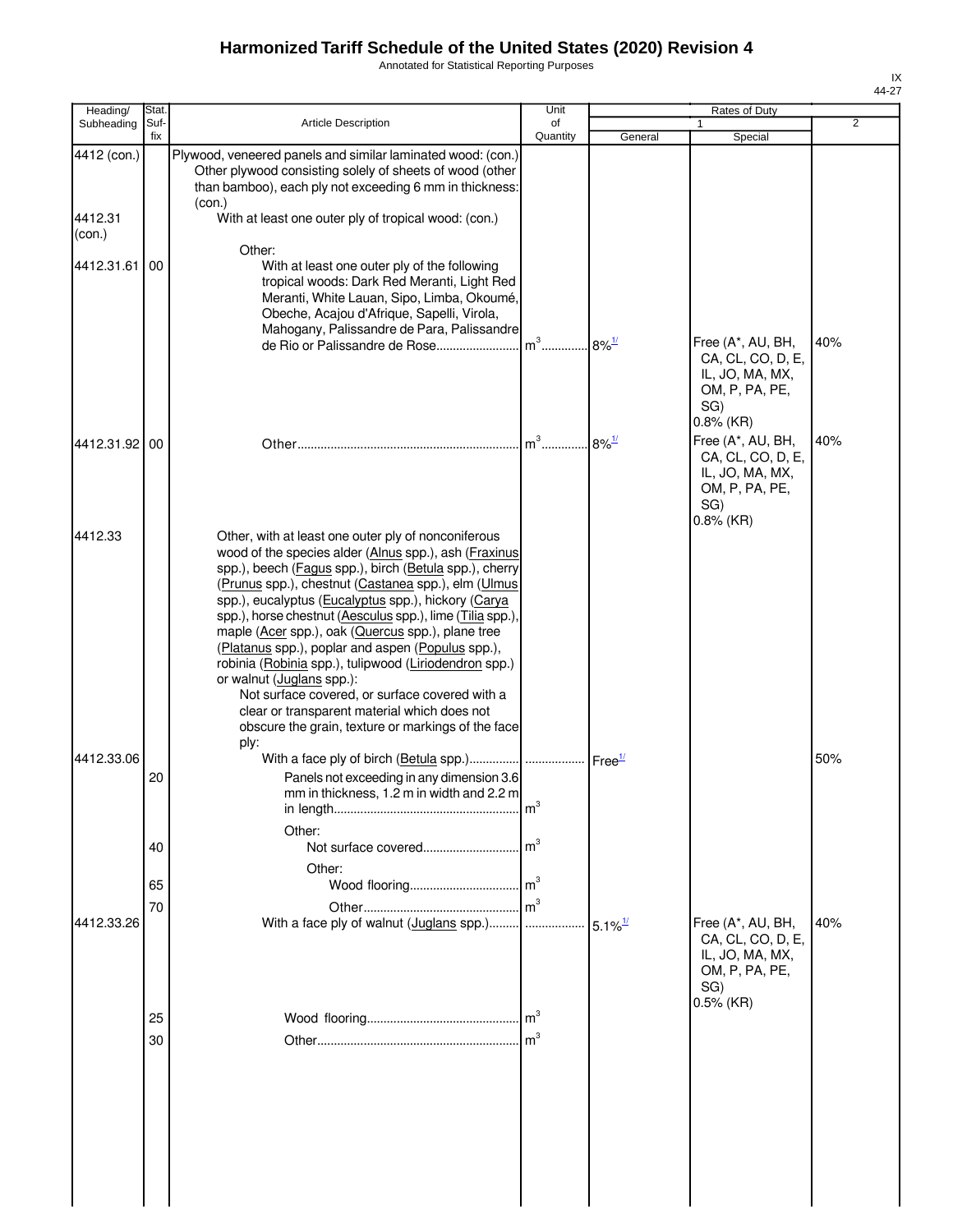Annotated for Statistical Reporting Purposes

| Heading/                         | Stat.       |                                                                                                                                                                                                                                                                                                                                                                                                                                                                                                                                                                                                                                                                                                                                                                                                            | Unit           |                      | Rates of Duty                                                                                      |                |
|----------------------------------|-------------|------------------------------------------------------------------------------------------------------------------------------------------------------------------------------------------------------------------------------------------------------------------------------------------------------------------------------------------------------------------------------------------------------------------------------------------------------------------------------------------------------------------------------------------------------------------------------------------------------------------------------------------------------------------------------------------------------------------------------------------------------------------------------------------------------------|----------------|----------------------|----------------------------------------------------------------------------------------------------|----------------|
| Subheading                       | Suf-<br>fix | Article Description                                                                                                                                                                                                                                                                                                                                                                                                                                                                                                                                                                                                                                                                                                                                                                                        | of<br>Quantity | General              | Special                                                                                            | $\overline{2}$ |
| 4412 (con.)<br>4412.33<br>(con.) |             | Plywood, veneered panels and similar laminated wood: (con.)<br>Other plywood consisting solely of sheets of wood (other<br>than bamboo), each ply not exceeding 6 mm in thickness:<br>(con.)<br>Other, with at least one outer ply of nonconiferous<br>wood of the species alder (Alnus spp.), ash (Fraxinus<br>spp.), beech (Fagus spp.), birch (Betula spp.), cherry<br>(Prunus spp.), chestnut (Castanea spp.), elm (Ulmus<br>spp.), eucalyptus (Eucalyptus spp.), hickory (Carya<br>spp.), horse chestnut (Aesculus spp.), lime (Tilia spp.),<br>maple (Acer spp.), oak (Quercus spp.), plane tree<br>(Platanus spp.), poplar and aspen (Populus spp.),<br>robinia (Robinia spp.), tulipwood (Liriodendron spp.)<br>or walnut (Juglans spp.): (con.)<br>Not surface covered, or surface covered with a |                |                      |                                                                                                    |                |
| 4412.33.32                       |             | clear or transparent material which does not<br>obscure the grain, texture or markings of the face<br>ply: (con.)                                                                                                                                                                                                                                                                                                                                                                                                                                                                                                                                                                                                                                                                                          |                | $8\%$ <sup>1/</sup>  | Free (A*, AU, BH,<br>CA, CL, CO, D, E,<br>IL, JO, MA, MX,<br>OM, P, PA, PE,<br>SG)<br>$0.8\%$ (KR) | 40%            |
|                                  | 25          |                                                                                                                                                                                                                                                                                                                                                                                                                                                                                                                                                                                                                                                                                                                                                                                                            |                |                      |                                                                                                    |                |
|                                  | 35          | Other:<br>With a face ply of sen (Kalopanax                                                                                                                                                                                                                                                                                                                                                                                                                                                                                                                                                                                                                                                                                                                                                                |                |                      |                                                                                                    |                |
|                                  | 55          | With a face ply of mahogany<br>(Swietenia spp. or Khaya spp.) m <sup>3</sup>                                                                                                                                                                                                                                                                                                                                                                                                                                                                                                                                                                                                                                                                                                                               |                |                      |                                                                                                    |                |
|                                  | 65          | Other:<br>Panels not exceeding in any<br>dimension 3.6 mm in thickness,<br>1.2 m in width and 2.2 m in                                                                                                                                                                                                                                                                                                                                                                                                                                                                                                                                                                                                                                                                                                     |                |                      |                                                                                                    |                |
|                                  |             | Other:                                                                                                                                                                                                                                                                                                                                                                                                                                                                                                                                                                                                                                                                                                                                                                                                     |                |                      |                                                                                                    |                |
|                                  | 75<br>85    | Not surface covered m <sup>3</sup>                                                                                                                                                                                                                                                                                                                                                                                                                                                                                                                                                                                                                                                                                                                                                                         |                |                      |                                                                                                    |                |
| 4412.33.57 00                    |             |                                                                                                                                                                                                                                                                                                                                                                                                                                                                                                                                                                                                                                                                                                                                                                                                            |                | $.8\%$ <sup>1/</sup> | Free (A*, AU, BH,<br>CA, CL, CO, D, E,<br>IL, JO, MA, MX,<br>OM, P, PA, PE,<br>SG)<br>$0.8\%$ (KR) | 40%            |
|                                  |             |                                                                                                                                                                                                                                                                                                                                                                                                                                                                                                                                                                                                                                                                                                                                                                                                            |                |                      |                                                                                                    |                |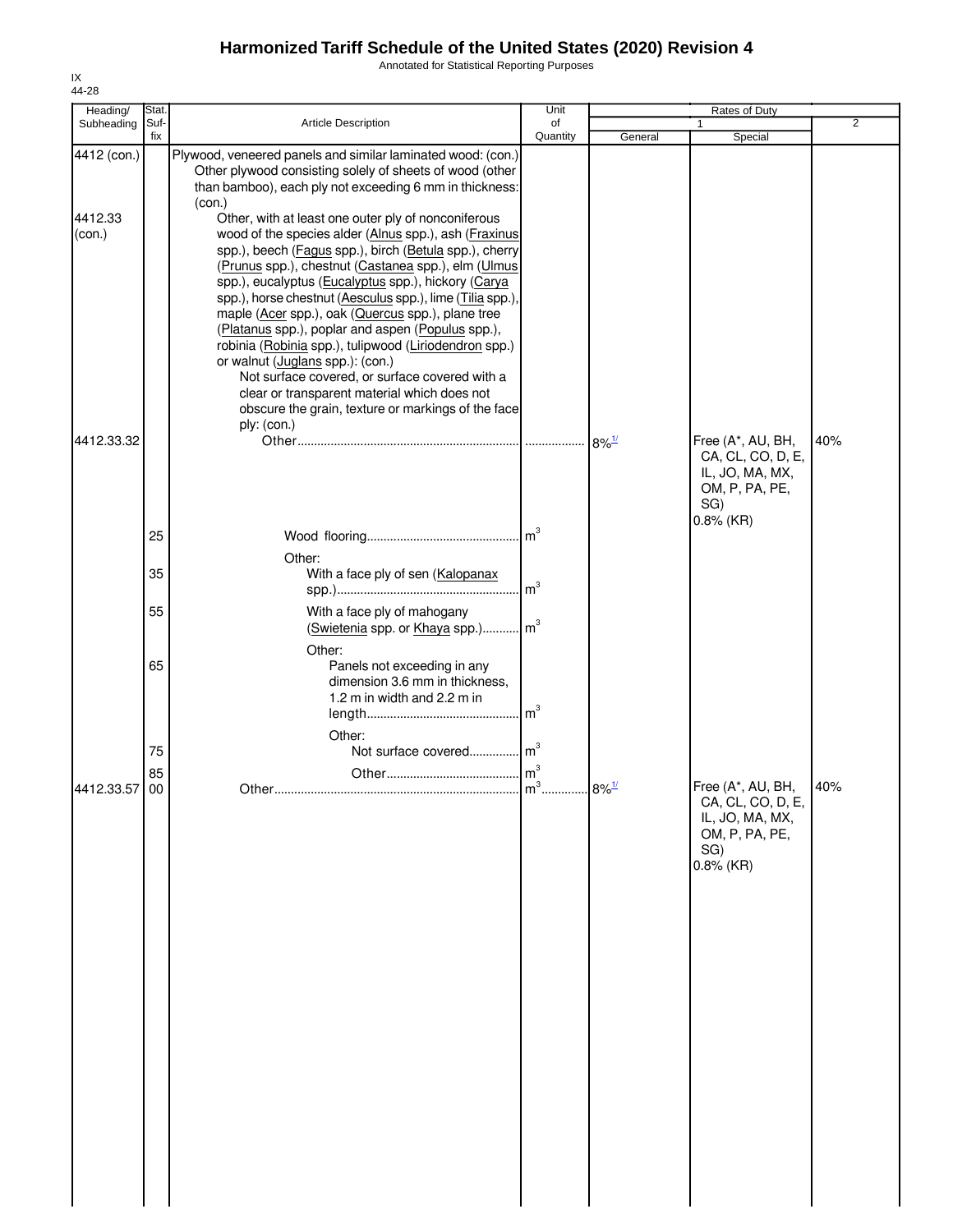Annotated for Statistical Reporting Purposes

| Heading/               | Stat.       |                                                                                                                                                                                                                                                                                                                                                                                                                                                                     | Unit           |                     | Rates of Duty                                                                                      |                |
|------------------------|-------------|---------------------------------------------------------------------------------------------------------------------------------------------------------------------------------------------------------------------------------------------------------------------------------------------------------------------------------------------------------------------------------------------------------------------------------------------------------------------|----------------|---------------------|----------------------------------------------------------------------------------------------------|----------------|
| Subheading             | Suf-<br>fix | Article Description                                                                                                                                                                                                                                                                                                                                                                                                                                                 | of<br>Quantity | General             | 1<br>Special                                                                                       | $\overline{2}$ |
| 4412 (con.)<br>4412.34 |             | Plywood, veneered panels and similar laminated wood: (con.)<br>Other plywood consisting solely of sheets of wood (other<br>than bamboo), each ply not exceeding 6 mm in thickness:<br>(con.)<br>Other, with at least one outer ply of nonconiferous<br>wood not specified under subheading 4412.33:<br>Not surface covered, or surface covered with a<br>clear or transparent material which does not<br>obscure the grain, texture or markings of the face<br>ply: |                |                     |                                                                                                    |                |
| 4412.34.26 00          |             | With a face ply of Spanish cedar (Cedrela                                                                                                                                                                                                                                                                                                                                                                                                                           |                |                     | Free (A*, AU, BH,<br>CA, CL, CO, D, E,<br>IL, JO, MA, MX,<br>OM, P, PA, PE,<br>SG)<br>$0.5\%$ (KR) | 40%            |
| 4412.34.32             |             |                                                                                                                                                                                                                                                                                                                                                                                                                                                                     |                | $8\%$ <sup>1/</sup> | Free (A*, AU, BH,<br>CA, CL, CO, D, E,<br>IL, JO, MA, MX,<br>OM, P, PA, PE,<br>SG)<br>$0.8\%$ (KR) | 40%            |
|                        | 25<br>35    | Other:<br>With a face ply of sen (Kalopanax                                                                                                                                                                                                                                                                                                                                                                                                                         |                |                     |                                                                                                    |                |
|                        | 55          | With a face ply of mahogany                                                                                                                                                                                                                                                                                                                                                                                                                                         |                |                     |                                                                                                    |                |
|                        | 65          | (Swietenia spp. or Khaya spp.) m <sup>3</sup><br>Other:<br>Panels not exceeding in any                                                                                                                                                                                                                                                                                                                                                                              |                |                     |                                                                                                    |                |
|                        |             | dimension 3.6 mm in thickness,<br>1.2 m in width and 2.2 m in<br>Other:                                                                                                                                                                                                                                                                                                                                                                                             |                |                     |                                                                                                    |                |
|                        | 75          | Not surface covered m <sup>3</sup>                                                                                                                                                                                                                                                                                                                                                                                                                                  |                |                     |                                                                                                    |                |
| 4412.34.57             | 85<br>00    |                                                                                                                                                                                                                                                                                                                                                                                                                                                                     |                | $8\%$ <sup>1/</sup> | Free (A*, AU, BH,<br>CA, CL, CO, D, E,<br>IL, JO, MA, MX,<br>OM, P, PA, PE,<br>SG)<br>$0.8\%$ (KR) | 40%            |
|                        |             |                                                                                                                                                                                                                                                                                                                                                                                                                                                                     |                |                     |                                                                                                    |                |
|                        |             |                                                                                                                                                                                                                                                                                                                                                                                                                                                                     |                |                     |                                                                                                    |                |
|                        |             |                                                                                                                                                                                                                                                                                                                                                                                                                                                                     |                |                     |                                                                                                    |                |
|                        |             |                                                                                                                                                                                                                                                                                                                                                                                                                                                                     |                |                     |                                                                                                    |                |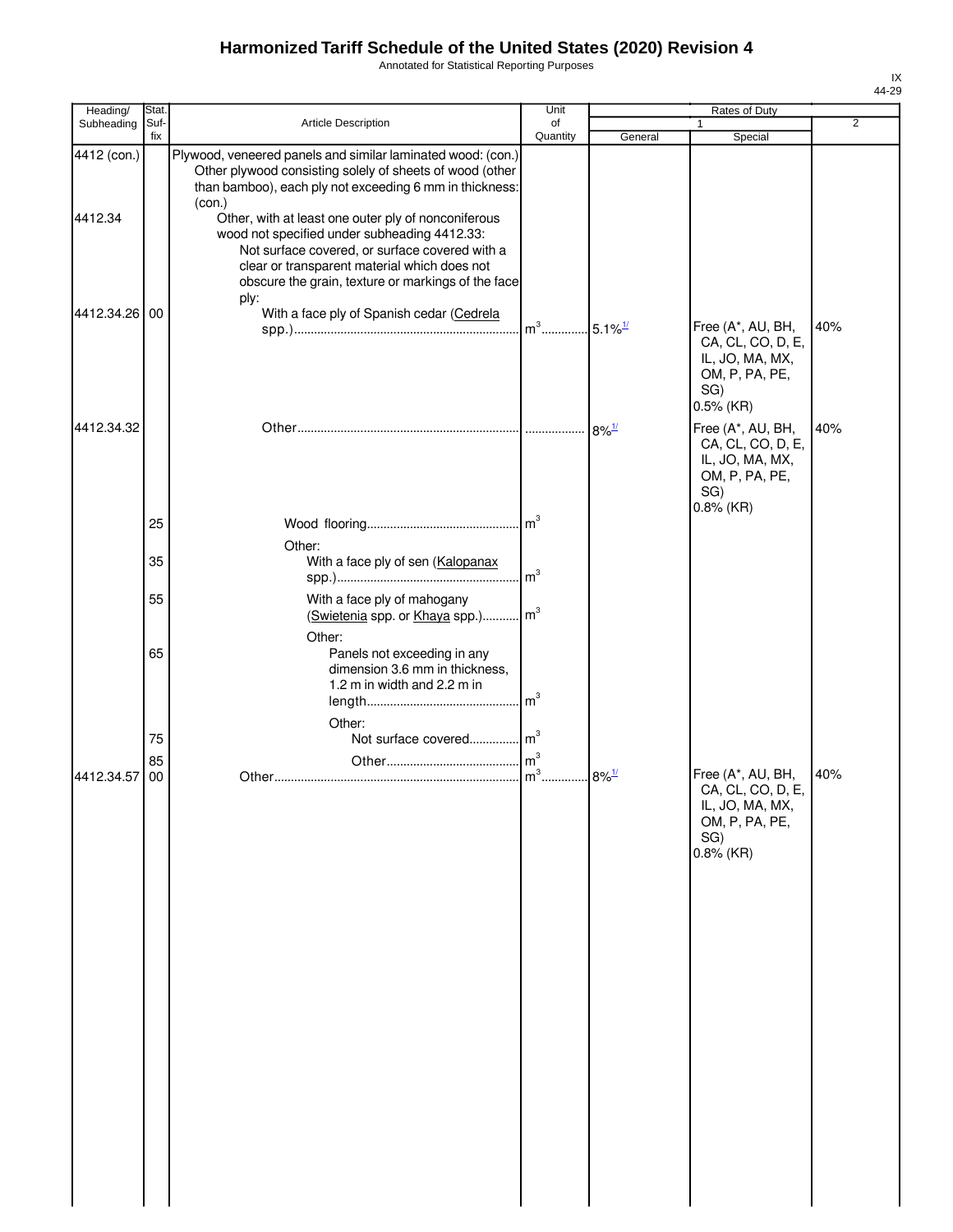Annotated for Statistical Reporting Purposes

| Heading/               | Stat.       |                                                                                                                                                                                                                                                                                                                                                                                                          | Unit                              |                     | Rates of Duty                                                                                      |                |
|------------------------|-------------|----------------------------------------------------------------------------------------------------------------------------------------------------------------------------------------------------------------------------------------------------------------------------------------------------------------------------------------------------------------------------------------------------------|-----------------------------------|---------------------|----------------------------------------------------------------------------------------------------|----------------|
| Subheading             | Suf-<br>fix | <b>Article Description</b>                                                                                                                                                                                                                                                                                                                                                                               | of<br>Quantity                    | General             | Special                                                                                            | $\overline{2}$ |
| 4412 (con.)<br>4412.39 |             | Plywood, veneered panels and similar laminated wood: (con.)<br>Other plywood consisting solely of sheets of wood (other<br>than bamboo), each ply not exceeding 6 mm in thickness:<br>(con.)<br>Other, with both outer plies of coniferous wood:<br>Not surface covered, or surface covered with a<br>clear or transparent material which does not<br>obscure the grain, texture or markings of the face |                                   |                     |                                                                                                    |                |
| 4412.39.10 00          |             | ply:<br>With a face ply of Parana pine (Araucaria                                                                                                                                                                                                                                                                                                                                                        | m <sup>3</sup> Free <sup>1/</sup> |                     |                                                                                                    | 40%            |
| 4412.39.30 00          |             | With a face ply of European red pine (Pinus                                                                                                                                                                                                                                                                                                                                                              | m <sup>3</sup> 3.4% <sup>1/</sup> |                     | Free (A, AU, BH,<br>CA, CL, CO, D, E,<br>IL, JO, MA, MX,<br>OM, P, PA, PE,<br>SG)<br>$0.3%$ (KR)   | 40%            |
| 4412.39.40             |             | With at least one outer ply of Douglas fir                                                                                                                                                                                                                                                                                                                                                               |                                   | $8\%$ <sup>1/</sup> | Free (A*, AU, BH,<br>CA, CL, CO, D, E,<br>IL, JO, MA, MX,<br>OM, P, PA, PE,<br>SG)<br>$0.8\%$ (KR) | 40%            |
|                        | 11          | (Pseudotsuga menziesii):<br>Rough, or touch sanded for sizing<br>purposes, but not further                                                                                                                                                                                                                                                                                                               |                                   |                     |                                                                                                    |                |
|                        | 12          | Fully sanded on at least one face, but                                                                                                                                                                                                                                                                                                                                                                   |                                   |                     |                                                                                                    |                |
|                        | 19<br>31    | With at least one outer ply of long leaf pine<br>(Pinus palustris), short leaf pine (Pinus<br>echinata), southern yellow pine (loblolly<br>pine)(Pinus taeda), slash pine (Pinus<br>elliotti), pitch pine (Pinus rigida) or Virginia<br>pine (Pinus virginiana):<br>Rough, or touch sanded for sizing<br>purposes, but not further                                                                       | $\mathsf{Im}^3$                   |                     |                                                                                                    |                |
|                        | 32          | Fully sanded on at least one face, but                                                                                                                                                                                                                                                                                                                                                                   | m <sup>3</sup>                    |                     |                                                                                                    |                |
|                        | 39          | not further processed                                                                                                                                                                                                                                                                                                                                                                                    | m <sup>3</sup>                    |                     |                                                                                                    |                |
|                        | 51          | With at least one outer ply of Agathis spp.:<br>Rough, or touch sanded for sizing<br>purposes, but not further                                                                                                                                                                                                                                                                                           |                                   |                     |                                                                                                    |                |
|                        | 52          | Fully sanded on at least one face, but                                                                                                                                                                                                                                                                                                                                                                   |                                   |                     |                                                                                                    |                |
|                        | 59          | Other:                                                                                                                                                                                                                                                                                                                                                                                                   |                                   |                     |                                                                                                    |                |
|                        | 61          | Rough, or touch sanded for sizing<br>purposes, but not further                                                                                                                                                                                                                                                                                                                                           | m <sup>3</sup>                    |                     |                                                                                                    |                |
|                        | 62          | Fully sanded on at least one face, but                                                                                                                                                                                                                                                                                                                                                                   |                                   |                     |                                                                                                    |                |
|                        | 69          |                                                                                                                                                                                                                                                                                                                                                                                                          | m <sup>3</sup>                    |                     |                                                                                                    |                |
|                        |             |                                                                                                                                                                                                                                                                                                                                                                                                          |                                   |                     |                                                                                                    |                |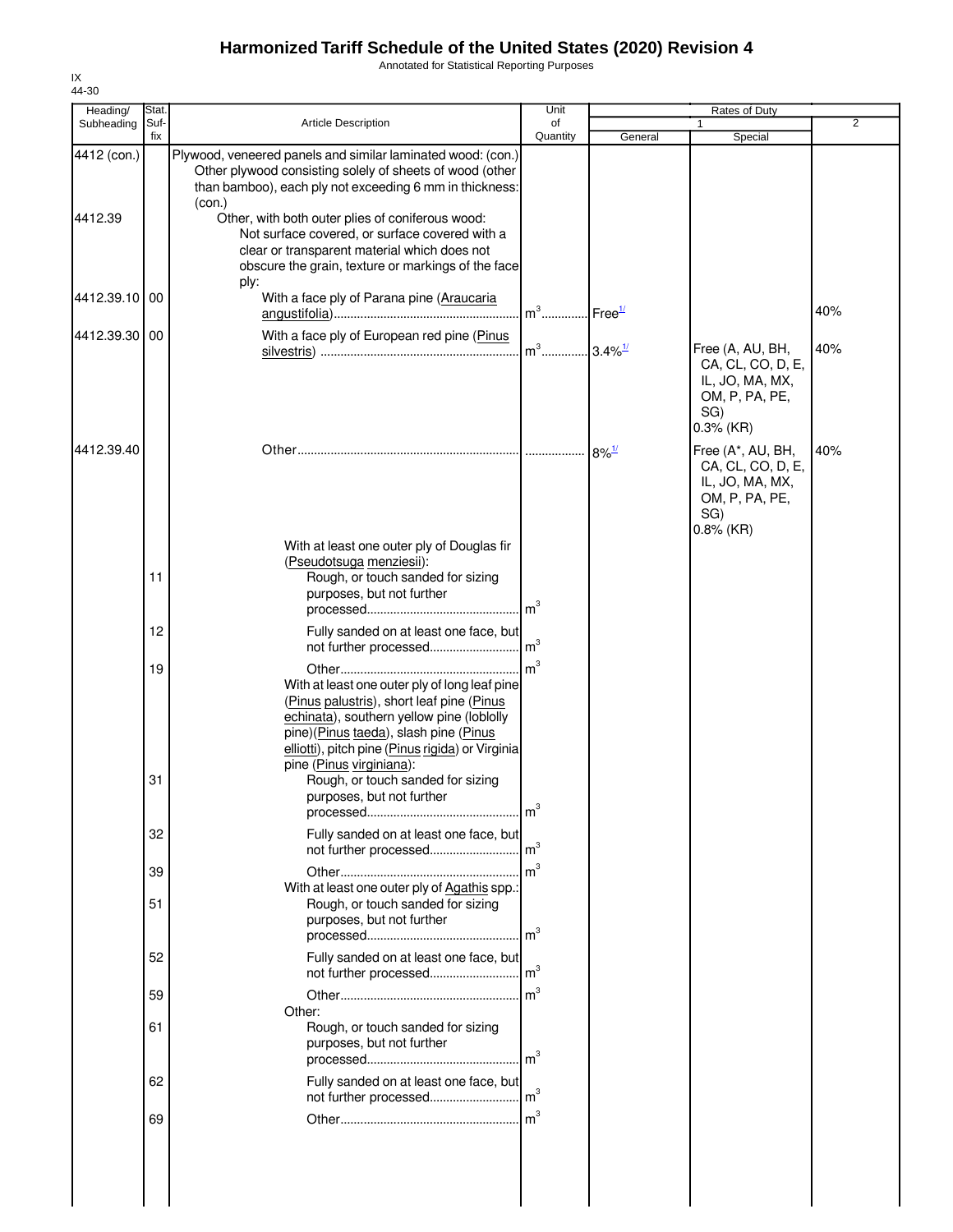Annotated for Statistical Reporting Purposes

| Heading/               | Stat.       |                                                                                                                                                                                                                                                                                     | Unit                             |         | Rates of Duty                                                                                      |                |
|------------------------|-------------|-------------------------------------------------------------------------------------------------------------------------------------------------------------------------------------------------------------------------------------------------------------------------------------|----------------------------------|---------|----------------------------------------------------------------------------------------------------|----------------|
| Subheading             | Suf-<br>fix | Article Description                                                                                                                                                                                                                                                                 | of<br>Quantity                   | General | 1<br>Special                                                                                       | $\overline{2}$ |
| 4412 (con.)<br>4412.39 |             | Plywood, veneered panels and similar laminated wood: (con.)<br>Other plywood consisting solely of sheets of wood (other<br>than bamboo), each ply not exceeding 6 mm in thickness:<br>(con.)<br>Other, with both outer plies of coniferous wood: (con.)                             |                                  |         |                                                                                                    |                |
| (con.)<br>4412.39.50   |             |                                                                                                                                                                                                                                                                                     |                                  |         | Free (A+, AU, BH,<br>CA, CL, CO, D, E,<br>IL, JO, MA, MX,<br>OM, P, PA, PE,<br>SG)<br>$0.5\%$ (KR) | 40%            |
|                        | 10          | With at least one outer ply of Douglas fir                                                                                                                                                                                                                                          |                                  |         |                                                                                                    |                |
|                        | 30<br>50    | With at least one outer ply of long leaf pine<br>(Pinus palustris), short leaf pine (Pinus<br>echinata), southern yellow pine (loblolly pine)<br>(Pinus taeda), slash pine (Pinus elliotti), pitch<br>pine (Pinus rigida) or Virginia pine (Pinus                                   |                                  |         |                                                                                                    |                |
| 4412.94                |             | Other:<br>Blockboard, laminboard and battenboard:<br>With at least one outer ply of nonconiferous wood:<br>Plywood:<br>Not surface covered, or surface covered<br>with a clear or transparent material which<br>does not obscure the grain, texture or<br>markings of the face ply: |                                  |         |                                                                                                    |                |
| 4412.94.10             |             | With a face ply of birch (Betula                                                                                                                                                                                                                                                    |                                  |         |                                                                                                    | 50%            |
|                        | 30          |                                                                                                                                                                                                                                                                                     |                                  |         |                                                                                                    |                |
| 4412.94.31             | 50          |                                                                                                                                                                                                                                                                                     |                                  |         | Free (A*, AU, BH,                                                                                  | 40%            |
|                        | 05          | Wood flooring                                                                                                                                                                                                                                                                       | m <sup>3</sup>                   |         | CA, CL, CO, D, E,<br>IL, JO, MA, MX,<br>OM, P, PA, PE,<br>SG)<br>$0.8\%$ (KR)                      |                |
|                        | 11          | Other:<br>With a face ply of Spanish                                                                                                                                                                                                                                                |                                  |         |                                                                                                    |                |
|                        |             | cedar (Cedrela spp.)                                                                                                                                                                                                                                                                | m <sup>2</sup><br>m <sup>3</sup> |         |                                                                                                    |                |
|                        | 21          | With a face ply of walnut<br>(Juglans spp.)                                                                                                                                                                                                                                         | m <sup>2</sup><br>m <sup>3</sup> |         |                                                                                                    |                |
|                        | 41          | With a face ply of mahogany<br>(Swietenia spp. or Khaya                                                                                                                                                                                                                             | m <sup>2</sup><br>m <sup>3</sup> |         |                                                                                                    |                |
|                        | 61          | Other:<br>Not surface covered                                                                                                                                                                                                                                                       | m <sup>2</sup><br>m <sup>3</sup> |         |                                                                                                    |                |
|                        | 75          |                                                                                                                                                                                                                                                                                     | m <sup>2</sup><br>m <sup>3</sup> |         |                                                                                                    |                |
|                        |             |                                                                                                                                                                                                                                                                                     |                                  |         |                                                                                                    |                |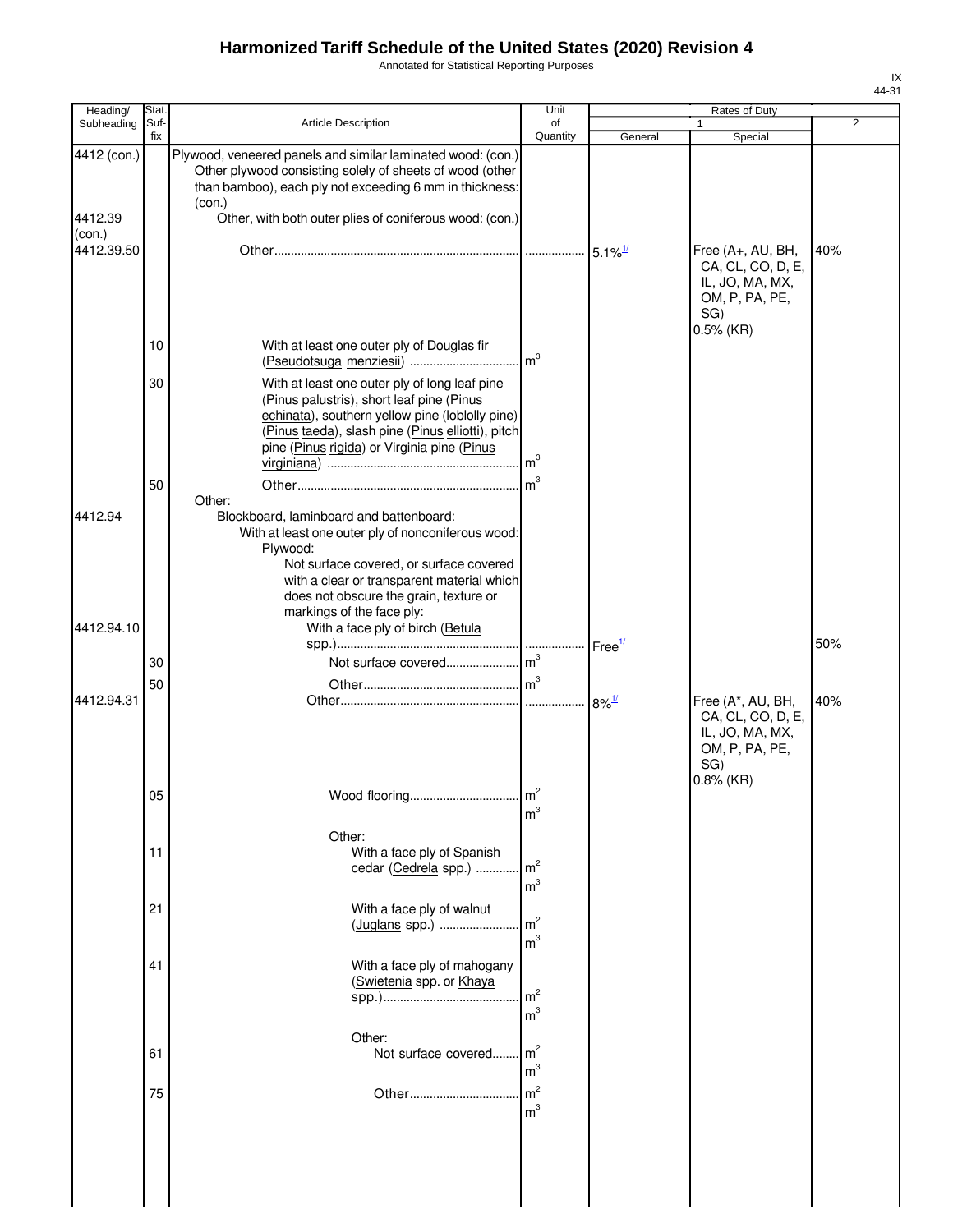Annotated for Statistical Reporting Purposes

| Heading/          | Stat.       |                                                                                                                                                                                    | Unit                     |                                 | Rates of Duty                                                                                      |                |
|-------------------|-------------|------------------------------------------------------------------------------------------------------------------------------------------------------------------------------------|--------------------------|---------------------------------|----------------------------------------------------------------------------------------------------|----------------|
| Subheading        | Suf-<br>fix | <b>Article Description</b>                                                                                                                                                         | of<br>Quantity           | General                         | 1<br>Special                                                                                       | $\overline{2}$ |
| 4412 (con.)       |             | Plywood, veneered panels and similar laminated wood: (con.)                                                                                                                        |                          |                                 |                                                                                                    |                |
| 4412.94<br>(con.) |             | Other: (con.)<br>Blockboard, laminboard and battenboard: (con.)                                                                                                                    |                          |                                 |                                                                                                    |                |
|                   |             | With at least one outer ply of nonconiferous wood:<br>(con.)<br>Plywood: (con.)                                                                                                    |                          |                                 |                                                                                                    |                |
| 4412.94.41        | 00          |                                                                                                                                                                                    | $m^3$                    | $.8\%$ <sup>1/</sup>            | Free (A*, AU, BH,<br>CA, CL, CO, D, E,<br>IL, JO, MA, MX,<br>OM, P, PA, PE,<br>SG)                 | 40%            |
| 4412.94.51 00     |             | Other:<br>Plywood:<br>Not surface covered, or surface covered<br>with a clear or transparent material which<br>does not obscure the grain, texture or<br>markings of the face ply: | $m^3$                    | $\mathsf{I}$ Free $\frac{1}{2}$ | $0.8\%$ (KR)                                                                                       | 40%            |
| 4412.94.60 00     |             | With a face ply of Parana pine                                                                                                                                                     |                          |                                 |                                                                                                    | 40%            |
| 4412.94.70 00     |             | With a face ply of European red pine                                                                                                                                               |                          |                                 | Free (A, AU, BH,<br>CA, CL, CO, D, E,<br>IL, JO, MA, MX,<br>OM, P, PA, PE,<br>SG)<br>$0.3\%$ (KR)  | 40%            |
| 4412.94.80 00     |             |                                                                                                                                                                                    | $m^3$                    | $8\%$ <sup>1/</sup>             | Free (A*, AU, BH,<br>CA, CL, CO, D, E,<br>IL, JO, MA, MX,<br>OM, P, PA, PE,<br>SG)<br>$0.8\%$ (KR) | 40%            |
| 4412.94.90 00     |             |                                                                                                                                                                                    | $m^3$ 5.1% <sup>1/</sup> |                                 | Free (A*, AU, BH,<br>CA, CL, CO, D, E,<br>IL, JO, MA, MX,<br>OM, P, PA, PE,<br>SG)                 | 40%            |
| 4412.94.95 00     |             |                                                                                                                                                                                    | $m3$ Free <sup>1/</sup>  |                                 | $0.5\%$ (KR)                                                                                       | 40%            |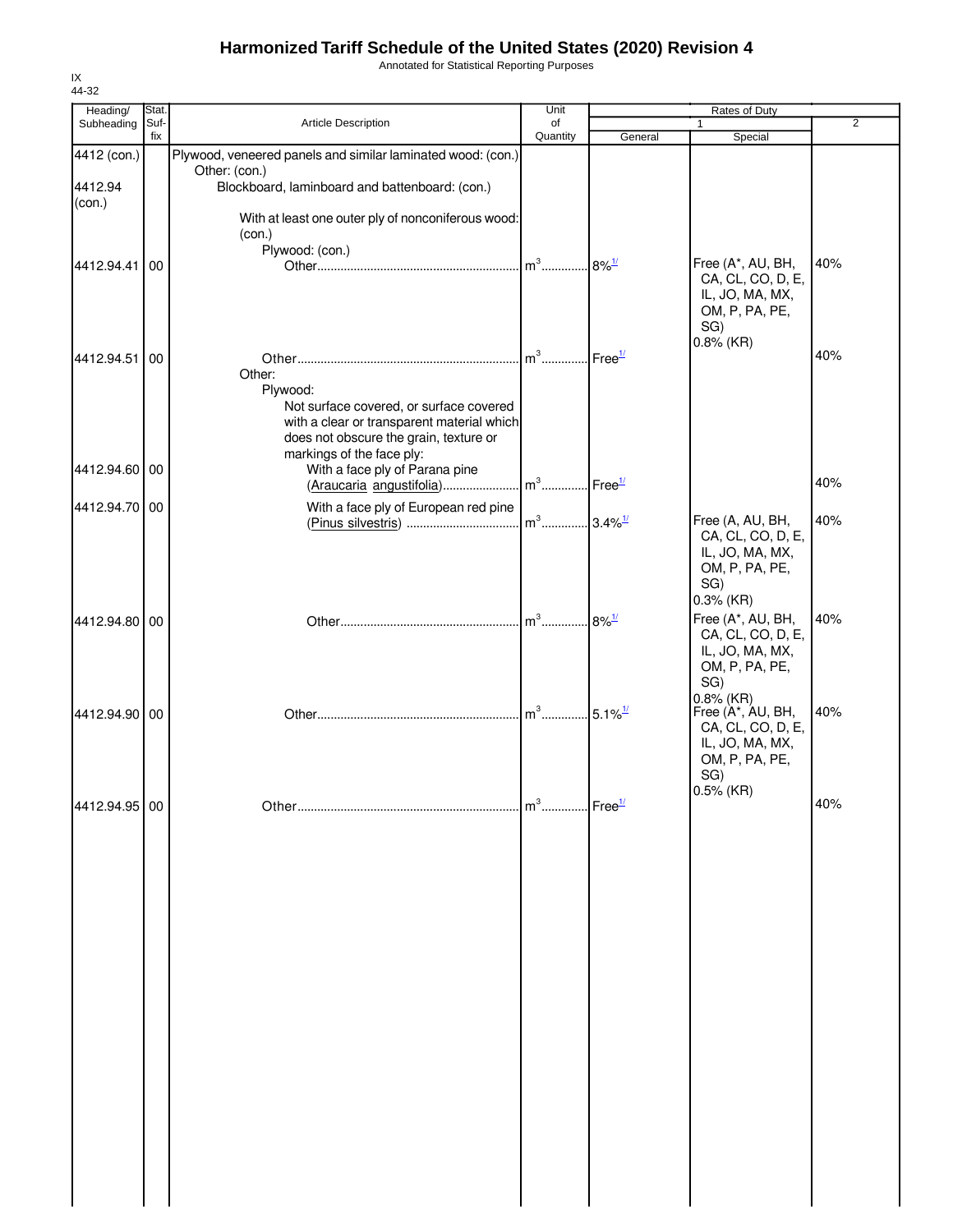Annotated for Statistical Reporting Purposes

| Heading/<br>Subheading | Stat.<br>Suf- | <b>Article Description</b>                                                 | Unit<br>of |                     | Rates of Duty<br>1                | $\overline{2}$ |
|------------------------|---------------|----------------------------------------------------------------------------|------------|---------------------|-----------------------------------|----------------|
|                        | fix           |                                                                            | Quantity   | General             | Special                           |                |
| 4412 (con.)            |               | Plywood, veneered panels and similar laminated wood: (con.)                |            |                     |                                   |                |
| 4412.99                |               | Other: (con.)<br>Other:                                                    |            |                     |                                   |                |
|                        |               | With at least one outer ply of nonconiferous wood:                         |            |                     |                                   |                |
| 4412.99.06             | 00            | Containing at least one layer of particle                                  |            |                     |                                   | 40%            |
|                        |               | Other:                                                                     |            |                     |                                   |                |
|                        |               | Plywood:                                                                   |            |                     |                                   |                |
|                        |               | Not surface covered, or surface                                            |            |                     |                                   |                |
|                        |               | covered with a clear or transparent<br>material which does not obscure the |            |                     |                                   |                |
|                        |               | grain, texture or markings of the face                                     |            |                     |                                   |                |
| 4412.99.10             |               | ply:<br>With a face ply of birch (Betula                                   |            |                     |                                   |                |
|                        |               |                                                                            |            |                     |                                   | 50%            |
|                        | 20            | Panels not exceeding in any                                                |            |                     |                                   |                |
|                        |               | dimension 3.6 mm in<br>thickness, 1.2 m in width and                       |            |                     |                                   |                |
|                        |               |                                                                            |            |                     |                                   |                |
|                        |               | Other:                                                                     |            |                     |                                   |                |
|                        | 30            | Not surface covered m <sup>3</sup>                                         |            |                     |                                   |                |
| 4412.99.31             | 40            |                                                                            |            |                     | Free (A*, AU, BH,                 | 40%            |
|                        |               |                                                                            |            |                     | CA, CL, CO, D, E,                 |                |
|                        |               |                                                                            |            |                     | IL, JO, MA, MX,<br>OM, P, PA, PE, |                |
|                        |               |                                                                            |            |                     | SG)                               |                |
|                        | 10            | With a face ply of Spanish                                                 |            |                     | $0.8\%$ (KR)                      |                |
|                        |               | cedar (Cedrela spp.)  m <sup>3</sup>                                       |            |                     |                                   |                |
|                        | 20            | With a face ply of walnut                                                  |            |                     |                                   |                |
|                        |               |                                                                            |            |                     |                                   |                |
|                        | 30            | With a face ply of sen<br>(Kalopanax spp.)    m <sup>3</sup>               |            |                     |                                   |                |
|                        | 40            | With a face ply of mahogany                                                |            |                     |                                   |                |
|                        |               | (Swietenia spp. or Khaya                                                   |            |                     |                                   |                |
|                        |               | Other:                                                                     |            |                     |                                   |                |
|                        | 50            | Panels not exceeding in                                                    |            |                     |                                   |                |
|                        |               | any dimension 3.6 mm in                                                    |            |                     |                                   |                |
|                        |               | thickness, 1.2 m in width,<br>and 2.2 m in length $\lfloor m^3 \rfloor$    |            |                     |                                   |                |
|                        | 60            | Other, not surface                                                         |            |                     |                                   |                |
|                        |               |                                                                            |            |                     |                                   |                |
| 4412.99.41             | 70<br>00      |                                                                            |            | $8\%$ <sup>1/</sup> | Free (A*, AU, BH,                 | 40%            |
|                        |               |                                                                            |            |                     | CA, CL, CO, D, E,                 |                |
|                        |               |                                                                            |            |                     | IL, JO, MA, MX,<br>OM, P, PA, PE, |                |
|                        |               |                                                                            |            |                     | SG)                               |                |
| 4412.99.51             |               |                                                                            |            | Free <sup>1/</sup>  | $0.8\%$ (KR)                      | 40%            |
|                        | 05            |                                                                            |            |                     |                                   |                |
|                        | 15            |                                                                            |            |                     |                                   |                |
|                        |               |                                                                            |            |                     |                                   |                |
|                        |               |                                                                            |            |                     |                                   |                |
|                        |               |                                                                            |            |                     |                                   |                |
|                        |               |                                                                            |            |                     |                                   |                |
|                        |               |                                                                            |            |                     |                                   |                |
|                        |               |                                                                            |            |                     |                                   |                |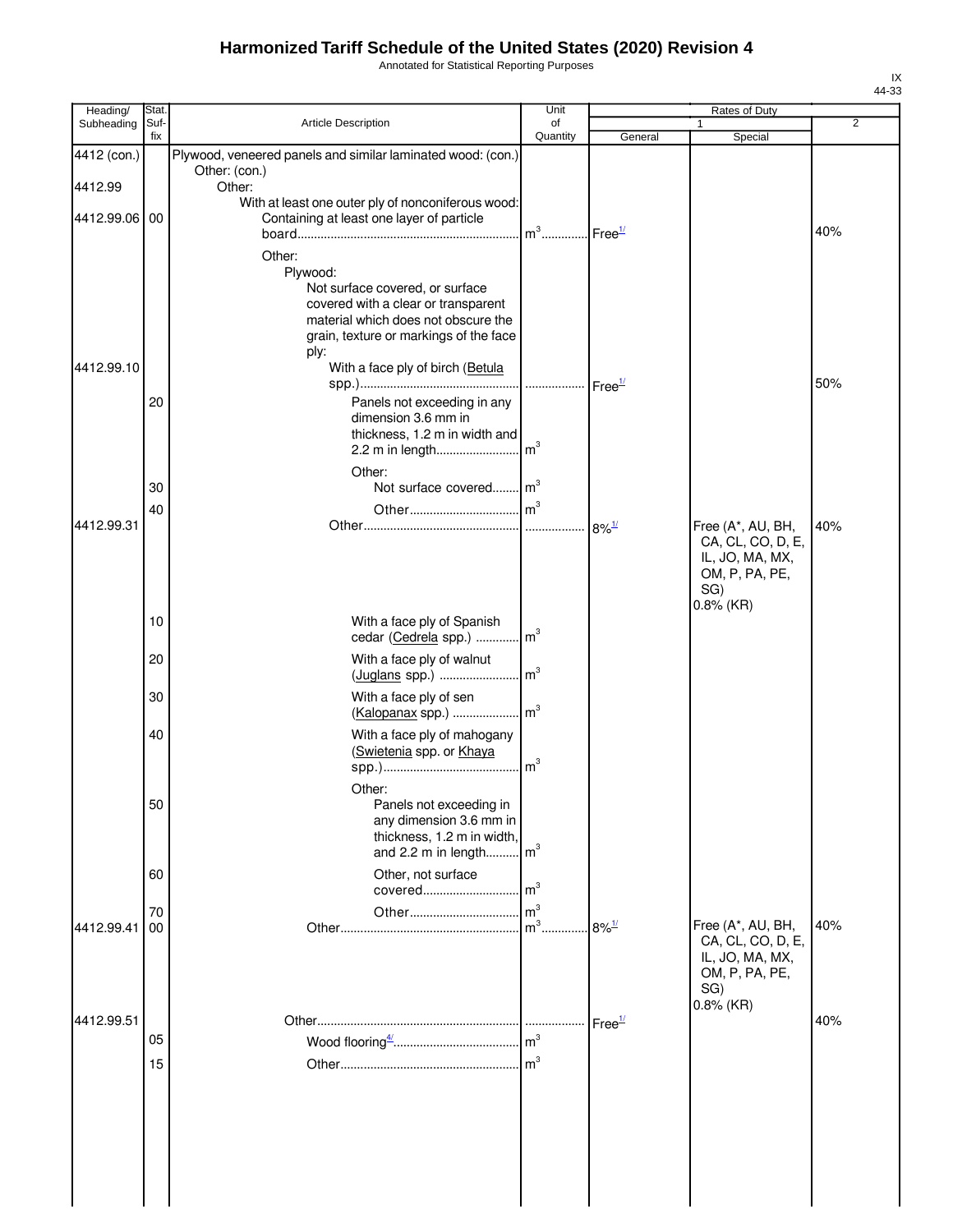Annotated for Statistical Reporting Purposes

| Heading/                | Stat.       |                                                                                                                                                                                                   | Unit           |                       | Rates of Duty                                                                                      |         |
|-------------------------|-------------|---------------------------------------------------------------------------------------------------------------------------------------------------------------------------------------------------|----------------|-----------------------|----------------------------------------------------------------------------------------------------|---------|
| Subheading              | Suf-<br>fix | <b>Article Description</b>                                                                                                                                                                        | of<br>Quantity | General               | $\mathbf{1}$<br>Special                                                                            | 2       |
| 4412 (con.)<br>4412.99  |             | Plywood, veneered panels and similar laminated wood: (con.)<br>Other: (con.)<br>Other: (con.)                                                                                                     |                |                       |                                                                                                    |         |
| (con.)<br>4412.99.57 01 |             | Other:<br>Containing at least one layer of particle<br>Other:<br>Plywood:                                                                                                                         | $m3$ .         | Free <sup>1/</sup>    |                                                                                                    | 40%     |
| 4412.99.60 00           |             | Not surface covered, or surface<br>covered with a clear or transparent<br>material which does not obscure the<br>grain, texture or markings of the face<br>ply:<br>With a face ply of Parana pine |                |                       |                                                                                                    |         |
|                         |             | (Araucaria angustifolia)                                                                                                                                                                          | $m^3$          | Free <sup>1/</sup>    |                                                                                                    | 40%     |
| 4412.99.70 00           |             | With a face ply of European red<br>pine (Pinus silvestris)                                                                                                                                        | $m^3$          | $3.4\%$ <sup>1/</sup> | Free (A, AU, BH,<br>CA, CL, CO, D, E,<br>IL, JO, MA, MX,<br>OM, P, PA, PE,<br>SG)                  | 40%     |
| 4412.99.80 00           |             |                                                                                                                                                                                                   | $m^3$          | $8\%$ <sup>1/</sup>   | 0.3% (KR)<br>Free (A*, AU, BH,<br>CA, CL, CO, D, E,<br>IL, JO, MA, MX,<br>OM, P, PA, PE,<br>SG)    | 40%     |
| 4412.99.90 00           |             |                                                                                                                                                                                                   | m <sup>3</sup> | $5.1\%$ <sup>1/</sup> | $0.8\%$ (KR)<br>Free (A*, AU, BH,<br>CA, CL, CO, D, E,<br>IL, JO, MA, MX,<br>OM, P, PA, PE,<br>SG) | 40%     |
| 4412.99.95 00           |             |                                                                                                                                                                                                   |                |                       | $0.5\%$ (KR)                                                                                       | 40%     |
|                         |             | 4413.00.00   00   Densified wood, in blocks, plates, strips or profile shapes   kg 3.7% <sup>1/</sup>                                                                                             |                |                       | Free (A, AU, BH,<br>CA, CL, CO, D, E,<br>IL, JO, MA, MX,<br>OM, P, PA, PE,<br>SG)<br>$0.3%$ (KR)   | 50%     |
|                         |             | 4414.00.00   00   Wooden frames for paintings, photographs, mirrors or similar                                                                                                                    |                |                       | Free (A, AU, BH,<br>CA, CL, CO, D, E,<br>IL, JO, MA, MX,<br>OM, P, PA, PE,<br>SG)<br>$0.3%$ (KR)   | 33 1/3% |
|                         |             |                                                                                                                                                                                                   |                |                       |                                                                                                    |         |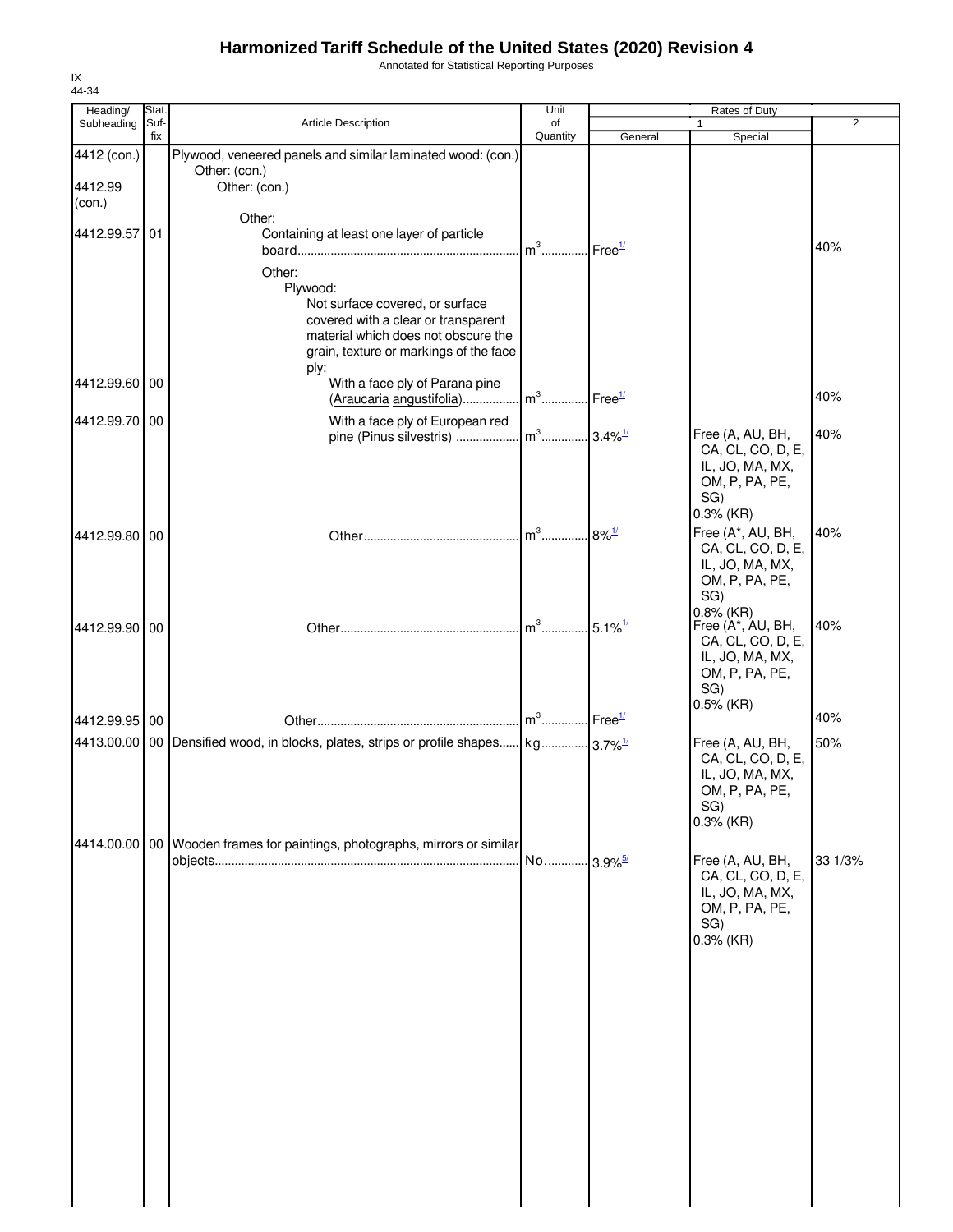Annotated for Statistical Reporting Purposes

| Heading/                 | Stat.       |                                                                                                                                                                             | Unit           |                       | Rates of Duty                                                                                |         |
|--------------------------|-------------|-----------------------------------------------------------------------------------------------------------------------------------------------------------------------------|----------------|-----------------------|----------------------------------------------------------------------------------------------|---------|
| Subheading               | Suf-<br>fix | <b>Article Description</b>                                                                                                                                                  | of<br>Quantity | General               | Special                                                                                      | 2       |
| 4415                     |             | Packing cases, boxes, crates, drums and similar packings, of<br>wood; cable-drums, of wood; pallets, box-pallets and other<br>load boards, of wood; pallet collars of wood: |                |                       |                                                                                              |         |
| 4415.10                  |             | Cases, boxes, crates, drums and similar packings;<br>cable-drums:                                                                                                           |                |                       |                                                                                              |         |
| 4415.10.30 00            |             | Packing boxes and cases with solid sides, lids and                                                                                                                          |                |                       |                                                                                              | 15%     |
| 4415.10.60 00            |             | Containers designed for use in the harvesting of fruits                                                                                                                     |                |                       |                                                                                              | Free    |
| 4415.10.90 00            |             |                                                                                                                                                                             |                |                       |                                                                                              | 33 1/3% |
|                          |             |                                                                                                                                                                             |                |                       | Free (A, AU, BH,<br>CA, CL, CO, D, E,<br>IL, JO, MA, MX,<br>OM, P, PA, PE,<br>SG)<br>1% (KR) |         |
| 4415.20<br>4415.20.40 00 |             | Pallets, box-pallets and other load boards; pallet collars:<br>Containers designed for use in the harvesting of fruits                                                      |                |                       |                                                                                              |         |
|                          |             |                                                                                                                                                                             |                |                       |                                                                                              | Free    |
| 4415.20.80 00            |             |                                                                                                                                                                             |                |                       | Free (A, AU, BH,<br>CA, CL, CO, D, E,<br>IL, JO, MA, MX,<br>OM, P, PA, PE,<br>SG)<br>1% (KR) | 33 1/3% |
| 4416.00                  |             | Casks, barrels, vats, tubs and other coopers' products and                                                                                                                  |                |                       |                                                                                              |         |
| 4416.00.30               |             | parts thereof, of wood, including staves:                                                                                                                                   |                |                       |                                                                                              | 15%     |
|                          | 10          |                                                                                                                                                                             |                |                       |                                                                                              |         |
|                          |             | Used:                                                                                                                                                                       |                |                       |                                                                                              |         |
|                          | 20          |                                                                                                                                                                             |                |                       |                                                                                              |         |
|                          | 30          |                                                                                                                                                                             |                |                       |                                                                                              |         |
| 4416.00.60               |             | Staves and hoops; tight barrelheads of softwood   Free <sup>1/</sup><br>New:                                                                                                |                |                       |                                                                                              | Free    |
|                          | 10          |                                                                                                                                                                             |                |                       |                                                                                              |         |
|                          | 20          |                                                                                                                                                                             |                |                       |                                                                                              |         |
|                          | 30          |                                                                                                                                                                             |                |                       |                                                                                              |         |
|                          |             | Used:                                                                                                                                                                       |                |                       |                                                                                              |         |
|                          | 40          |                                                                                                                                                                             | No.            |                       |                                                                                              |         |
| 4416.00.90               | 50          |                                                                                                                                                                             |                | $3.2\%$ <sup>1/</sup> | Free (A, AU, BH,                                                                             | 33 1/3% |
|                          | 20          |                                                                                                                                                                             | .Ika           |                       | CA, CL, CO, D, E,<br>IL, JO, MA, MX,<br>OM, P, PA, PE,<br>SG)<br>$0.3%$ (KR)                 |         |
|                          | 40          |                                                                                                                                                                             |                |                       |                                                                                              |         |
|                          |             |                                                                                                                                                                             |                |                       |                                                                                              |         |
|                          |             |                                                                                                                                                                             |                |                       |                                                                                              |         |
|                          |             |                                                                                                                                                                             |                |                       |                                                                                              |         |
|                          |             |                                                                                                                                                                             |                |                       |                                                                                              |         |
|                          |             |                                                                                                                                                                             |                |                       |                                                                                              |         |
|                          |             |                                                                                                                                                                             |                |                       |                                                                                              |         |
|                          |             |                                                                                                                                                                             |                |                       |                                                                                              |         |
|                          |             |                                                                                                                                                                             |                |                       |                                                                                              |         |
|                          |             |                                                                                                                                                                             |                |                       |                                                                                              |         |
|                          |             |                                                                                                                                                                             |                |                       |                                                                                              |         |
|                          |             |                                                                                                                                                                             |                |                       |                                                                                              |         |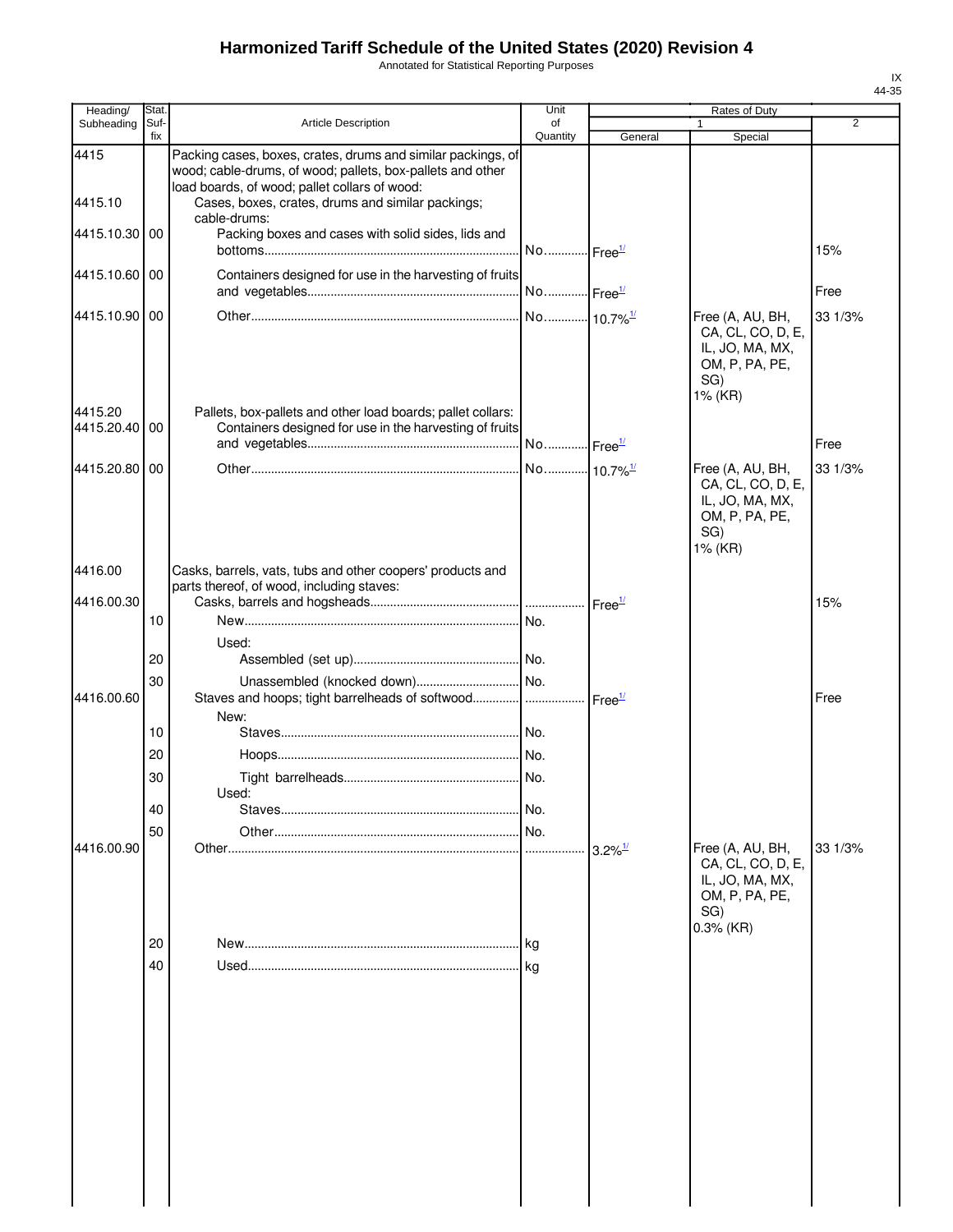Annotated for Statistical Reporting Purposes

| Heading/                 | Stat.       |                                                                                                                                                                                  | Unit                  |                       | Rates of Duty                                                                                     |                |
|--------------------------|-------------|----------------------------------------------------------------------------------------------------------------------------------------------------------------------------------|-----------------------|-----------------------|---------------------------------------------------------------------------------------------------|----------------|
| Subheading               | Suf-<br>fix | <b>Article Description</b>                                                                                                                                                       | of<br>Quantity        | General               | 1<br>Special                                                                                      | $\overline{2}$ |
| 4417.00<br>4417.00.20 00 |             | Tools, tool bodies, tool handles, broom or brush bodies and<br>handles, of wood; boot or shoe lasts and trees, of wood:<br>Broom and mop handles, 1.9 cm or more in diameter and | No Free <sup>5/</sup> |                       |                                                                                                   | 33 1/3%        |
| 4417.00.40 00            |             |                                                                                                                                                                                  |                       |                       |                                                                                                   | 33 1/3%        |
| 4417.00.60 00            |             |                                                                                                                                                                                  |                       |                       |                                                                                                   |                |
|                          |             |                                                                                                                                                                                  |                       |                       |                                                                                                   | 33 1/3%        |
| 4417.00.80               |             |                                                                                                                                                                                  |                       |                       | Free (A, AU, BH,<br>CA, CL, CO, D, E,<br>IL, JO, MA, MX,<br>OM, P, PA, PE,<br>SG)<br>$0.5\%$ (KR) | 33 1/3%        |
|                          | 10          |                                                                                                                                                                                  |                       |                       |                                                                                                   |                |
|                          | 90          |                                                                                                                                                                                  |                       |                       |                                                                                                   |                |
| 4418                     |             | Builders' joinery and carpentry of wood, including cellular wood                                                                                                                 |                       |                       |                                                                                                   |                |
| 4418.10.00               | 00          | panels and assembled flooring panels; shingles and shakes:                                                                                                                       |                       |                       | Free (A, AU, BH,<br>CA, CL, CO, D, E,<br>IL, JO, MA, MX,<br>OM, P, PA, PE,<br>SG)<br>$0.3\%$ (KR) | 33 1/3%        |
| 4418.20                  |             | Doors and their frames and thresholds:                                                                                                                                           |                       |                       |                                                                                                   |                |
| 4418.20.40               | 00          |                                                                                                                                                                                  | No 4.8% <sup>1/</sup> |                       | Free (A, AU, BH,<br>CA, CL, CO, D, E,<br>IL, JO, MA, MX,<br>OM, P, PA, PE,<br>SG)<br>$0.4\%$ (KR) | 33 1/3%        |
| 4418.20.80               |             |                                                                                                                                                                                  |                       | $4.8\%$ <sup>1/</sup> | Free (A, AU, BH,<br>CA, CL, CO, D, E,<br>IL, JO, MA, MX,<br>OM, P, PA, PE,<br>SG)<br>$0.4\%$ (KR) | 33 1/3%        |
|                          | 30          |                                                                                                                                                                                  |                       |                       |                                                                                                   |                |
|                          | 60          |                                                                                                                                                                                  |                       |                       |                                                                                                   |                |
| 4418.40.00 00            |             | Formwork (shuttering) for concrete constructional work kg 3.2% <sup>1/</sup>                                                                                                     |                       |                       | Free (A, AU, BH,<br>CA, CL, CO, D, E,<br>IL, JO, MA, MX,<br>OM, P, PA, PE,<br>SG)<br>$0.3%$ (KR)  | 33 1/3%        |
| 4418.50.00               |             |                                                                                                                                                                                  |                       | Free <sup>1/</sup>    |                                                                                                   | Free           |
|                          | 10          | Shingles:                                                                                                                                                                        | kg                    |                       |                                                                                                   |                |
|                          | 30          |                                                                                                                                                                                  | square                |                       |                                                                                                   |                |
|                          | 50          |                                                                                                                                                                                  | kg<br>square          |                       |                                                                                                   |                |
| 4418.60.00               | 00          |                                                                                                                                                                                  | kg<br>kg              | $3.2\%$ <sup>1/</sup> | Free (A*, AU, BH,<br>CA, CL, CO, D, E,<br>IL, JO, MA, MX,<br>OM, P, PA, PE,<br>SG)<br>$0.3%$ (KR) | 33 1/3%        |
|                          |             |                                                                                                                                                                                  |                       |                       |                                                                                                   |                |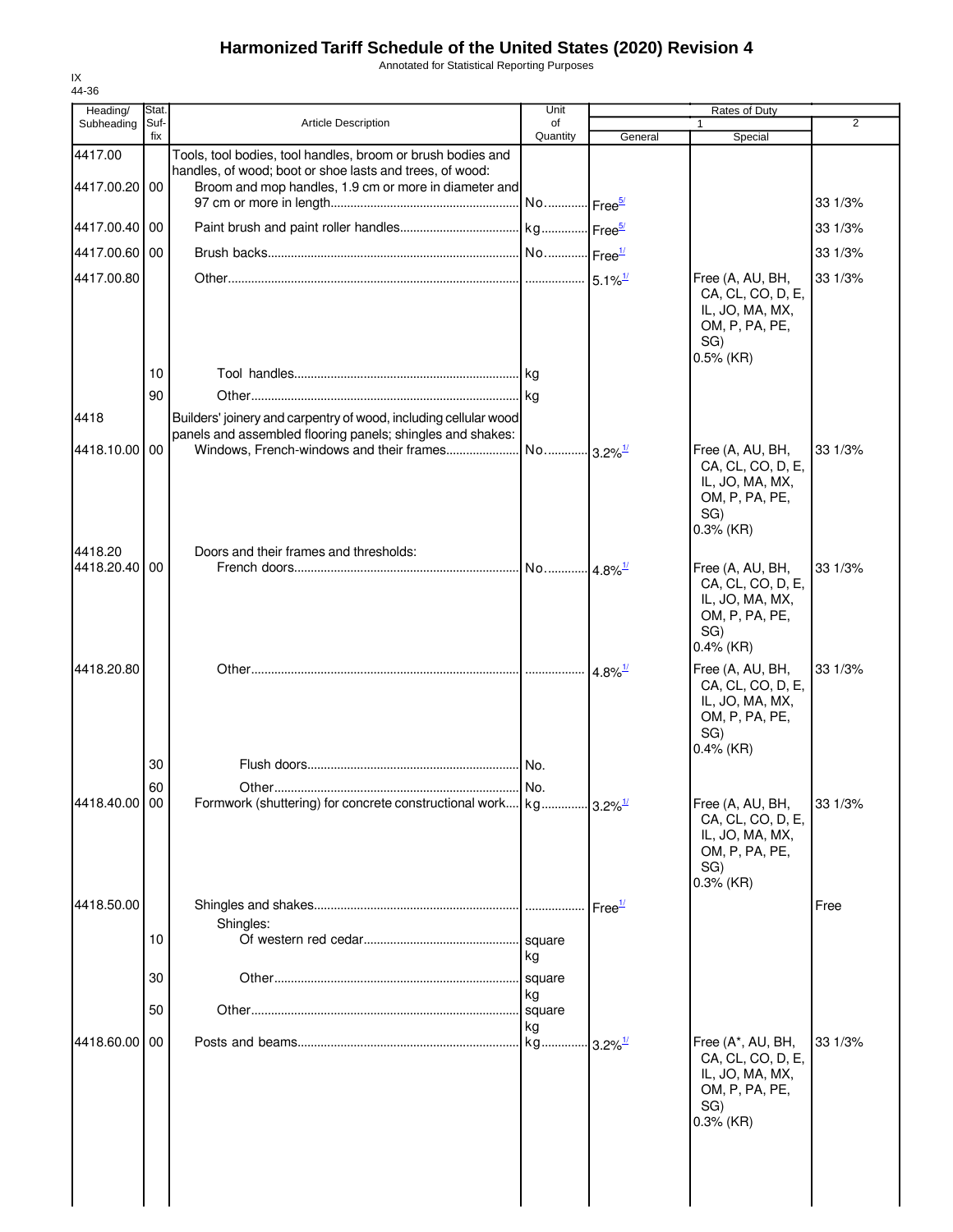Annotated for Statistical Reporting Purposes

| Heading/                 | Stat. |                                                                                                   | Unit                              |                     | Rates of Duty                                                                                                     |                |
|--------------------------|-------|---------------------------------------------------------------------------------------------------|-----------------------------------|---------------------|-------------------------------------------------------------------------------------------------------------------|----------------|
| Subheading               | Suf-  | Article Description                                                                               | of                                |                     | 1                                                                                                                 | $\overline{2}$ |
| 4418 (con.)              | fix   | Builders' joinery and carpentry of wood, including cellular wood                                  | Quantity                          | General             | Special                                                                                                           |                |
|                          |       | panels and assembled flooring panels; shingles and shakes:<br>(con.)                              |                                   |                     |                                                                                                                   |                |
| 4418.73                  |       | Assembled flooring panels:<br>Of bamboo or with at least the top layer (wear layer)<br>of bamboo: |                                   |                     |                                                                                                                   |                |
| 4418.73.10 00            |       | For mosaic floors:                                                                                | m <sup>2</sup> Free <sup>1/</sup> |                     |                                                                                                                   | 33 1/3%        |
| 4418.73.20 00            |       | Other:<br>Having a face ply more than 6 mm in                                                     | m <sup>2</sup> Free <sup>1/</sup> |                     |                                                                                                                   | 33 1/3%        |
| 4418.73.30 00            |       |                                                                                                   | $m2$                              | $8\%$ <sup>1/</sup> | Free (A*, AU, BH,<br>CA, CL, CO, D, E,<br>IL, JO, MA, MX,<br>OM, P, PA, PE,<br>SG)                                | 40%            |
| 4418.73.40 00            |       | Other, multilayer:<br>Having a face ply more than 6 mm in                                         | $m^2$ 3.2% <sup>1/</sup>          |                     | $0.8\%$ (KR)<br>Free (A*, AU, BH,                                                                                 | 33 1/3%        |
|                          |       |                                                                                                   |                                   |                     | CA, CL, CO, D, E,<br>IL, JO, MA, MX,<br>OM, P, PA, PE,<br>SG)<br>$0.3%$ (KR)                                      |                |
| 4418.73.60 00            |       | Other:                                                                                            |                                   |                     |                                                                                                                   | 40%            |
| 4418.73.70 00            |       |                                                                                                   |                                   | $5\%$ <sup>1/</sup> | Free (A*, AU, BH,                                                                                                 | 40%            |
|                          |       |                                                                                                   |                                   |                     | CA, CL, CO, D, E,<br>IL, JO, MA, MX,<br>OM, P, PA, PE,<br>SG)                                                     |                |
| 4418.73.90 00            |       |                                                                                                   | $m^2$ 3.2% <sup>1/</sup>          |                     | $0.8\%$ (KR)<br>Free (A*, AU, BH,<br>CA, CL, CO, D, E,<br>IL, JO, MA, MX,<br>OM, P, PA, PE,<br>SG)<br>$0.3%$ (KR) | 33 1/3%        |
| 4418.74<br>4418.74.10 00 |       | Other, for mosaic floors:<br>Solid                                                                |                                   |                     |                                                                                                                   | 33 1/3%        |
| 4418.74.20 00            |       | Other:<br>Having a face ply more than 6 mm in                                                     |                                   |                     |                                                                                                                   |                |
|                          |       |                                                                                                   | $m2$                              | Free $\frac{1}{2}$  |                                                                                                                   | 33 1/3%        |
| 4418.74.90 00            |       |                                                                                                   | $m2$                              | $8\%$ <sup>1/</sup> | Free (A*, AU, BH,<br>CA, CL, CO, D, E,<br>IL, JO, MA, MX,<br>OM, P, PA, PE,<br>SG)<br>$0.8\%$ (KR)                | 40%            |
|                          |       |                                                                                                   |                                   |                     |                                                                                                                   |                |
|                          |       |                                                                                                   |                                   |                     |                                                                                                                   |                |
|                          |       |                                                                                                   |                                   |                     |                                                                                                                   |                |
|                          |       |                                                                                                   |                                   |                     |                                                                                                                   |                |
|                          |       |                                                                                                   |                                   |                     |                                                                                                                   |                |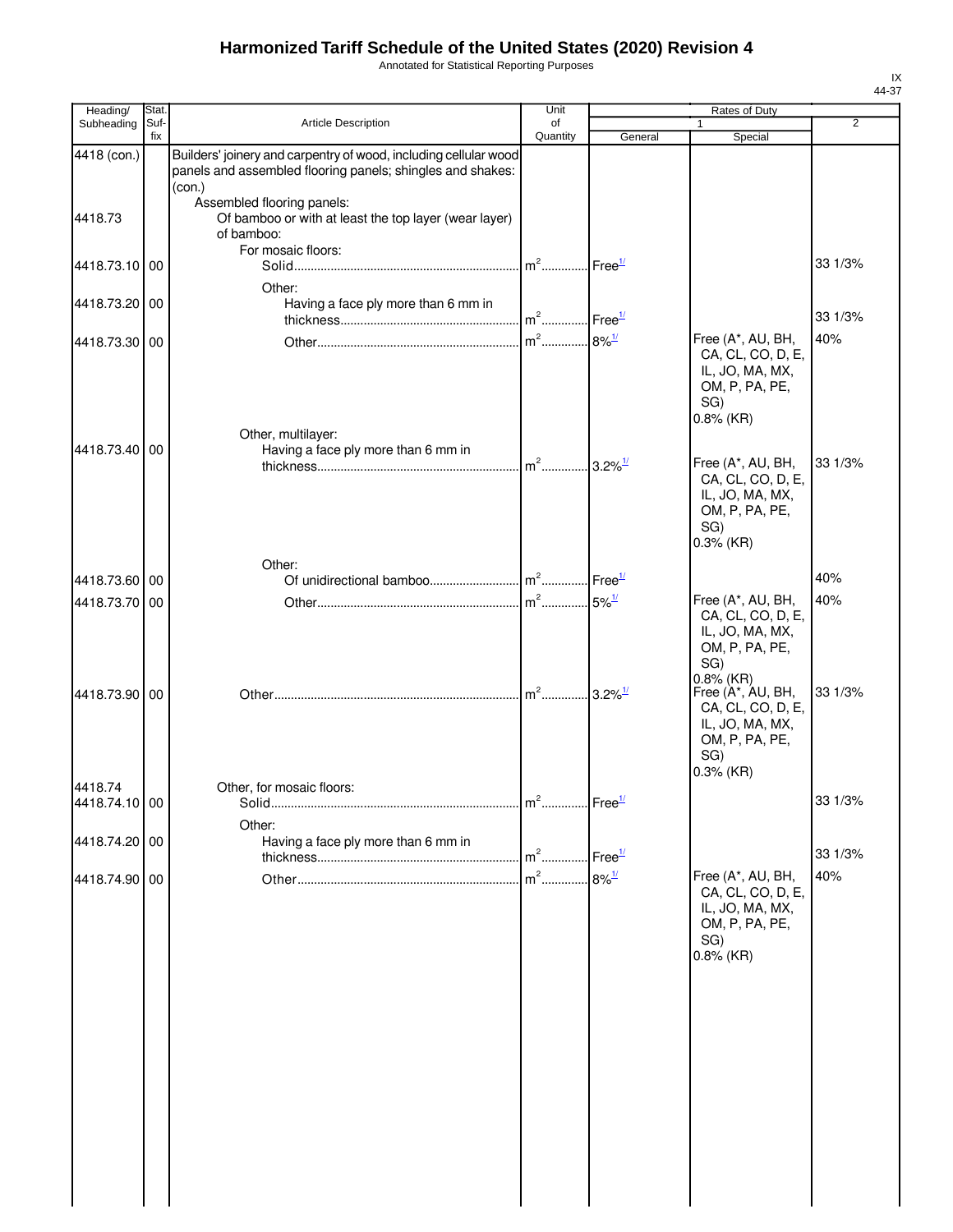Annotated for Statistical Reporting Purposes

| Heading/      | Stat. |                                                                      | Unit     | Rates of Duty         |                                                        |                |
|---------------|-------|----------------------------------------------------------------------|----------|-----------------------|--------------------------------------------------------|----------------|
| Subheading    | Suf-  | Article Description                                                  | of       |                       | $\mathbf{1}$                                           | $\overline{2}$ |
| 4418 (con.)   | fix   | Builders' joinery and carpentry of wood, including cellular wood     | Quantity | General               | Special                                                |                |
|               |       | panels and assembled flooring panels; shingles and shakes:<br>(con.) |          |                       |                                                        |                |
| 4418.75       |       | Assembled flooring panels: (con.)<br>Other, multilayer:              |          |                       |                                                        |                |
| 4418.75.40 00 |       | Having a face ply more than 6 mm in thickness                        | $m2$     | $3.2\%$ <sup>1/</sup> | Free (A*, AU, BH,                                      | 33 1/3%        |
|               |       |                                                                      |          |                       | CA, CL, CO, D, E,<br>IL, JO, MA, MX,<br>OM, P, PA, PE, |                |
|               |       |                                                                      |          |                       | SG)<br>$0.3%$ (KR)                                     |                |
| 4418.75.70 00 |       |                                                                      | $m2$     | $5\%$ <sup>1/</sup>   | Free (A*, AU, BH,<br>CA, CL, CO, D, E,                 | 40%            |
|               |       |                                                                      |          |                       | IL, JO, MA, MX,<br>OM, P, PA, PE,                      |                |
|               |       |                                                                      |          |                       | SG)<br>0.8% (KR)<br>Free (A*, AU, BH,                  |                |
| 4418.79.01    | 00    |                                                                      | $m2$     | $3.2\%$ <sup>1/</sup> | CA, CL, CO, D, E,<br>IL, JO, MA, MX,                   | 33 1/3%        |
|               |       |                                                                      |          |                       | OM, P, PA, PE,<br>SG)                                  |                |
|               |       |                                                                      |          |                       | $0.3\%$ (KR)                                           |                |
|               |       |                                                                      |          |                       |                                                        |                |
|               |       |                                                                      |          |                       |                                                        |                |
|               |       |                                                                      |          |                       |                                                        |                |
|               |       |                                                                      |          |                       |                                                        |                |
|               |       |                                                                      |          |                       |                                                        |                |
|               |       |                                                                      |          |                       |                                                        |                |
|               |       |                                                                      |          |                       |                                                        |                |
|               |       |                                                                      |          |                       |                                                        |                |
|               |       |                                                                      |          |                       |                                                        |                |
|               |       |                                                                      |          |                       |                                                        |                |
|               |       |                                                                      |          |                       |                                                        |                |
|               |       |                                                                      |          |                       |                                                        |                |
|               |       |                                                                      |          |                       |                                                        |                |
|               |       |                                                                      |          |                       |                                                        |                |
|               |       |                                                                      |          |                       |                                                        |                |
|               |       |                                                                      |          |                       |                                                        |                |
|               |       |                                                                      |          |                       |                                                        |                |
|               |       |                                                                      |          |                       |                                                        |                |
|               |       |                                                                      |          |                       |                                                        |                |
|               |       |                                                                      |          |                       |                                                        |                |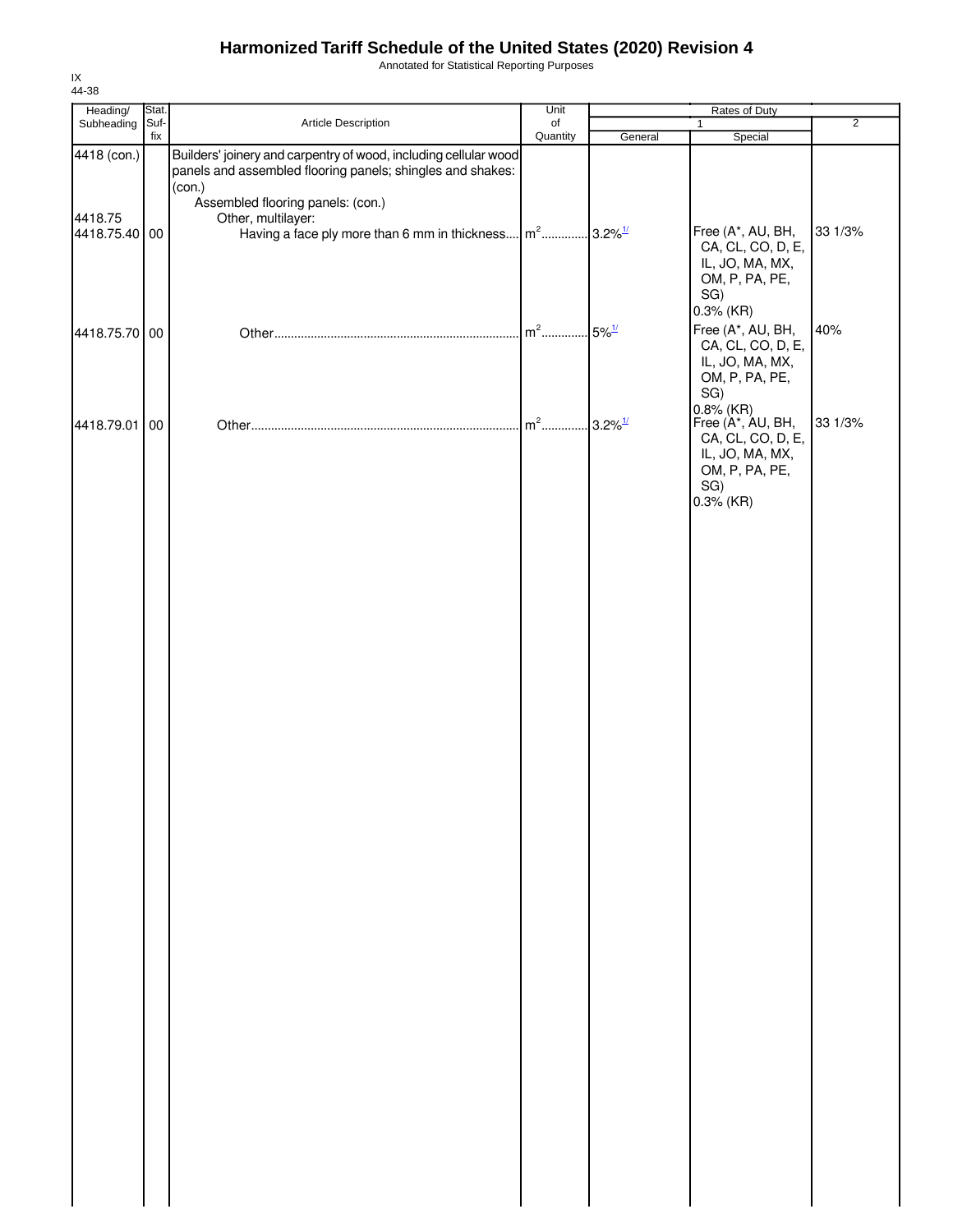Annotated for Statistical Reporting Purposes

| Heading/                               | Stat.       |                                                                                                                                          | Unit                              |         | <b>Rates of Duty</b>                                                               |                                  |
|----------------------------------------|-------------|------------------------------------------------------------------------------------------------------------------------------------------|-----------------------------------|---------|------------------------------------------------------------------------------------|----------------------------------|
| Subheading                             | Suf-<br>fix | Article Description                                                                                                                      | of<br>Quantity                    | General | 1<br>Special                                                                       | $\overline{2}$                   |
| 4418 (con.)                            |             | Builders' joinery and carpentry of wood, including cellular wood<br>panels and assembled flooring panels; shingles and shakes:<br>(con.) |                                   |         |                                                                                    |                                  |
| 4418.91<br>4418.91.10 00               |             | Other:<br>Of bamboo:                                                                                                                     |                                   |         |                                                                                    | \$1.70/m <sup>3</sup>            |
| 4418.91.90                             |             |                                                                                                                                          |                                   |         | Free (A*, AU, BH,<br>CA, CL, CO, D, E,<br>IL, JO, MA, MX,<br>OM, P, PA, PE,<br>SG) | 33 1/3%                          |
|                                        | 05          |                                                                                                                                          | m <sup>3</sup>                    |         | $0.3%$ (KR)                                                                        |                                  |
|                                        | 10          | Other:                                                                                                                                   |                                   |         |                                                                                    |                                  |
|                                        | 20          |                                                                                                                                          |                                   |         |                                                                                    |                                  |
|                                        | 40          | Other fabricated structural wood                                                                                                         | . kg                              |         |                                                                                    |                                  |
|                                        | 50          | Prefabricated partitions and panels for                                                                                                  |                                   |         |                                                                                    |                                  |
|                                        | 95          |                                                                                                                                          |                                   |         |                                                                                    |                                  |
| 4418.99<br>4418.99.10 00<br>4418.99.90 |             | Other:                                                                                                                                   |                                   |         | Free (A*, AU, BH,                                                                  | \$1.70/m <sup>3</sup><br>33 1/3% |
|                                        | 05          |                                                                                                                                          | $\mathsf{Im}^2$<br>m <sup>3</sup> |         | CA, CL, CO, D, E,<br>IL, JO, MA, MX,<br>OM, P, PA, PE,<br>SG)<br>$0.3%$ (KR)       |                                  |
|                                        |             | Other:                                                                                                                                   |                                   |         |                                                                                    |                                  |
|                                        | 10          |                                                                                                                                          |                                   |         |                                                                                    |                                  |
|                                        | 20          |                                                                                                                                          | . kg                              |         |                                                                                    |                                  |
|                                        | 40<br>50    | Other fabricated structural wood<br>Prefabricated partitions and panels for                                                              | kg                                |         |                                                                                    |                                  |
|                                        |             |                                                                                                                                          | . kg                              |         |                                                                                    |                                  |
|                                        | 95          |                                                                                                                                          | kg                                |         |                                                                                    |                                  |
|                                        |             |                                                                                                                                          |                                   |         |                                                                                    |                                  |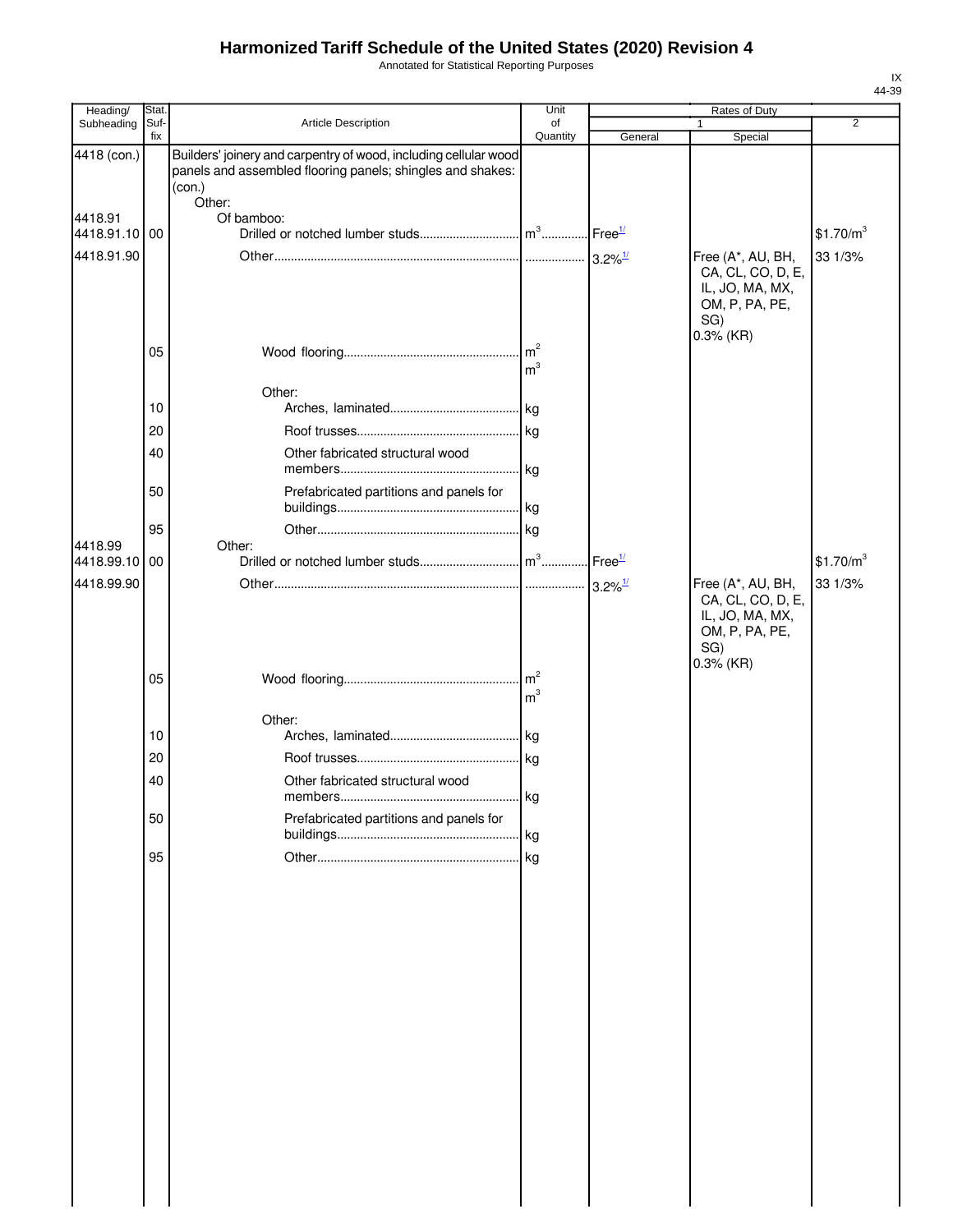Annotated for Statistical Reporting Purposes

| Heading/<br>Subheading   | Stat.<br>Suf- | <b>Article Description</b>                                                                                                                                                                                            |                              |         | $\overline{2}$                                                                        |                |
|--------------------------|---------------|-----------------------------------------------------------------------------------------------------------------------------------------------------------------------------------------------------------------------|------------------------------|---------|---------------------------------------------------------------------------------------|----------------|
|                          | fix           |                                                                                                                                                                                                                       | of<br>Quantity               | General | $\mathbf{1}$<br>Special                                                               |                |
| 4419                     |               | Tableware and kitchenware, of wood:                                                                                                                                                                                   |                              |         |                                                                                       |                |
| 4419.11.00 00            |               | Of bamboo:                                                                                                                                                                                                            |                              |         | Free (A, AU, BH,<br>CA, CL, CO, D, E,<br>IL, JO, KR, MA,<br>MX, OM, P, PA,<br>PE, SG) | 33 1/3%        |
| 4419.12.00 00            |               |                                                                                                                                                                                                                       |                              |         | Free (A, AU, BH,<br>CA, CL, CO, D, E,<br>IL, JO, KR, MA,<br>MX, OM, P, PA,<br>PE, SG) | 33 1/3%        |
| 4419.19<br>4419.19.10 00 |               | Other:                                                                                                                                                                                                                |                              |         | Free (A, AU, BH,<br>CA, CL, CO, D, E,<br>IL, JO, KR, MA,<br>MX, OM, P, PA,<br>PE, SG) | 33 1/3%        |
| 4419.19.90 00            |               |                                                                                                                                                                                                                       |                              |         | Free (A, AU, BH,<br>CA, CL, CO, D, E,<br>IL, JO, KR, MA,<br>MX, OM, P, PA,<br>PE, SG) | 33 1/3%        |
| 4419.90<br>4419.90.10 00 |               | Other:                                                                                                                                                                                                                |                              |         | Free (A, AU, BH,<br>CA, CL, CO, D, E,<br>IL, JO, KR, MA,<br>MX, OM, P, PA,<br>PE, SG) | 33 1/3%        |
| 4419.90.90 00            |               |                                                                                                                                                                                                                       |                              |         | Free (A, AU, BH,<br>CA, CL, CO, D, E,<br>IL, JO, KR, MA,<br>MX, OM, P, PA,<br>PE, SG) | 33 1/3%        |
| 4420                     |               | Wood marquetry and inlaid wood; caskets and cases for<br>jewelry or cutlery and similar articles, of wood; statuettes and<br>other ornaments, of wood; wooden articles of furniture not<br>falling within chapter 94: |                              |         |                                                                                       |                |
| 4420.10.00 00            |               |                                                                                                                                                                                                                       |                              |         | Free (A, AU, BH,<br>CA, CL, CO, D, E,<br>IL, JO, KR, MA,<br>MX, OM, P, PA,<br>PE, SG) | 33 1/3%        |
| 4420.90                  |               | Other:<br>Jewelry boxes, silverware chests, cigar and cigarette<br>boxes, microscope cases, tool or utensil cases and<br>similar boxes, cases and chests, all the foregoing of<br>wood:                               |                              |         |                                                                                       |                |
| 4420.90.20 00            |               | Other:                                                                                                                                                                                                                |                              |         |                                                                                       | 60%            |
| 4420.90.45 00            |               |                                                                                                                                                                                                                       |                              |         | Free (A, AU, BH,<br>CA, CL, CO, D, E,<br>IL, JO, KR, MA,<br>MX, OM, P, PA,<br>PE, SG) | 33 1/3%        |
| 4420.90.65 00            |               |                                                                                                                                                                                                                       | kg Free <sup>1/</sup><br>No. |         |                                                                                       | $11¢/kg + 20%$ |

IX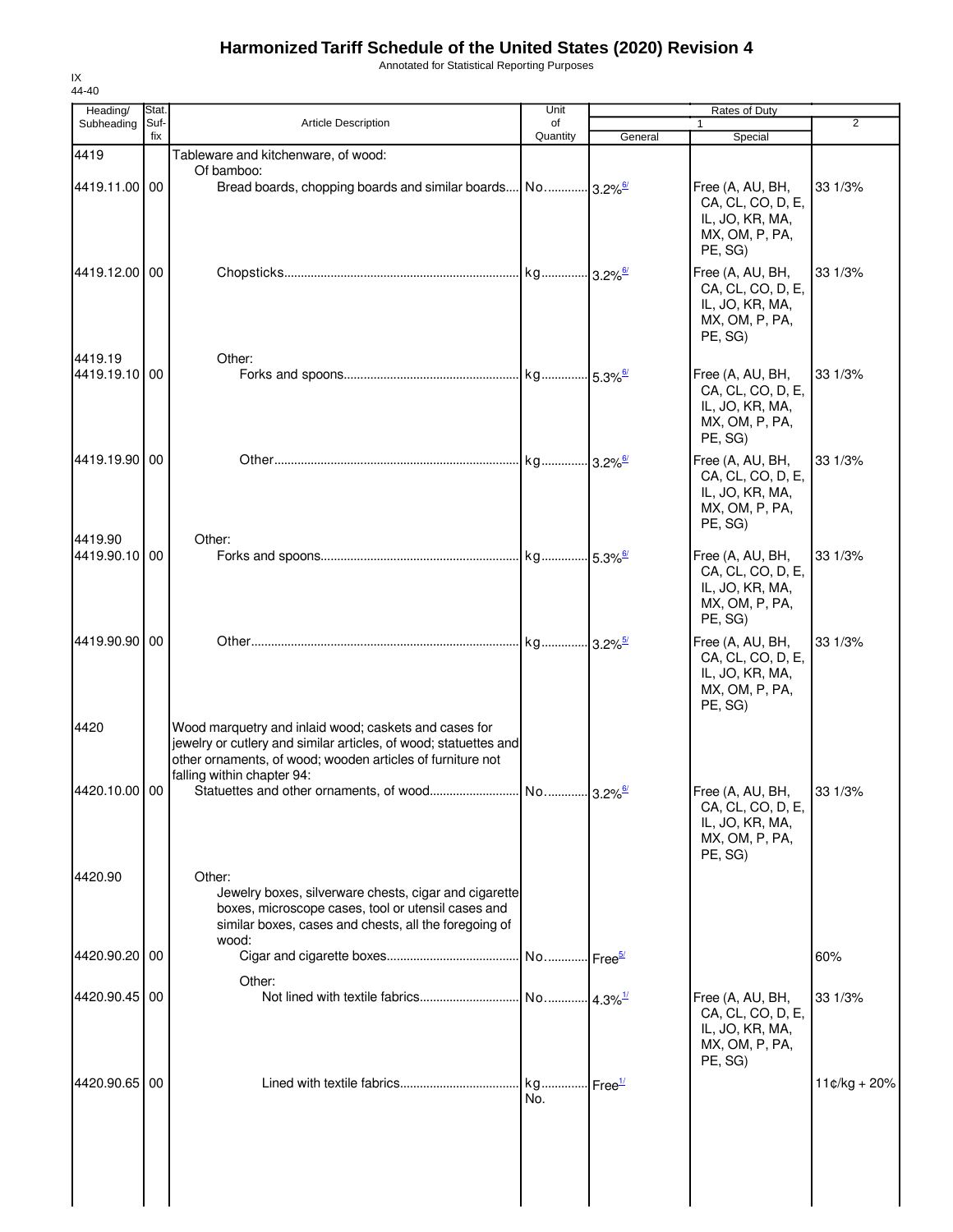Annotated for Statistical Reporting Purposes

| Heading/                | Stat.                            |                                                                                                                                                                                                                                               | Unit                  |         | Rates of Duty                                                                         |                |
|-------------------------|----------------------------------|-----------------------------------------------------------------------------------------------------------------------------------------------------------------------------------------------------------------------------------------------|-----------------------|---------|---------------------------------------------------------------------------------------|----------------|
| Subheading              | Suf-<br>$\operatorname{\sf fix}$ | Article Description                                                                                                                                                                                                                           | $\circ$ f<br>Quantity | General | $\overline{1}$<br>Special                                                             | $\overline{2}$ |
| 4420 (con.)<br>4420.90  |                                  | Wood marquetry and inlaid wood; caskets and cases for<br>jewelry or cutlery and similar articles, of wood; statuettes and<br>other ornaments, of wood; wooden articles of furniture not<br>falling within chapter 94: (con.)<br>Other: (con.) |                       |         |                                                                                       |                |
| (con.)<br>4420.90.80 00 |                                  |                                                                                                                                                                                                                                               |                       |         | Free (A, AU, BH,<br>CA, CL, CO, D, E,<br>IL, JO, KR, MA,<br>MX, OM, P, PA,<br>PE, SG) | 33 1/3%        |
|                         |                                  |                                                                                                                                                                                                                                               |                       |         |                                                                                       |                |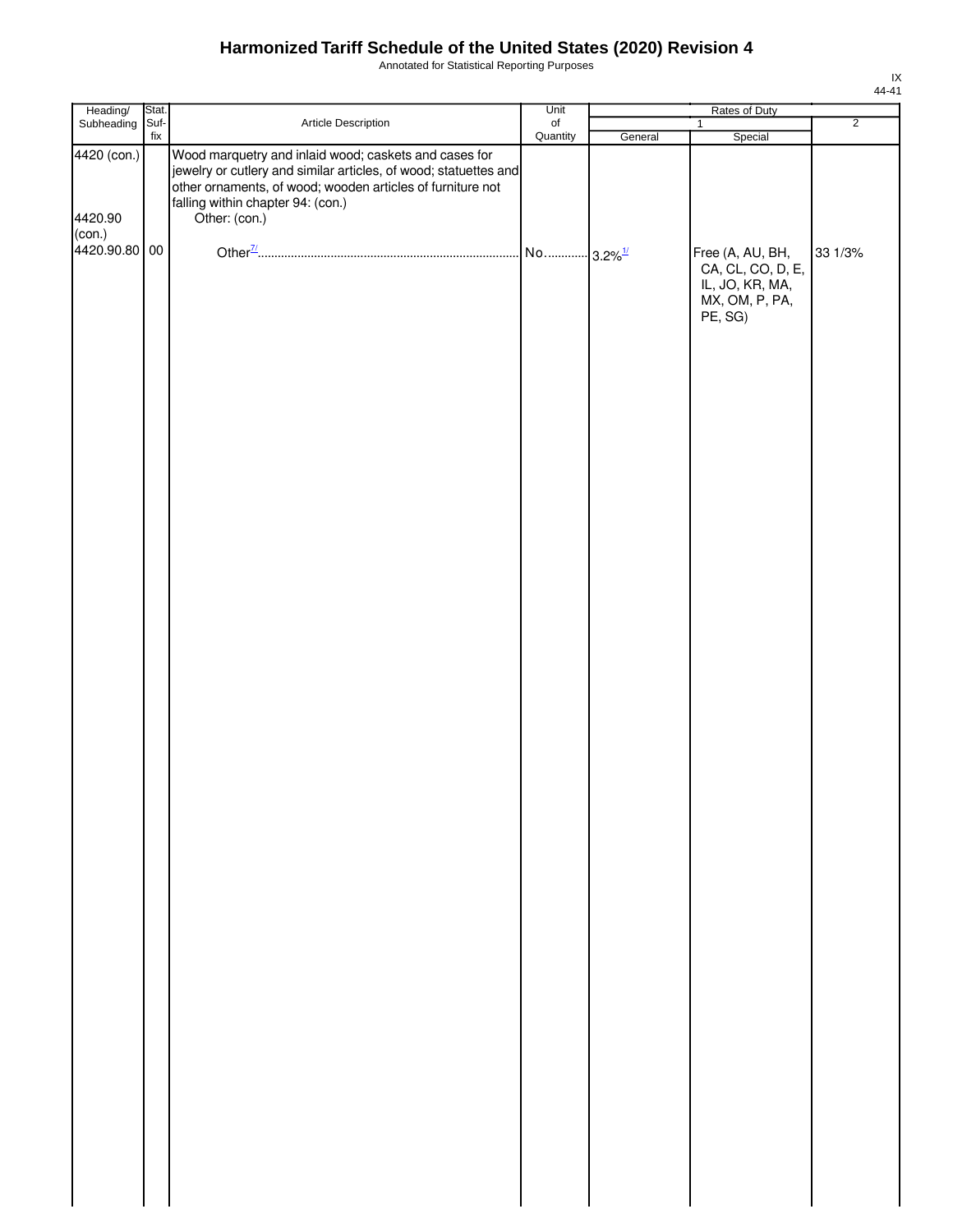Annotated for Statistical Reporting Purposes

| Heading/              | Stat.       |                                                                                                                                                                                                    | Unit                         | Rates of Duty      |                                                                                          |                |  |
|-----------------------|-------------|----------------------------------------------------------------------------------------------------------------------------------------------------------------------------------------------------|------------------------------|--------------------|------------------------------------------------------------------------------------------|----------------|--|
| Subheading            | Suf-<br>fix | <b>Article Description</b>                                                                                                                                                                         | of<br>Quantity               | General            | $\mathbf{1}$<br>Special                                                                  | $\overline{2}$ |  |
| 4421<br>4421.10.00 00 |             | Other articles of wood:                                                                                                                                                                            | Hundreds. 3.2% <sup>6/</sup> |                    | Free $(A+, AU, BH,$                                                                      | 33 1/3%        |  |
|                       |             |                                                                                                                                                                                                    |                              |                    | CA, CL, CO, D, E,<br>IL, JO, KR, MA,<br>MX, OM, P, PA,<br>PE, SG)                        |                |  |
| 4421.91               |             | Other:<br>Of bamboo:                                                                                                                                                                               |                              |                    |                                                                                          |                |  |
| 4421.91.10 00         |             | Wood dowel pins:                                                                                                                                                                                   |                              |                    |                                                                                          | 5%             |  |
| 4421.91.20 00         |             | Sanded, grooved or otherwise advanced in                                                                                                                                                           |                              |                    |                                                                                          |                |  |
|                       |             |                                                                                                                                                                                                    |                              |                    | Free (A+, AU, BH,<br>CA, CL, CO, D, E,<br>IL, JO, KR, MA,<br>MX, OM, P, PA,<br>PE, SG)   | 33 1/3%        |  |
| 4421.91.30 00         |             | Wood blinds, shutters, screens and shades, all the<br>foregoing with or without their hardware:<br>Consisting of wooden frames in the center of<br>which are fixed louver boards or slats, with or |                              |                    |                                                                                          |                |  |
|                       |             |                                                                                                                                                                                                    |                              |                    | Free (A, AU, BH,<br>CA, CL, CO, D, E,<br>IL, JO, KR, MA,<br>MX, OM, P, PA,<br>PE, SG)    | 33 1/3%        |  |
| 4421.91.40 00         |             |                                                                                                                                                                                                    |                              |                    | Free (A+, AU, BH,<br>CA, CL, CO, D, E,<br>IL, JO, KR, MA,<br>MX, OM, P, PA,<br>PE, SG)   | 50%            |  |
| 4421.91.50 00         |             | Toothpicks, skewers, candy sticks, ice cream<br>sticks, tongue depressors, drink mixers and similar<br>small wares:                                                                                |                              |                    |                                                                                          | 25%            |  |
| 4421.91.60 00         |             |                                                                                                                                                                                                    |                              |                    |                                                                                          | 33 1/3%        |  |
|                       |             |                                                                                                                                                                                                    |                              |                    | Free (A*, AU, BH,<br>CA, CL, CO, D, E,<br>IL, JO, KR, MA,<br>MX, OM, P, PA,<br>PE, SG)   |                |  |
| 4421.91.70            |             | Pickets, palings, posts and rails, the foregoing                                                                                                                                                   |                              | Free <sup>1/</sup> |                                                                                          | Free           |  |
|                       | 20          |                                                                                                                                                                                                    |                              |                    |                                                                                          |                |  |
|                       | 40          | Clothespins:                                                                                                                                                                                       |                              |                    |                                                                                          |                |  |
| 4421.91.80            |             |                                                                                                                                                                                                    |                              |                    | Free (A+, BH, CA,<br>CL, CO, D, E, IL,<br>JO, KR, MA, MX,<br>OM, P, PA, PE,<br>SG)       | $20¢$ /gross   |  |
|                       | 24          |                                                                                                                                                                                                    | Gross                        |                    |                                                                                          |                |  |
|                       | 27          | Valued over 80¢ but not over                                                                                                                                                                       | Gross                        |                    |                                                                                          |                |  |
|                       | 30          | Valued over \$1.35 but not over                                                                                                                                                                    | Gross                        |                    |                                                                                          |                |  |
| 4421.91.85 00         | 33          | Valued over \$1.70/gross                                                                                                                                                                           | Gross                        |                    |                                                                                          | 35%            |  |
|                       |             |                                                                                                                                                                                                    | Gross 4.8% <sup>6/</sup>     |                    | Free $(A+, AU, BH,$<br>CA, CL, CO, D, E,<br>IL, JO, KR, MA,<br>MX, OM, P, PA,<br>PE, SG) |                |  |
| 4421.91.88 00         |             |                                                                                                                                                                                                    |                              |                    |                                                                                          | 35%            |  |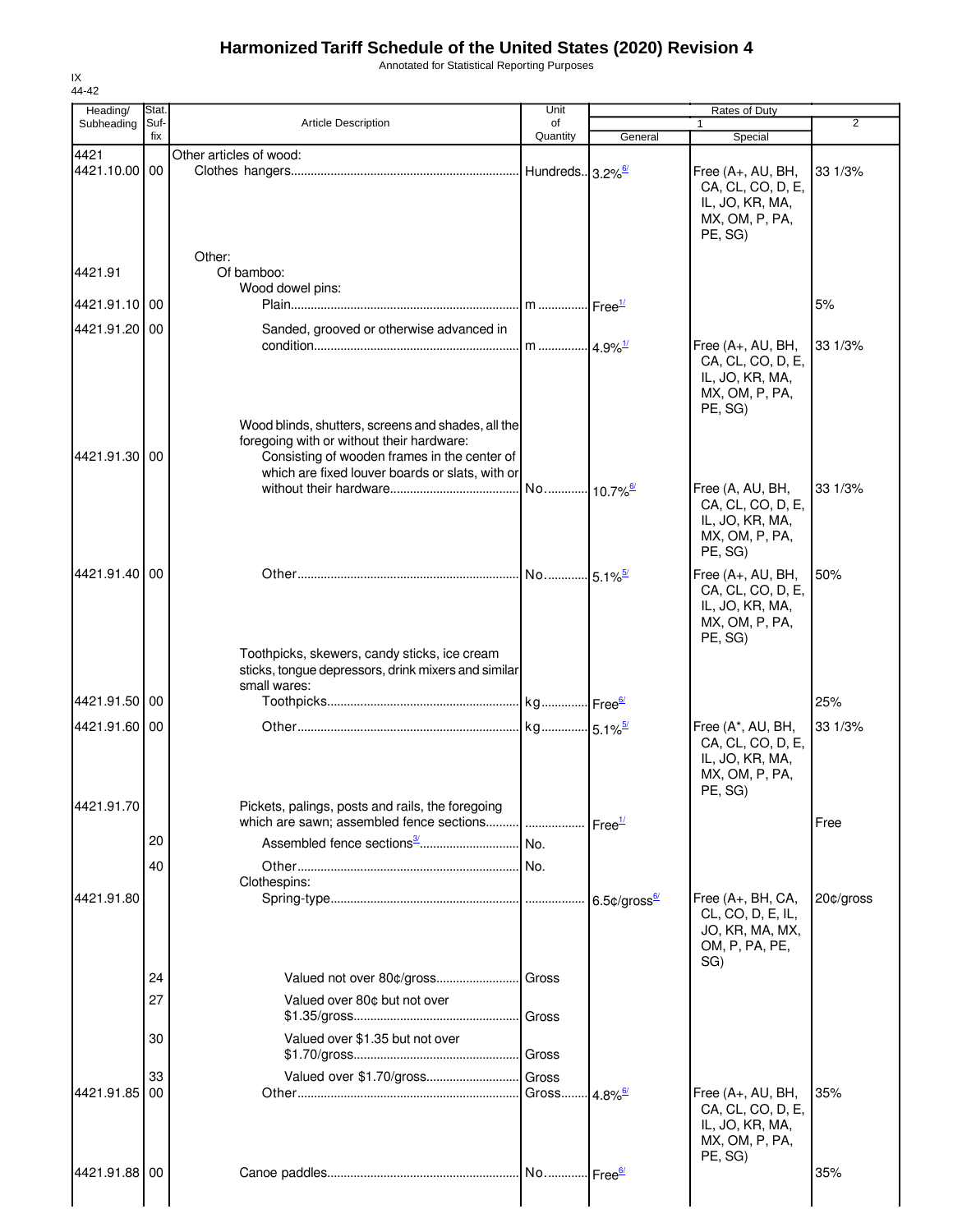Annotated for Statistical Reporting Purposes

| Heading/      | Stat.       |                                                     | Unit           |                       | <b>Rates of Duty</b>                   |                |
|---------------|-------------|-----------------------------------------------------|----------------|-----------------------|----------------------------------------|----------------|
| Subheading    | Suf-<br>fix | <b>Article Description</b>                          | of<br>Quantity | General               | 1<br>Special                           | $\overline{2}$ |
| 4421 (con.)   |             | Other articles of wood: (con.)                      |                |                       |                                        |                |
| 4421.91       |             | Other: (con.)<br>Of bamboo: (con.)                  |                |                       |                                        |                |
| (con.)        |             |                                                     |                |                       |                                        |                |
|               |             | Other:                                              |                |                       |                                        |                |
| 4421.91.93    | 00          | Theatrical, ballet, and operatic scenery and        |                |                       |                                        | 33 1/3%        |
|               |             |                                                     |                |                       |                                        | 10%            |
| 4421.91.94    | 00          |                                                     |                |                       |                                        |                |
| 4421.91.97    |             |                                                     |                |                       | Free (A, AU, B, BH,                    | 33 1/3%        |
|               |             |                                                     |                |                       | CA, CL, CO, D, E,<br>IL, JO, KR, MA,   |                |
|               |             |                                                     |                |                       | MX, OM, P, PA,                         |                |
|               | 20          |                                                     |                |                       | PE, SG)                                |                |
|               |             |                                                     |                |                       |                                        |                |
|               | 30          |                                                     |                |                       |                                        |                |
|               | 70          | Gates for confining children or pets No.            |                |                       |                                        |                |
| 4421.99       | 80          | Other:                                              |                |                       |                                        |                |
|               |             | Wood dowel pins:                                    |                |                       |                                        |                |
|               |             | Plain:                                              |                |                       |                                        |                |
| 4421.99.10 00 |             |                                                     |                |                       |                                        | 5%             |
| 4421.99.15    | 00          |                                                     |                |                       |                                        | 5%             |
| 4421.99.20    | 00          | Sanded, grooved or otherwise advanced in            |                |                       |                                        |                |
|               |             |                                                     |                |                       | Free (A+, AU, BH,<br>CA, CL, CO, D, E, | 33 1/3%        |
|               |             |                                                     |                |                       | IL, JO, KR, MA,                        |                |
|               |             |                                                     |                |                       | MX, OM, P, PA,                         |                |
|               |             | Wood blinds, shutters, screens and shades, all the  |                |                       | PE, SG)                                |                |
|               |             | foregoing with or without their hardware:           |                |                       |                                        |                |
| 4421.99.30 00 |             | Consisting of wooden frames in the center of        |                |                       |                                        |                |
|               |             | which are fixed louver boards or slats, with or     |                |                       |                                        | 33 1/3%        |
|               |             |                                                     |                |                       | Free (A, AU, BH,<br>CA, CL, CO, D, E,  |                |
|               |             |                                                     |                |                       | IL, JO, KR, MA,                        |                |
|               |             |                                                     |                |                       | MX, OM, P, PA,<br>PE, SG)              |                |
|               |             |                                                     |                |                       |                                        |                |
| 4421.99.40 00 |             |                                                     |                | $5.1\%$ <sup>6/</sup> | Free (A+, AU, BH,<br>CA, CL, CO, D, E, | 50%            |
|               |             |                                                     |                |                       | IL, JO, KR, MA,                        |                |
|               |             |                                                     |                |                       | MX, OM, P, PA,                         |                |
|               |             | Toothpicks, skewers, candy sticks, ice cream        |                |                       | PE, SG)                                |                |
|               |             | sticks, tongue depressors, drink mixers and similar |                |                       |                                        |                |
|               |             | small wares:                                        |                |                       |                                        |                |
| 4421.99.50 00 |             |                                                     |                |                       |                                        | 25%            |
| 4421.99.60 00 |             |                                                     |                |                       | Free (A*, AU, BH,                      | 33 1/3%        |
|               |             |                                                     |                |                       | CA, CL, CO, D, E,<br>IL, JO, KR, MA,   |                |
|               |             |                                                     |                |                       | MX, OM, P, PA,                         |                |
|               |             |                                                     |                |                       | PE, SG)                                |                |
| 4421.99.70    |             | Pickets, palings, posts and rails, the foregoing    |                | Free <sup>1/</sup>    |                                        | Free           |
|               | 20          | Assembled fence sections                            | No.            |                       |                                        |                |
|               | 40          |                                                     |                |                       |                                        |                |
|               |             |                                                     |                |                       |                                        |                |
|               |             |                                                     |                |                       |                                        |                |
|               |             |                                                     |                |                       |                                        |                |
|               |             |                                                     |                |                       |                                        |                |
|               |             |                                                     |                |                       |                                        |                |
|               |             |                                                     |                |                       |                                        |                |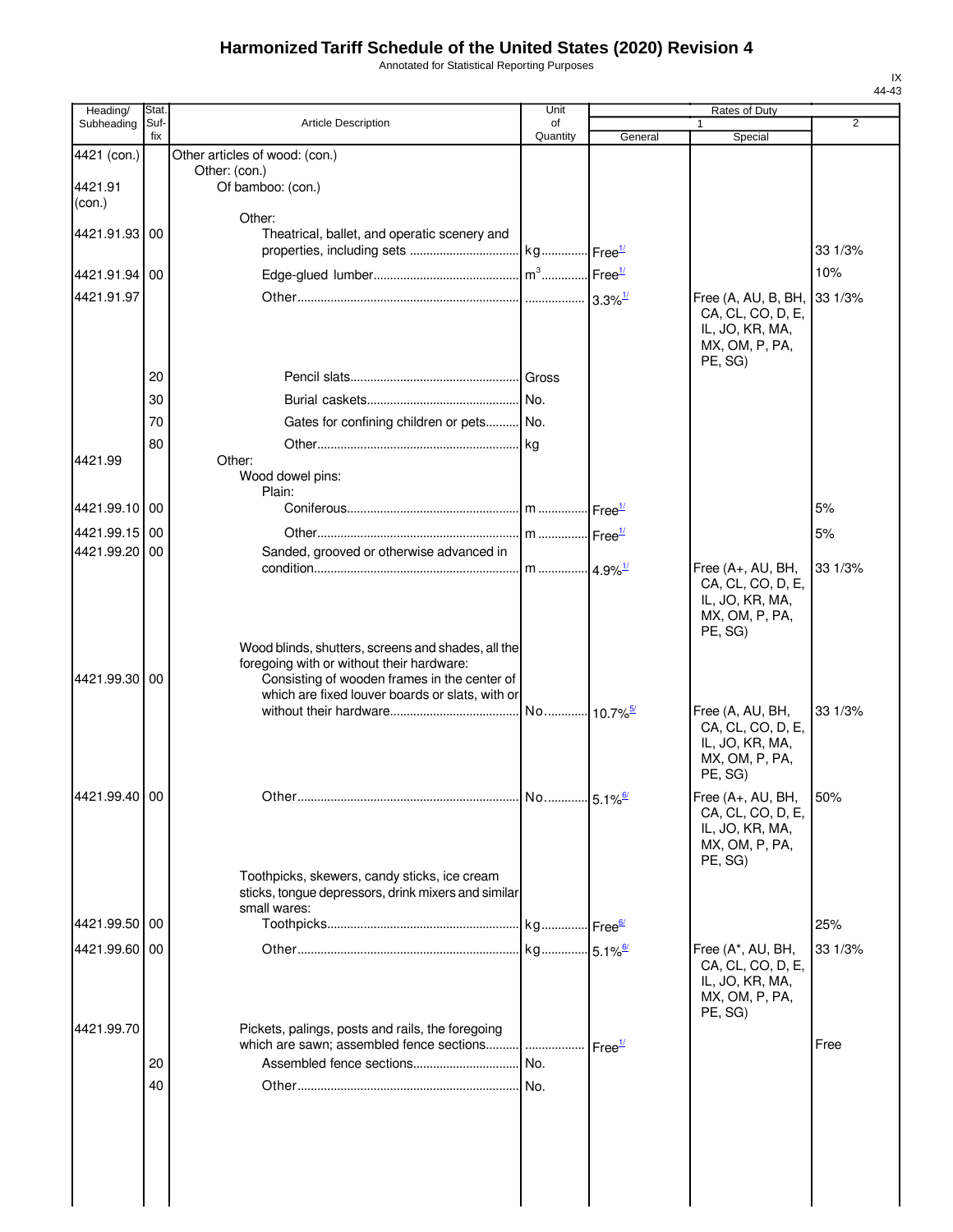Annotated for Statistical Reporting Purposes

| Suf-<br>Article Description<br>$\overline{2}$<br>Subheading<br>of<br>fix<br>Quantity<br>General<br>Special<br>4421 (con.)<br>Other articles of wood: (con.)<br>Other: (con.)<br>4421.99<br>Other: (con.)<br>(con.)<br>Clothespins:<br>Free (A+, BH, CA,<br>20¢/gross<br>6.5 $\text{\c{c}}$ /gross $\frac{67}{2}$<br>CL, CO, D, E, IL,<br>JO, KR, MA, MX,<br>OM, P, PA, PE,<br>SG)<br>24<br>27<br>Valued over 80¢ but not over<br>Valued over \$1.35 but not over<br>30<br>Valued over \$1.70/gross Gross<br>33<br>00<br>. Gross 4.8% <sup>6/</sup><br>Free (A+, AU, BH,<br>35%<br>CA, CL, CO, D, E,<br>IL, JO, KR, MA,<br>MX, OM, P, PA,<br>PE, SG)<br>35%<br>Other:<br>Theatrical, ballet, and operatic scenery and<br>33 1/3%<br>10%<br>4421.99.97<br>Free (A, AU, B, BH,<br>33 1/3%<br>CA, CL, CO, D, E,<br>IL, JO, KR, MA,<br>MX, OM, P, PA,<br>PE, SG)<br>20<br>30<br>70<br>Gates for confining children or pets No.<br>80 | 44-44<br>Heading/ | Stat. | Unit | Rates of Duty |  |
|---------------------------------------------------------------------------------------------------------------------------------------------------------------------------------------------------------------------------------------------------------------------------------------------------------------------------------------------------------------------------------------------------------------------------------------------------------------------------------------------------------------------------------------------------------------------------------------------------------------------------------------------------------------------------------------------------------------------------------------------------------------------------------------------------------------------------------------------------------------------------------------------------------------------------------|-------------------|-------|------|---------------|--|
|                                                                                                                                                                                                                                                                                                                                                                                                                                                                                                                                                                                                                                                                                                                                                                                                                                                                                                                                 |                   |       |      |               |  |
|                                                                                                                                                                                                                                                                                                                                                                                                                                                                                                                                                                                                                                                                                                                                                                                                                                                                                                                                 |                   |       |      |               |  |
|                                                                                                                                                                                                                                                                                                                                                                                                                                                                                                                                                                                                                                                                                                                                                                                                                                                                                                                                 |                   |       |      |               |  |
| 4421.99.80<br>4421.99.85<br>4421.99.88 00<br>4421.99.93 00<br>4421.99.94 00                                                                                                                                                                                                                                                                                                                                                                                                                                                                                                                                                                                                                                                                                                                                                                                                                                                     |                   |       |      |               |  |
|                                                                                                                                                                                                                                                                                                                                                                                                                                                                                                                                                                                                                                                                                                                                                                                                                                                                                                                                 |                   |       |      |               |  |
|                                                                                                                                                                                                                                                                                                                                                                                                                                                                                                                                                                                                                                                                                                                                                                                                                                                                                                                                 |                   |       |      |               |  |
|                                                                                                                                                                                                                                                                                                                                                                                                                                                                                                                                                                                                                                                                                                                                                                                                                                                                                                                                 |                   |       |      |               |  |
|                                                                                                                                                                                                                                                                                                                                                                                                                                                                                                                                                                                                                                                                                                                                                                                                                                                                                                                                 |                   |       |      |               |  |
|                                                                                                                                                                                                                                                                                                                                                                                                                                                                                                                                                                                                                                                                                                                                                                                                                                                                                                                                 |                   |       |      |               |  |
|                                                                                                                                                                                                                                                                                                                                                                                                                                                                                                                                                                                                                                                                                                                                                                                                                                                                                                                                 |                   |       |      |               |  |
|                                                                                                                                                                                                                                                                                                                                                                                                                                                                                                                                                                                                                                                                                                                                                                                                                                                                                                                                 |                   |       |      |               |  |
|                                                                                                                                                                                                                                                                                                                                                                                                                                                                                                                                                                                                                                                                                                                                                                                                                                                                                                                                 |                   |       |      |               |  |
|                                                                                                                                                                                                                                                                                                                                                                                                                                                                                                                                                                                                                                                                                                                                                                                                                                                                                                                                 |                   |       |      |               |  |
|                                                                                                                                                                                                                                                                                                                                                                                                                                                                                                                                                                                                                                                                                                                                                                                                                                                                                                                                 |                   |       |      |               |  |
|                                                                                                                                                                                                                                                                                                                                                                                                                                                                                                                                                                                                                                                                                                                                                                                                                                                                                                                                 |                   |       |      |               |  |
|                                                                                                                                                                                                                                                                                                                                                                                                                                                                                                                                                                                                                                                                                                                                                                                                                                                                                                                                 |                   |       |      |               |  |
|                                                                                                                                                                                                                                                                                                                                                                                                                                                                                                                                                                                                                                                                                                                                                                                                                                                                                                                                 |                   |       |      |               |  |
|                                                                                                                                                                                                                                                                                                                                                                                                                                                                                                                                                                                                                                                                                                                                                                                                                                                                                                                                 |                   |       |      |               |  |
|                                                                                                                                                                                                                                                                                                                                                                                                                                                                                                                                                                                                                                                                                                                                                                                                                                                                                                                                 |                   |       |      |               |  |
|                                                                                                                                                                                                                                                                                                                                                                                                                                                                                                                                                                                                                                                                                                                                                                                                                                                                                                                                 |                   |       |      |               |  |
|                                                                                                                                                                                                                                                                                                                                                                                                                                                                                                                                                                                                                                                                                                                                                                                                                                                                                                                                 |                   |       |      |               |  |
|                                                                                                                                                                                                                                                                                                                                                                                                                                                                                                                                                                                                                                                                                                                                                                                                                                                                                                                                 |                   |       |      |               |  |
|                                                                                                                                                                                                                                                                                                                                                                                                                                                                                                                                                                                                                                                                                                                                                                                                                                                                                                                                 |                   |       |      |               |  |
|                                                                                                                                                                                                                                                                                                                                                                                                                                                                                                                                                                                                                                                                                                                                                                                                                                                                                                                                 |                   |       |      |               |  |
|                                                                                                                                                                                                                                                                                                                                                                                                                                                                                                                                                                                                                                                                                                                                                                                                                                                                                                                                 |                   |       |      |               |  |
|                                                                                                                                                                                                                                                                                                                                                                                                                                                                                                                                                                                                                                                                                                                                                                                                                                                                                                                                 |                   |       |      |               |  |
|                                                                                                                                                                                                                                                                                                                                                                                                                                                                                                                                                                                                                                                                                                                                                                                                                                                                                                                                 |                   |       |      |               |  |
|                                                                                                                                                                                                                                                                                                                                                                                                                                                                                                                                                                                                                                                                                                                                                                                                                                                                                                                                 |                   |       |      |               |  |
|                                                                                                                                                                                                                                                                                                                                                                                                                                                                                                                                                                                                                                                                                                                                                                                                                                                                                                                                 |                   |       |      |               |  |
|                                                                                                                                                                                                                                                                                                                                                                                                                                                                                                                                                                                                                                                                                                                                                                                                                                                                                                                                 |                   |       |      |               |  |
|                                                                                                                                                                                                                                                                                                                                                                                                                                                                                                                                                                                                                                                                                                                                                                                                                                                                                                                                 |                   |       |      |               |  |
|                                                                                                                                                                                                                                                                                                                                                                                                                                                                                                                                                                                                                                                                                                                                                                                                                                                                                                                                 |                   |       |      |               |  |
|                                                                                                                                                                                                                                                                                                                                                                                                                                                                                                                                                                                                                                                                                                                                                                                                                                                                                                                                 |                   |       |      |               |  |
|                                                                                                                                                                                                                                                                                                                                                                                                                                                                                                                                                                                                                                                                                                                                                                                                                                                                                                                                 |                   |       |      |               |  |
|                                                                                                                                                                                                                                                                                                                                                                                                                                                                                                                                                                                                                                                                                                                                                                                                                                                                                                                                 |                   |       |      |               |  |
|                                                                                                                                                                                                                                                                                                                                                                                                                                                                                                                                                                                                                                                                                                                                                                                                                                                                                                                                 |                   |       |      |               |  |
|                                                                                                                                                                                                                                                                                                                                                                                                                                                                                                                                                                                                                                                                                                                                                                                                                                                                                                                                 |                   |       |      |               |  |
|                                                                                                                                                                                                                                                                                                                                                                                                                                                                                                                                                                                                                                                                                                                                                                                                                                                                                                                                 |                   |       |      |               |  |
|                                                                                                                                                                                                                                                                                                                                                                                                                                                                                                                                                                                                                                                                                                                                                                                                                                                                                                                                 |                   |       |      |               |  |
|                                                                                                                                                                                                                                                                                                                                                                                                                                                                                                                                                                                                                                                                                                                                                                                                                                                                                                                                 |                   |       |      |               |  |
|                                                                                                                                                                                                                                                                                                                                                                                                                                                                                                                                                                                                                                                                                                                                                                                                                                                                                                                                 |                   |       |      |               |  |
|                                                                                                                                                                                                                                                                                                                                                                                                                                                                                                                                                                                                                                                                                                                                                                                                                                                                                                                                 |                   |       |      |               |  |
|                                                                                                                                                                                                                                                                                                                                                                                                                                                                                                                                                                                                                                                                                                                                                                                                                                                                                                                                 |                   |       |      |               |  |
|                                                                                                                                                                                                                                                                                                                                                                                                                                                                                                                                                                                                                                                                                                                                                                                                                                                                                                                                 |                   |       |      |               |  |
|                                                                                                                                                                                                                                                                                                                                                                                                                                                                                                                                                                                                                                                                                                                                                                                                                                                                                                                                 |                   |       |      |               |  |
|                                                                                                                                                                                                                                                                                                                                                                                                                                                                                                                                                                                                                                                                                                                                                                                                                                                                                                                                 |                   |       |      |               |  |
|                                                                                                                                                                                                                                                                                                                                                                                                                                                                                                                                                                                                                                                                                                                                                                                                                                                                                                                                 |                   |       |      |               |  |
|                                                                                                                                                                                                                                                                                                                                                                                                                                                                                                                                                                                                                                                                                                                                                                                                                                                                                                                                 |                   |       |      |               |  |
|                                                                                                                                                                                                                                                                                                                                                                                                                                                                                                                                                                                                                                                                                                                                                                                                                                                                                                                                 |                   |       |      |               |  |
|                                                                                                                                                                                                                                                                                                                                                                                                                                                                                                                                                                                                                                                                                                                                                                                                                                                                                                                                 |                   |       |      |               |  |
|                                                                                                                                                                                                                                                                                                                                                                                                                                                                                                                                                                                                                                                                                                                                                                                                                                                                                                                                 |                   |       |      |               |  |

IX